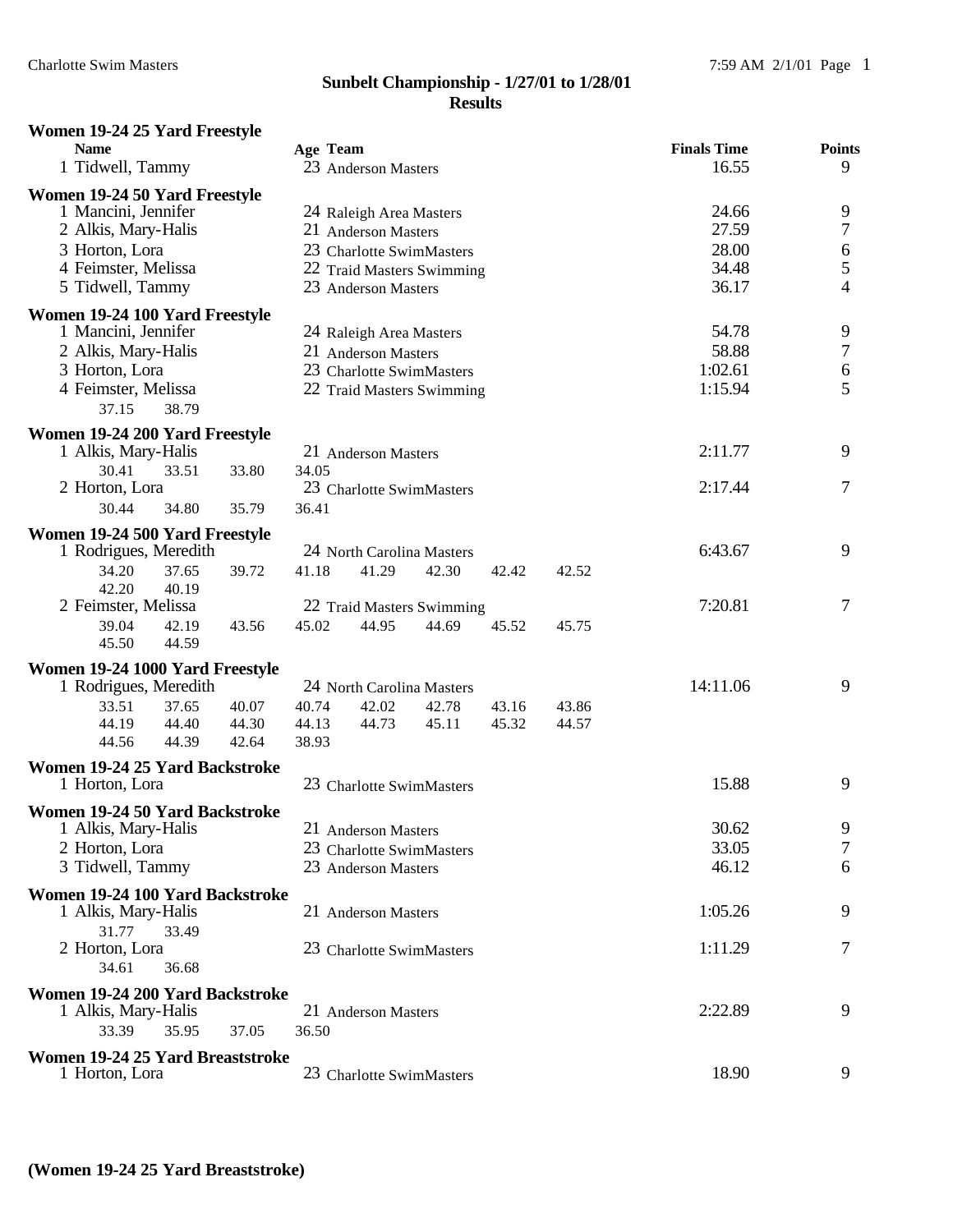| 2 Tidwell, Tammy                                                                                                          | 23 Anderson Masters                                                                                | 20.47                            | $\tau$                          |
|---------------------------------------------------------------------------------------------------------------------------|----------------------------------------------------------------------------------------------------|----------------------------------|---------------------------------|
| Women 19-24 50 Yard Breaststroke<br>1 Mancini, Jennifer<br>2 Alkis, Mary-Halis<br>3 Feimster, Melissa<br>4 Tidwell, Tammy | 24 Raleigh Area Masters<br>21 Anderson Masters<br>22 Traid Masters Swimming<br>23 Anderson Masters | 34.59<br>36.43<br>42.40<br>46.86 | 9<br>$\boldsymbol{7}$<br>6<br>5 |
| <b>Women 19-24 25 Yard Butterfly</b><br>1 Tidwell, Tammy                                                                  | 23 Anderson Masters                                                                                | 20.77                            | 9                               |
| Women 19-24 50 Yard Butterfly<br>1 Alkis, Mary-Halis<br>2 Tidwell, Tammy                                                  | 21 Anderson Masters<br>23 Anderson Masters                                                         | 29.53<br>54.80                   | 9<br>$\tau$                     |
| <b>Women 19-24 100 Yard IM</b><br>1 Mancini, Jennifer                                                                     | 24 Raleigh Area Masters                                                                            | 1:03.13                          | 9                               |
| 29.06<br>34.07<br>2 Alkis, Mary-Halis<br>31.57<br>36.84                                                                   | 21 Anderson Masters                                                                                | 1:08.41                          | 7                               |
| 3 Horton, Lora<br>33.34<br>37.49                                                                                          | 23 Charlotte SwimMasters                                                                           | 1:10.83                          | 6                               |
| 4 Feimster, Melissa<br>47.65<br>46.53                                                                                     | 22 Traid Masters Swimming                                                                          | 1:34.18                          | 5                               |
| <b>Women 19-24 200 Yard IM</b>                                                                                            |                                                                                                    |                                  |                                 |
| 1 Mancini, Jennifer                                                                                                       | 24 Raleigh Area Masters                                                                            | 2:18.36                          | 9                               |
| 30.08<br>35.65<br>40.88<br>2 Alkis, Mary-Halis<br>32.78<br>38.12                                                          | 31.75<br>21 Anderson Masters<br>34.58                                                              | 2:29.43                          | 7                               |
| 43.95<br>3 Horton, Lora<br>46.22<br>34.01<br>38.67                                                                        | 23 Charlotte SwimMasters<br>36.24                                                                  | 2:35.14                          | 6                               |
| Women 25-29 25 Yard Freestyle                                                                                             |                                                                                                    |                                  |                                 |
| 1 Doan, Kelly                                                                                                             | 29 Raleigh Area Masters                                                                            | 20.54                            | 9                               |
| Women 25-29 50 Yard Freestyle                                                                                             |                                                                                                    |                                  |                                 |
| 1 Bruch, Rebecca                                                                                                          | 28 Charlotte SwimMasters                                                                           | 26.17                            | 9                               |
| 2 Riley, Jennifer                                                                                                         | 28 Raleigh Area Masters                                                                            | 27.68                            | 7                               |
| 3 Tone, Stancey                                                                                                           | 27 Charlotte SwimMasters                                                                           | 28.97                            | 6                               |
| 4 Lawrence, Angie                                                                                                         | 28 Unattached                                                                                      | 29.60                            | 5                               |
| 5 Greenlee, Brandy                                                                                                        | 25 Anderson Masters                                                                                | 31.10                            | $\overline{4}$                  |
| 6 Syuhler, Callie                                                                                                         | 29 Traid Masters Swimming                                                                          | 46.27                            | 3                               |
| Women 25-29 100 Yard Freestyle                                                                                            |                                                                                                    |                                  |                                 |
| 1 Bruch, Rebecca                                                                                                          | 28 Charlotte SwimMasters                                                                           | 58.46                            | 9                               |
| 28.03<br>30.43                                                                                                            |                                                                                                    |                                  |                                 |
| 2 Riley, Jennifer                                                                                                         | 28 Raleigh Area Masters                                                                            | 59.02                            | 7                               |
| 3 Greenlee, Brandy                                                                                                        | 25 Anderson Masters                                                                                | 1:09.76                          | 6                               |
| 33.36<br>36.40                                                                                                            |                                                                                                    |                                  |                                 |
| 4 McGee, Charlotte                                                                                                        | 28 Traid Masters Swimming                                                                          | 1:10.64                          | 5                               |
| 36.88<br>33.76                                                                                                            |                                                                                                    |                                  |                                 |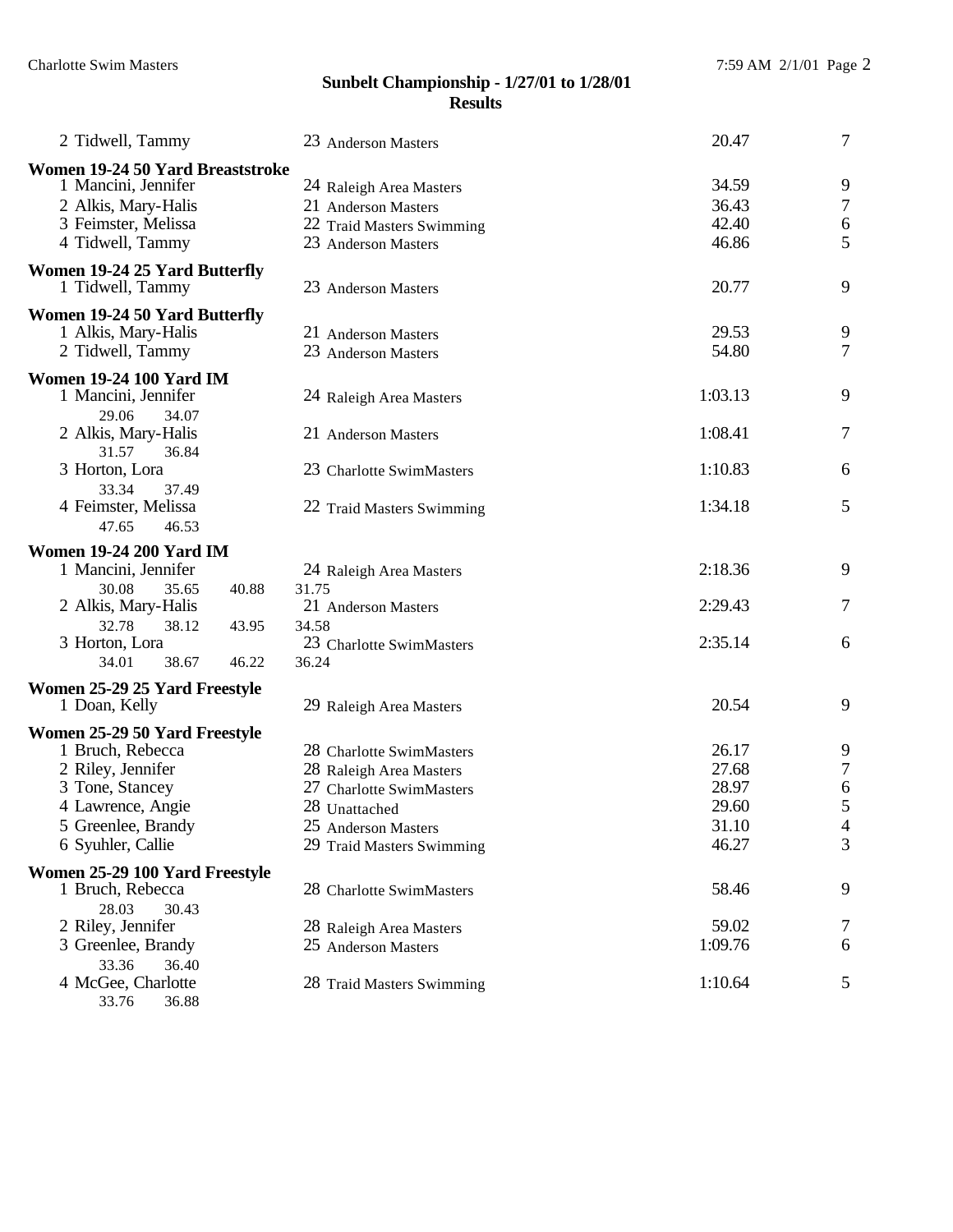| Women 25-29 200 Yard Freestyle                        |                |                |                |                                                     |                |                |                |       |          |                       |
|-------------------------------------------------------|----------------|----------------|----------------|-----------------------------------------------------|----------------|----------------|----------------|-------|----------|-----------------------|
| 1 Riley, Jennifer                                     |                |                |                | 28 Raleigh Area Masters                             |                |                |                |       | 2:10.47  | 9                     |
| 30.41                                                 | 31.84          | 33.63          | 34.59          |                                                     |                |                |                |       |          |                       |
| 2 Day, Sarah                                          |                |                |                | 25 Traid Masters Swimming                           |                |                |                |       | 2:24.00  | 7                     |
| 33.04                                                 | 35.35          | 37.41          | 38.20          |                                                     |                |                |                |       |          |                       |
| 3 Greenlee, Brandy                                    |                |                |                | 25 Anderson Masters                                 |                |                |                |       | 2:26.59  | 6                     |
| 33.75<br>4 Lawrence, Angie                            | 37.35          | 38.45          | 37.04          | 28 Unattached                                       |                |                |                |       | 2:28.01  | 5                     |
| 32.51                                                 | 37.64          | 39.10          | 38.76          |                                                     |                |                |                |       |          |                       |
| 5 McGee, Charlotte                                    |                |                |                | 28 Traid Masters Swimming                           |                |                |                |       | 2:36.95  | $\overline{4}$        |
| 35.96                                                 | 40.55          | 40.79          | 39.65          |                                                     |                |                |                |       |          |                       |
| Women 25-29 500 Yard Freestyle                        |                |                |                |                                                     |                |                |                |       |          |                       |
| 1 Bruch, Rebecca                                      |                |                |                | 28 Charlotte SwimMasters                            |                |                |                |       | 5:28.37  | 9                     |
| 29.08                                                 | 32.42          | 33.33          | 33.44          | 33.60                                               | 33.68          | 33.26          | 33.40          |       |          |                       |
| 33.23                                                 | 32.93          |                |                |                                                     |                |                |                |       |          |                       |
| 2 Day, Sarah                                          |                |                |                | 25 Traid Masters Swimming                           |                |                |                |       | 6:34.10  | 7                     |
| 34.40                                                 | 37.18          | 38.73          | 39.94          | 40.37                                               | 40.34          | 40.97          | 41.18          |       |          |                       |
| 41.07                                                 | 39.92          |                |                |                                                     |                |                |                |       |          |                       |
| 3 Greenlee, Brandy                                    |                |                |                | 25 Anderson Masters                                 |                |                |                |       | 6:38.16  | 6                     |
| 33.78                                                 | 38.96          | 40.38          | 41.03          | 40.21                                               | 40.58          | 40.98          | 41.08          |       |          |                       |
| 40.80                                                 | 40.36          |                |                |                                                     |                |                |                |       |          |                       |
| Women 25-29 1650 Yard Freestyle                       |                |                |                |                                                     |                |                |                |       |          |                       |
| 1 McGee, Charlotte                                    |                |                |                | 28 Traid Masters Swimming                           |                |                |                |       | 24:17.37 | 9                     |
| 38.28                                                 | 41.08          | 42.41          | 43.75          | 44.03                                               | 45.68          | 44.08          | 43.70          |       |          |                       |
| 45.04<br>44.80                                        | 43.67<br>45.38 | 44.15<br>45.46 | 44.44<br>44.95 | 44.68<br>45.95                                      | 44.68<br>44.69 | 44.58<br>45.41 | 44.54<br>44.29 |       |          |                       |
| 44.48                                                 | 44.57          | 44.46          | 45.21          | 45.59                                               | 45.12          | 44.38          | 44.18          | 39.66 |          |                       |
| Women 25-29 25 Yard Backstroke                        |                |                |                |                                                     |                |                |                |       |          |                       |
| 1 Doan, Kelly                                         |                |                |                | 29 Raleigh Area Masters                             |                |                |                |       | 23.72    | 9                     |
|                                                       |                |                |                |                                                     |                |                |                |       |          |                       |
| Women 25-29 50 Yard Backstroke<br>1 Syuhler, Callie   |                |                |                | 29 Traid Masters Swimming                           |                |                |                |       | 52.53    | 9                     |
|                                                       |                |                |                |                                                     |                |                |                |       |          |                       |
| Women 25-29 100 Yard Backstroke                       |                |                |                |                                                     |                |                |                |       |          |                       |
| 1 DeMilia, Mary                                       |                |                |                | 29 Raleigh Area Masters                             |                |                |                |       | 1:10.45  | 9                     |
| 34.39<br>2 Lawrence, Angie                            | 36.06          |                |                | 28 Unattached                                       |                |                |                |       | 1:18.88  | $\boldsymbol{7}$      |
| 38.35                                                 | 40.53          |                |                |                                                     |                |                |                |       |          |                       |
| 3 Syuhler, Callie                                     |                |                |                | 29 Traid Masters Swimming                           |                |                |                |       | 2:04.42  | 6                     |
| 58.92 1:05.50                                         |                |                |                |                                                     |                |                |                |       |          |                       |
| Women 25-29 25 Yard Breaststroke                      |                |                |                |                                                     |                |                |                |       |          |                       |
| 1 Doan, Kelly                                         |                |                |                | 29 Raleigh Area Masters                             |                |                |                |       | 23.52    | 9                     |
|                                                       |                |                |                |                                                     |                |                |                |       |          |                       |
| Women 25-29 50 Yard Breaststroke                      |                |                |                |                                                     |                |                |                |       | 31.42    |                       |
| 1 Bruch, Rebecca<br>2 Riley, Jennifer                 |                |                |                | 28 Charlotte SwimMasters                            |                |                |                |       | 35.22    | 9<br>$\boldsymbol{7}$ |
| 3 Tone, Stancey                                       |                |                |                | 28 Raleigh Area Masters<br>27 Charlotte SwimMasters |                |                |                |       | 36.59    | 6                     |
| 4 Lawrence, Angie                                     |                |                |                | 28 Unattached                                       |                |                |                |       | 39.62    | 5                     |
| 5 Day, Sarah                                          |                |                |                | 25 Traid Masters Swimming                           |                |                |                |       | 39.90    | 4                     |
|                                                       |                |                |                |                                                     |                |                |                |       |          |                       |
| Women 25-29 100 Yard Breaststroke<br>1 Bruch, Rebecca |                |                |                | 28 Charlotte SwimMasters                            |                |                |                |       | 1:09.22  | 9                     |
| 32.58                                                 | 36.64          |                |                |                                                     |                |                |                |       |          |                       |
|                                                       |                |                |                |                                                     |                |                |                |       |          |                       |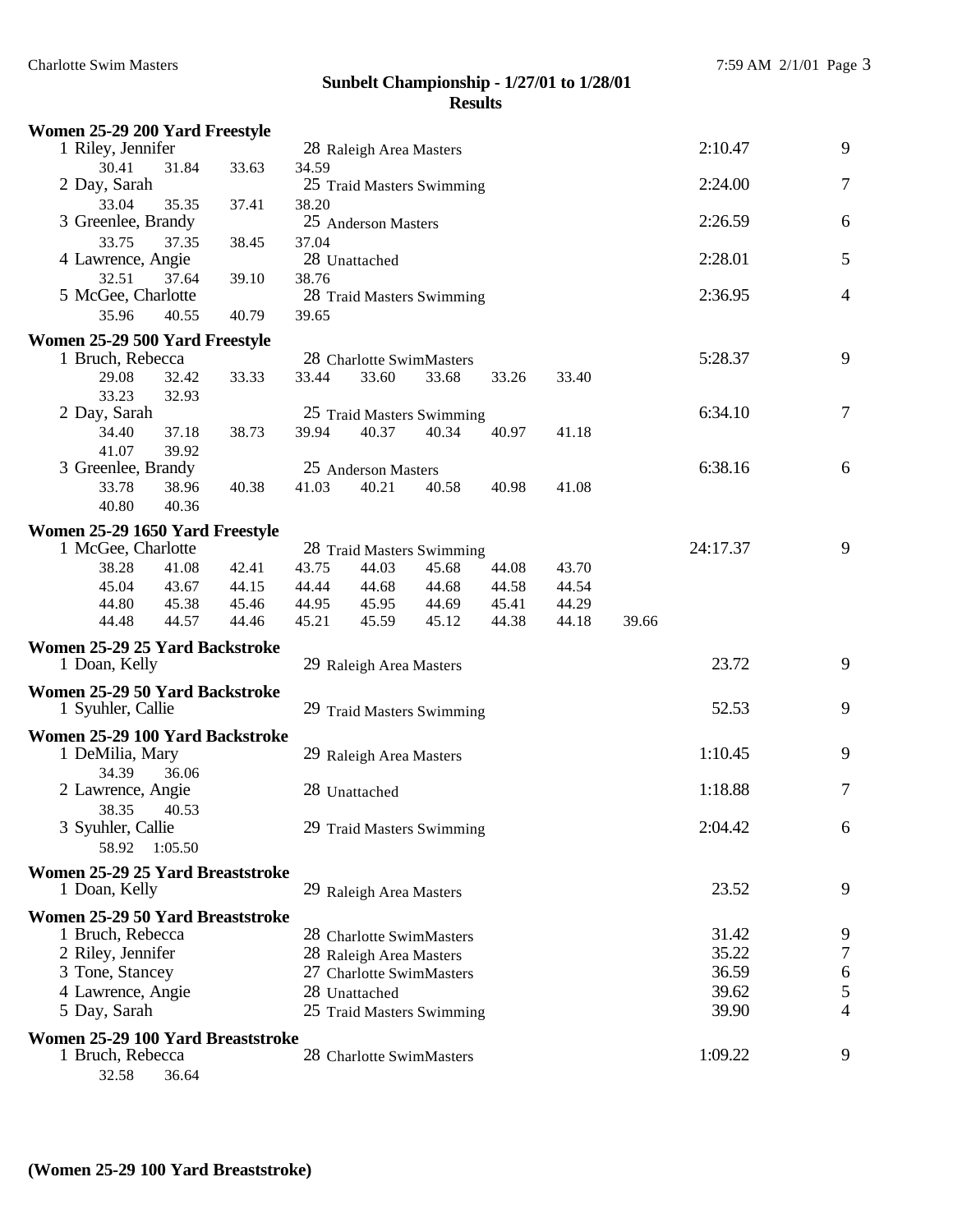| 2 DeMilia, Mary                                   |       | 29 Raleigh Area Masters                   | 1:15.63 | $\tau$         |
|---------------------------------------------------|-------|-------------------------------------------|---------|----------------|
| 1:10.59<br>5.04<br>3 Day, Sarah<br>41.78<br>43.86 |       | 25 Traid Masters Swimming                 | 1:25.64 | 6              |
|                                                   |       |                                           |         |                |
| Women 25-29 200 Yard Breaststroke                 |       |                                           |         |                |
| 1 Bruch, Rebecca                                  |       | 28 Charlotte SwimMasters                  | 2:25.02 | 9              |
| 32.93<br>36.87                                    | 37.52 | 37.70                                     |         |                |
| 2 Day, Sarah                                      |       | 25 Traid Masters Swimming                 | 3:05.77 | $\tau$         |
| 41.31<br>45.91                                    | 48.36 | 50.19                                     |         |                |
| Women 25-29 25 Yard Butterfly                     |       |                                           |         |                |
| --- Doan, Kelly                                   |       | 29 Raleigh Area Masters                   | DQ      |                |
|                                                   |       |                                           |         |                |
| Women 25-29 50 Yard Butterfly                     |       |                                           |         |                |
| 1 Bruch, Rebecca                                  |       | 28 Charlotte SwimMasters                  | 29.41   | 9              |
| Women 25-29 100 Yard Butterfly                    |       |                                           |         |                |
| 1 DeMilia, Mary                                   |       | 29 Raleigh Area Masters                   | 1:04.17 | 9              |
| 34.30<br>29.87                                    |       |                                           |         |                |
|                                                   |       |                                           |         |                |
| Women 25-29 200 Yard Butterfly                    |       |                                           |         |                |
| 1 DeMilia, Mary                                   |       | 29 Raleigh Area Masters                   | 2:26.28 | 9              |
| 31.89<br>37.31                                    | 38.48 | 38.60                                     |         |                |
|                                                   |       |                                           |         |                |
| <b>Women 25-29 100 Yard IM</b>                    |       |                                           |         |                |
| 1 Bruch, Rebecca                                  |       | 28 Charlotte SwimMasters                  | 1:04.24 | 9              |
| 31.10<br>33.14                                    |       |                                           |         |                |
| 2 DeMilia, Mary                                   |       | 29 Raleigh Area Masters                   | 1:06.58 | 7              |
| 30.40<br>36.18                                    |       |                                           |         |                |
| 3 Riley, Jennifer                                 |       | 28 Raleigh Area Masters                   | 1:09.73 | 6              |
| 33.93<br>35.80                                    |       |                                           |         |                |
| 4 Lawrence, Angie                                 |       | 28 Unattached                             | 1:16.92 | 5              |
| 35.99<br>40.93                                    |       |                                           |         |                |
| 5 Greenlee, Brandy                                |       | 25 Anderson Masters                       | 1:26.73 | $\overline{4}$ |
| 39.53<br>47.20                                    |       |                                           |         |                |
| 6 Doan, Kelly                                     |       | 29 Raleigh Area Masters                   | 1:57.50 | 3              |
| 58.17<br>59.33                                    |       |                                           |         |                |
| 7 Syuhler, Callie                                 |       | 29 Traid Masters Swimming                 | 2:13.05 | $\overline{2}$ |
| 1:02.16<br>1:10.89                                |       |                                           |         |                |
|                                                   |       |                                           |         |                |
| <b>Women 25-29 200 Yard IM</b>                    |       |                                           |         |                |
| 1 Bruch, Rebecca                                  |       | 28 Charlotte SwimMasters                  | 2:17.54 | 9              |
| 30.77<br>36.89                                    | 37.27 | 32.61                                     |         |                |
| 2 DeMilia, Mary                                   |       | 29 Raleigh Area Masters                   | 2:29.82 | 7              |
| 32.44<br>39.28                                    | 42.96 | 35.14                                     |         |                |
| 3 Day, Sarah                                      |       | 25 Traid Masters Swimming                 | 2:46.98 | 6              |
| 35.06<br>44.95                                    | 48.05 | 38.92                                     |         |                |
| 4 Greenlee, Brandy                                |       | 25 Anderson Masters                       | 3:01.38 | 5              |
| 39.57<br>45.87                                    | 57.63 | 38.31                                     |         |                |
| <b>Women 25-29 400 Yard IM</b>                    |       |                                           |         |                |
|                                                   |       |                                           |         |                |
| 1 Bruch, Rebecca                                  |       | 28 Charlotte SwimMasters                  | 4:44.00 | 9              |
| 30.69<br>34.93                                    | 38.22 | 38.50<br>37.23<br>38.08<br>33.63<br>32.72 |         |                |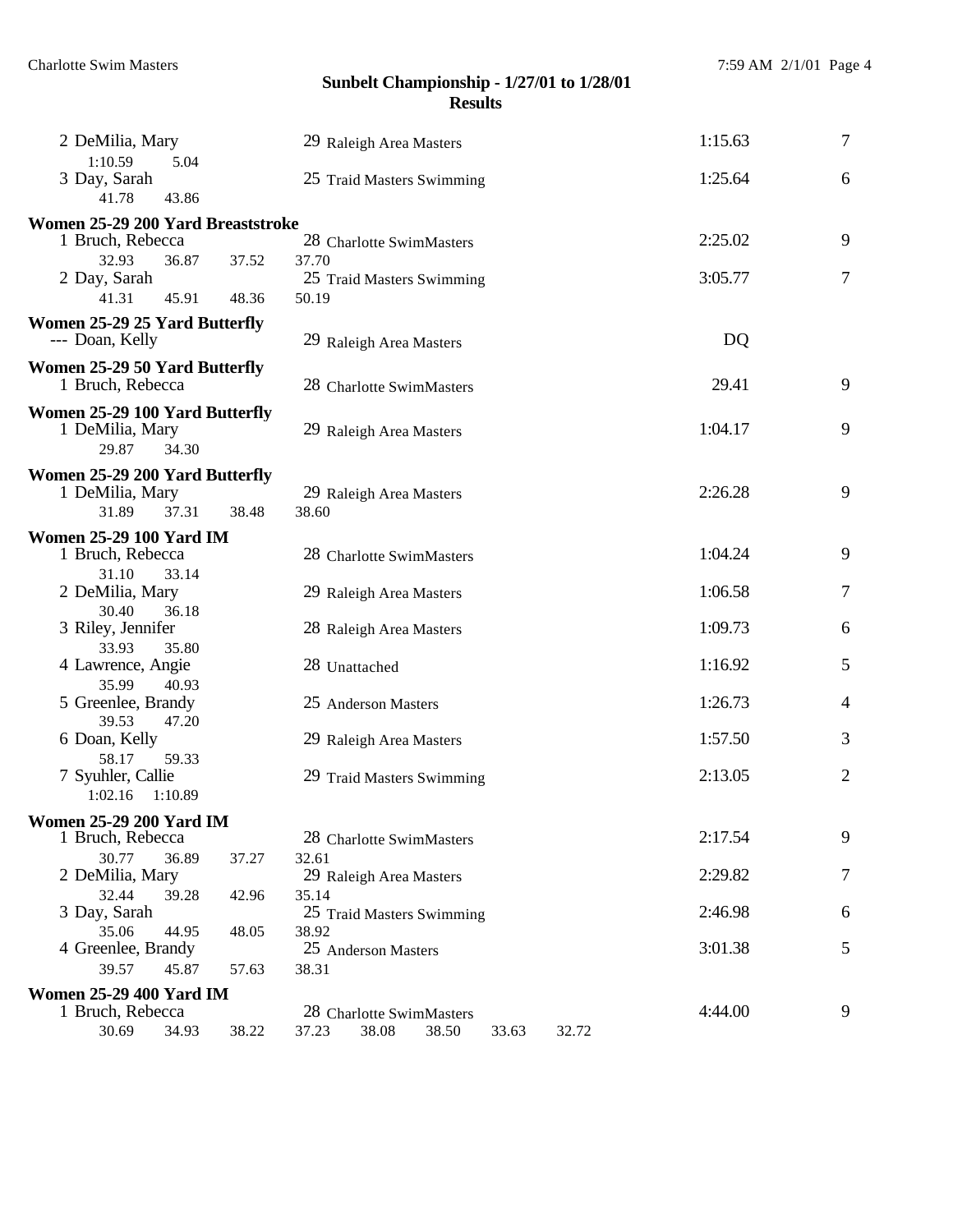| Women 30-34 25 Yard Freestyle<br>1 Bredeson, Cami |                | 31 Charlotte SwimMasters         |       |       |       | 15.06    | 9                        |
|---------------------------------------------------|----------------|----------------------------------|-------|-------|-------|----------|--------------------------|
| Women 30-34 50 Yard Freestyle                     |                |                                  |       |       |       |          |                          |
| 1 Hartnett, Maureen                               |                | 31 Charlotte SwimMasters         |       |       |       | 28.55    | 9                        |
| 2 Rock, Jennifer                                  |                | 32 Traid Masters Swimming        |       |       |       | 28.60    | $\sqrt{ }$               |
| 3 Smith, Jeannine                                 |                | 30 Team Greenville Masters       |       |       |       | 28.76    | 6                        |
| 4 Dawson, Dianna                                  |                | 32 Charlotte SwimMasters         |       |       |       | 32.96    | 5                        |
| 5 Brigden, Lorin                                  |                | 33 Charlotte SwimMasters         |       |       |       | 33.33    | $\overline{\mathcal{L}}$ |
| 6 Angel, Lisa                                     |                | 32 Raleigh Area Masters          |       |       |       | 34.42    | 3                        |
| 7 Gleichauf, Sabine                               |                | 30 Charlotte SwimMasters         |       |       |       | 36.36    | $\overline{c}$           |
| 8 Smith, Celeste                                  |                | 34 Charlotte SwimMasters         |       |       |       | 42.57    | $\mathbf{1}$             |
| Women 30-34 100 Yard Freestyle                    |                |                                  |       |       |       |          |                          |
| 1 Rock, Jennifer                                  |                | 32 Traid Masters Swimming        |       |       |       | 1:02.53  | 9                        |
| 2 Hartnett, Maureen                               |                | 31 Charlotte SwimMasters         |       |       |       | 1:02.66  | $\sqrt{ }$               |
| 3 Smith, Jeannine                                 |                | 30 Team Greenville Masters       |       |       |       | 1:05.66  | 6                        |
| 4 Duval, Michelle                                 |                | 31 Raleigh Area Masters          |       |       |       | 1:09.74  | 5                        |
| 5 Angel, Lisa                                     |                | 32 Raleigh Area Masters          |       |       |       | 1:12.90  | 4                        |
| 35.72<br>37.18                                    |                |                                  |       |       |       |          |                          |
| 6 Dawson, Dianna                                  |                | 32 Charlotte SwimMasters         |       |       |       | 1:14.31  | 3                        |
| 35.12<br>39.19<br>7 Mc Bride, Sandra              |                | 33 Raleigh Area Masters          |       |       |       | 1:19.06  | $\overline{c}$           |
| 38.76<br>40.30                                    |                |                                  |       |       |       |          |                          |
| 8 Brigden, Lorin                                  |                | 33 Charlotte SwimMasters         |       |       |       | 1:20.10  | $\mathbf{1}$             |
| 37.22<br>42.88                                    |                |                                  |       |       |       |          |                          |
| Women 30-34 200 Yard Freestyle                    |                |                                  |       |       |       |          |                          |
| 1 Hogan, Patricia                                 |                | 31 NC Aquatic Masters            |       |       |       | 2:15.51  | 9                        |
| 31.46<br>34.39                                    | 34.97<br>34.69 |                                  |       |       |       |          |                          |
| 2 Duval, Michelle                                 |                | 31 Raleigh Area Masters          |       |       |       | 2:26.98  | 7                        |
| 33.57<br>37.29                                    | 38.23<br>37.89 |                                  |       |       |       |          |                          |
| 3 Smith, Jeannine                                 |                | 30 Team Greenville Masters       |       |       |       | 2:34.38  | 6                        |
| 34.70<br>39.53                                    | 38.99<br>41.16 |                                  |       |       |       |          |                          |
| 4 Lindberg, Melinda                               |                | 30 Team Greenville Masters       |       |       |       | 2:55.54  | 5                        |
| 39.38<br>43.87                                    | 46.00<br>46.29 |                                  |       |       |       |          |                          |
| 5 Mc Bride, Sandra                                |                | 33 Raleigh Area Masters          |       |       |       | 3:04.56  | 4                        |
| 43.91<br>46.59                                    | 46.81<br>47.25 |                                  |       |       |       |          |                          |
| 6 Smith, Celeste                                  |                | 34 Charlotte SwimMasters         |       |       |       | 3:43.63  | 3                        |
| 48.58<br>57.78                                    | 59.38<br>57.89 |                                  |       |       |       |          |                          |
| Women 30-34 500 Yard Freestyle                    |                |                                  |       |       |       |          |                          |
| 1 Rock, Jennifer                                  |                | 32 Traid Masters Swimming        |       |       |       | 6:17.34  | 9                        |
| 32.32<br>36.78                                    | 39.26<br>38.43 | 39.21                            | 38.82 | 38.64 | 38.71 |          |                          |
| 38.43<br>36.74<br>2 Duval, Michelle               |                |                                  |       |       |       | 6:40.64  | $\overline{7}$           |
| 35.80<br>39.53                                    | 40.88<br>40.82 | 31 Raleigh Area Masters<br>41.02 | 40.75 | 41.24 | 40.70 |          |                          |
| 40.35<br>39.55                                    |                |                                  |       |       |       |          |                          |
| Women 30-34 1000 Yard Freestyle                   |                |                                  |       |       |       |          |                          |
| 1 Waterstron, Adrienne                            |                | 34 Raleigh Area Masters          |       |       |       | 13:02.79 | 9                        |
| 35.71<br>39.77                                    | 39.83<br>40.13 | 39.80                            | 39.42 | 38.98 | 40.55 |          |                          |
| 39.66<br>40.15                                    | 39.87<br>39.22 | 39.36                            | 39.53 | 39.16 | 38.77 |          |                          |
| 38.14<br>38.51                                    | 38.66<br>37.57 |                                  |       |       |       |          |                          |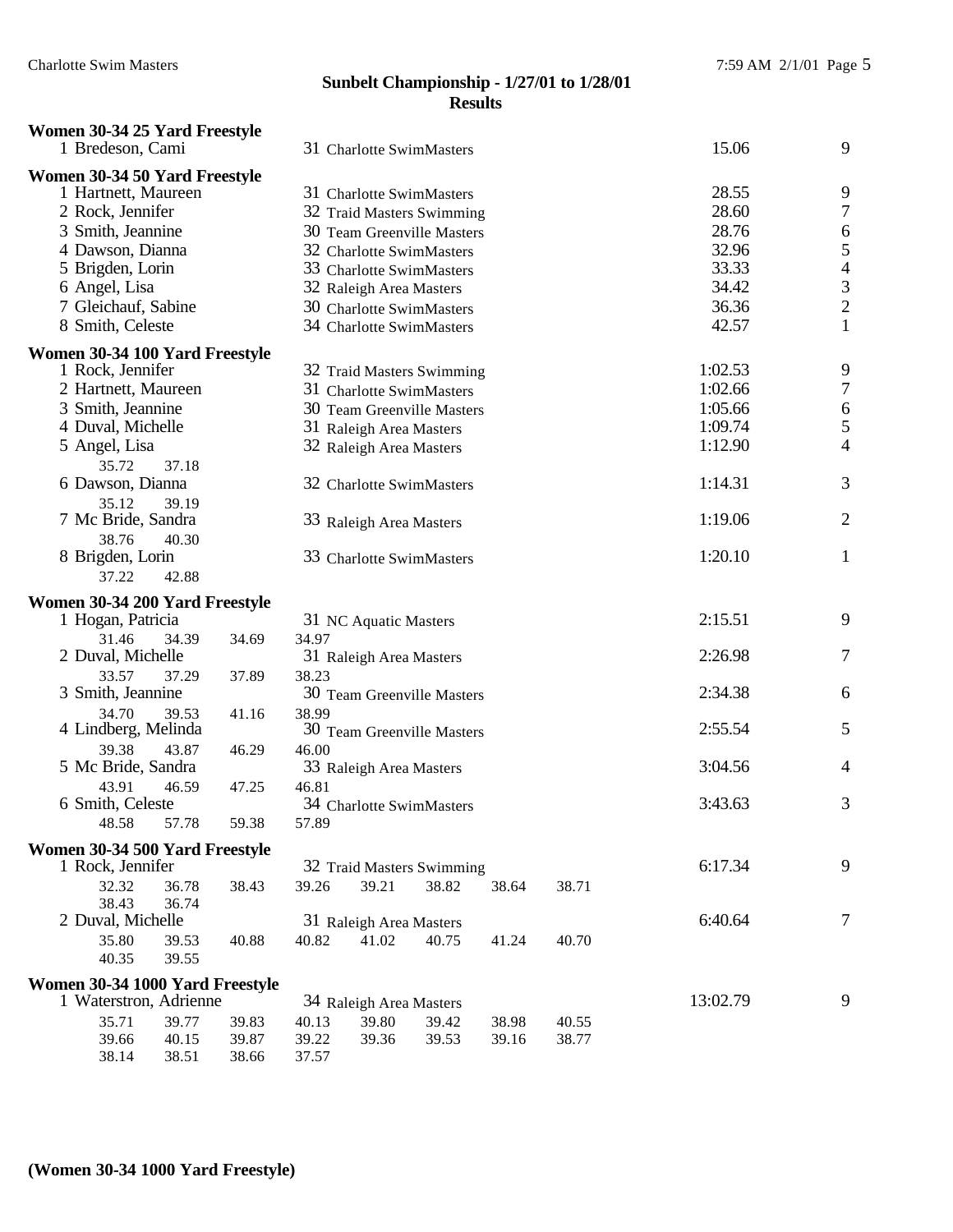| 2 Duval, Michelle                 |       |       |       | 31 Raleigh Area Masters |                            |       |       |                  | 13:42.74 | $\overline{7}$   |
|-----------------------------------|-------|-------|-------|-------------------------|----------------------------|-------|-------|------------------|----------|------------------|
| 35.94                             | 40.03 | 40.91 | 41.54 | 41.47                   | 41.83                      | 41.52 | 42.04 |                  |          |                  |
| 42.08                             | 41.95 | 41.58 | 41.57 | 41.94                   | 41.26                      | 41.48 | 41.97 |                  |          |                  |
| 41.48                             | 41.36 | 41.03 | 39.76 |                         |                            |       |       |                  |          |                  |
| Women 30-34 1650 Yard Freestyle   |       |       |       |                         |                            |       |       |                  |          |                  |
| 1 Hogan, Patricia                 |       |       |       | 31 NC Aquatic Masters   |                            |       |       |                  | 21:03.83 | 9                |
| 33.56                             | 37.32 | 38.49 | 38.44 | 38.68                   | 38.47                      | 38.56 | 38.75 |                  |          |                  |
| 38.50                             | 38.57 | 38.24 | 38.42 | 38.76                   | 38.60                      | 38.93 | 38.90 |                  |          |                  |
| 38.61                             | 38.26 | 39.02 | 38.76 | 38.81                   | 38.12                      | 38.85 | 38.71 |                  |          |                  |
| 38.58                             | 38.60 | 38.78 | 38.52 | 38.64                   | 38.11                      | 38.25 | 38.07 | 35.95            |          |                  |
| 2 Hartnett, Maureen               |       |       |       |                         | 31 Charlotte SwimMasters   |       |       |                  | 22:23.11 | 7                |
| 33.51                             | 38.19 | 39.24 | 39.74 | 40.44                   | 40.89                      | 41.18 | 41.84 |                  |          |                  |
| 41.00                             | 41.39 | 41.80 | 41.20 | 41.37                   | 41.54                      | 41.23 | 41.82 |                  |          |                  |
| 41.37                             | 40.34 | 40.46 | 41.19 | 41.36                   | 41.22                      | 41.47 | 41.92 |                  |          |                  |
| 41.52                             | 41.68 | 41.85 | 41.85 | 40.45                   | 41.21                      | 40.40 | 39.93 | 38.51            |          |                  |
| Women 30-34 25 Yard Backstroke    |       |       |       |                         |                            |       |       |                  |          |                  |
| 1 Angel, Lisa                     |       |       |       | 32 Raleigh Area Masters |                            |       |       |                  | 17.97    | 9                |
| 2 Mc Bride, Sandra                |       |       |       | 33 Raleigh Area Masters |                            |       |       |                  | 24.71    | $\tau$           |
| 3 Smith, Celeste                  |       |       |       |                         | 34 Charlotte SwimMasters   |       |       |                  | 25.06    | 6                |
| Women 30-34 50 Yard Backstroke    |       |       |       |                         |                            |       |       |                  |          |                  |
| 1 Hartnett, Maureen               |       |       |       |                         | 31 Charlotte SwimMasters   |       |       |                  | 34.00    | $\boldsymbol{9}$ |
| 2 Smith, Jeannine                 |       |       |       |                         | 30 Team Greenville Masters |       | 35.04 | $\boldsymbol{7}$ |          |                  |
| 3 Waterstron, Adrienne            |       |       |       | 34 Raleigh Area Masters |                            |       | 36.78 | $\sqrt{6}$       |          |                  |
| 4 Lindberg, Melinda               |       |       |       |                         | 30 Team Greenville Masters |       |       |                  | 40.68    | 5                |
| Women 30-34 100 Yard Backstroke   |       |       |       |                         |                            |       |       |                  |          |                  |
| 1 Hogan, Patricia                 |       |       |       | 31 NC Aquatic Masters   |                            |       |       |                  | 1:11.59  | 9                |
| 1:11.59                           |       |       |       |                         |                            |       |       |                  |          |                  |
| 2 Hartnett, Maureen               |       |       |       |                         | 31 Charlotte SwimMasters   |       |       |                  | 1:13.44  | 7                |
| 35.72                             | 37.72 |       |       |                         |                            |       |       |                  |          |                  |
| 3 Smith, Jeannine                 |       |       |       |                         | 30 Team Greenville Masters |       |       |                  | 1:21.33  | 6                |
| 40.52                             | 40.81 |       |       |                         |                            |       |       |                  |          |                  |
| 4 Angel, Lisa                     |       |       |       | 32 Raleigh Area Masters |                            |       |       |                  | 1:28.18  | 5                |
| 43.11                             | 45.07 |       |       |                         |                            |       |       |                  |          |                  |
| 5 Lindberg, Melinda               |       |       |       |                         | 30 Team Greenville Masters |       |       |                  | 1:28.64  | $\overline{4}$   |
| 43.61                             | 45.03 |       |       |                         |                            |       |       |                  |          |                  |
| Women 30-34 200 Yard Backstroke   |       |       |       |                         |                            |       |       |                  |          |                  |
| 1 Lindberg, Melinda               |       |       |       |                         | 30 Team Greenville Masters |       |       |                  | 3:20.01  | 9                |
| 46.07                             | 51.24 | 52.65 | 50.05 |                         |                            |       |       |                  |          |                  |
| Women 30-34 50 Yard Breaststroke  |       |       |       |                         |                            |       |       |                  |          |                  |
| 1 Waterstron, Adrienne            |       |       |       | 34 Raleigh Area Masters |                            |       |       |                  | 35.06    | 9                |
| 2 Smith, Jeannine                 |       |       |       |                         | 30 Team Greenville Masters |       |       |                  | 37.44    | 7                |
| 3 Lindberg, Melinda               |       |       |       |                         | 30 Team Greenville Masters |       |       |                  | 43.19    | 6                |
| 4 Brigden, Lorin                  |       |       |       |                         | 33 Charlotte SwimMasters   |       |       |                  | 44.83    | 5                |
| 5 Mc Bride, Sandra                |       |       |       | 33 Raleigh Area Masters |                            |       |       |                  | 47.24    | 4                |
|                                   |       |       |       |                         |                            |       |       |                  |          |                  |
| Women 30-34 100 Yard Breaststroke |       |       |       |                         |                            |       |       |                  |          |                  |
| 1 Waterstron, Adrienne            |       |       |       | 34 Raleigh Area Masters |                            |       |       |                  | 1:18.36  | 9                |

37.50 40.86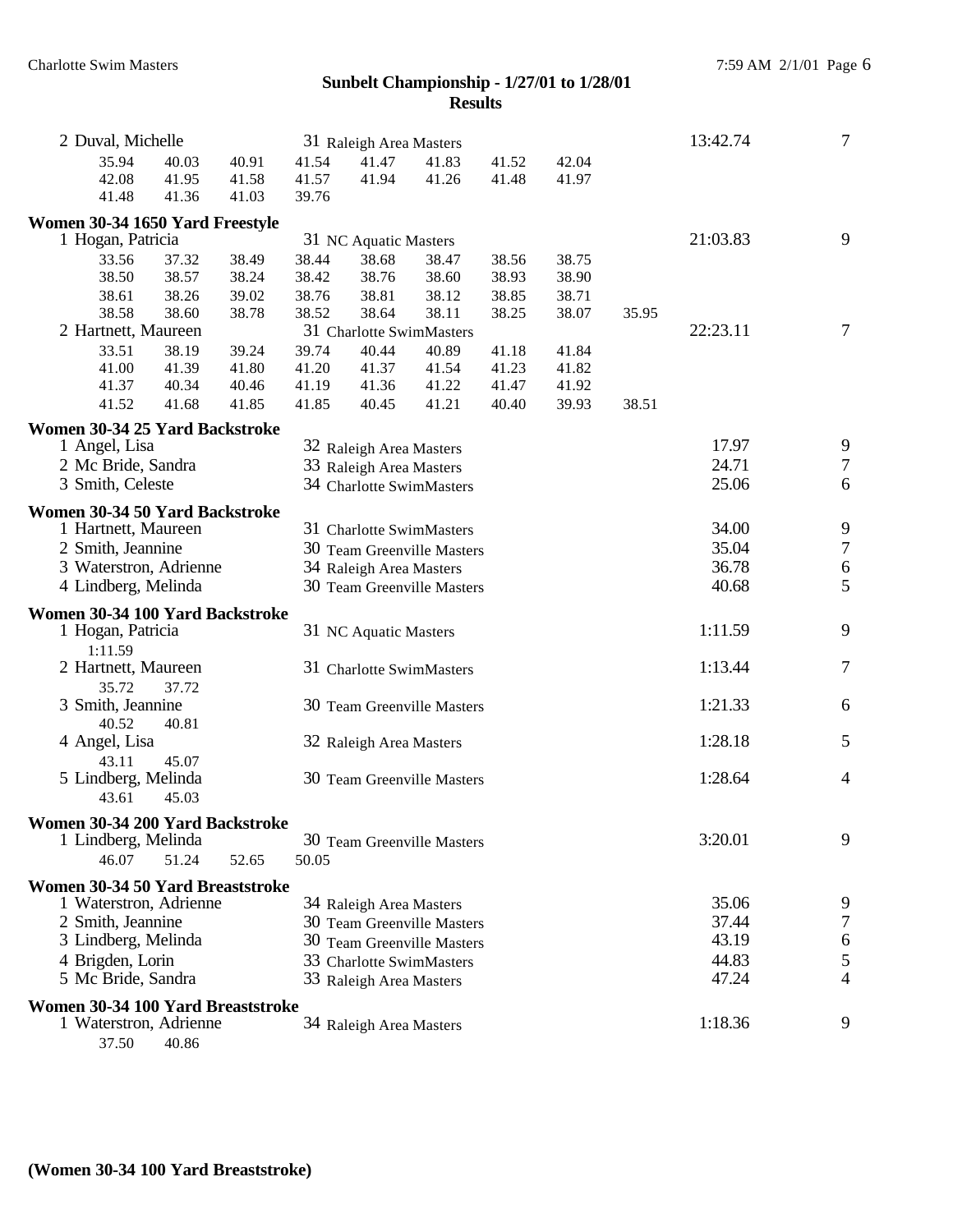| 2 Smith, Jeannine                                        | 30 Team Greenville Masters | 1:27.18 | $\overline{7}$           |
|----------------------------------------------------------|----------------------------|---------|--------------------------|
| 42.04<br>45.14<br>3 Lindberg, Melinda<br>44.75<br>49.48  | 30 Team Greenville Masters | 1:34.23 | 6                        |
| 4 Brigden, Lorin<br>47.28<br>55.58                       | 33 Charlotte SwimMasters   | 1:42.86 | 5                        |
| Women 30-34 200 Yard Breaststroke                        |                            |         |                          |
| 1 Rock, Jennifer                                         | 32 Traid Masters Swimming  | 3:00.69 | 9                        |
| 42.44<br>47.07<br>45.93                                  | 45.25                      |         |                          |
| 2 Lindberg, Melinda                                      | 30 Team Greenville Masters | 3:24.08 | 7                        |
| 46.22<br>50.91<br>53.55                                  | 53.40                      |         |                          |
| Women 30-34 25 Yard Butterfly                            |                            |         |                          |
| 1 Angel, Lisa                                            | 32 Raleigh Area Masters    | 17.77   | 9                        |
| 2 Smith, Celeste                                         | 34 Charlotte SwimMasters   | 24.77   | 7                        |
| Women 30-34 50 Yard Butterfly                            |                            |         |                          |
| 1 Hartnett, Maureen                                      | 31 Charlotte SwimMasters   | 31.04   | 9                        |
| 2 Waterstron, Adrienne                                   | 34 Raleigh Area Masters    | 31.35   | $\overline{7}$           |
| 3 Smith, Jeannine                                        | 30 Team Greenville Masters | 33.22   | $\frac{6}{5}$            |
| 4 Duval, Michelle                                        | 31 Raleigh Area Masters    | 39.29   |                          |
| 5 Brigden, Lorin                                         | 33 Charlotte SwimMasters   | 42.46   | $\overline{\mathcal{A}}$ |
| 6 Lindberg, Melinda                                      | 30 Team Greenville Masters | 44.17   | 3                        |
| Women 30-34 100 Yard Butterfly                           |                            |         |                          |
| 1 Rock, Jennifer                                         | 32 Traid Masters Swimming  | 1:08.16 | 9                        |
| 31.14<br>37.02                                           |                            |         |                          |
| 2 Smith, Jeannine<br>36.45<br>40.95                      | 30 Team Greenville Masters | 1:17.40 | 7                        |
|                                                          |                            |         |                          |
| Women 30-34 200 Yard Butterfly<br>1 Rock, Jennifer       | 32 Traid Masters Swimming  | 2:32.15 | 9                        |
| 33.19<br>38.59<br>39.70                                  | 40.67                      |         |                          |
|                                                          |                            |         |                          |
| <b>Women 30-34 100 Yard IM</b><br>1 Waterstron, Adrienne | 34 Raleigh Area Masters    | 1:11.91 | 9                        |
| 35.19<br>36.72                                           |                            |         |                          |
| 2 Hogan, Patricia                                        | 31 NC Aquatic Masters      | 1:15.16 | 7                        |
| 34.79<br>40.37                                           |                            |         |                          |
| 3 Smith, Jeannine                                        | 30 Team Greenville Masters | 1:17.79 | 6                        |
| 36.78<br>41.01                                           |                            |         |                          |
| 4 Duval, Michelle                                        | 31 Raleigh Area Masters    | 1:21.33 | 5                        |
| 38.81<br>42.52                                           |                            |         |                          |
| 5 Bredeson, Cami                                         | 31 Charlotte SwimMasters   | 1:25.55 | 4                        |
| 41.62<br>43.93                                           |                            | 1:27.96 | 3                        |
| 6 Angel, Lisa<br>40.43<br>47.53                          | 32 Raleigh Area Masters    |         |                          |
| 7 Lindberg, Melinda                                      | 30 Team Greenville Masters | 1:29.89 | $\overline{2}$           |
| 42.37<br>47.52                                           |                            |         |                          |
| 8 Brigden, Lorin                                         | 33 Charlotte SwimMasters   | 1:34.54 | 1                        |
| 43.36<br>51.18                                           |                            |         |                          |
| 9 Smith, Celeste                                         | 34 Charlotte SwimMasters   | 1:59.42 |                          |
| 59.61<br>59.81                                           |                            |         |                          |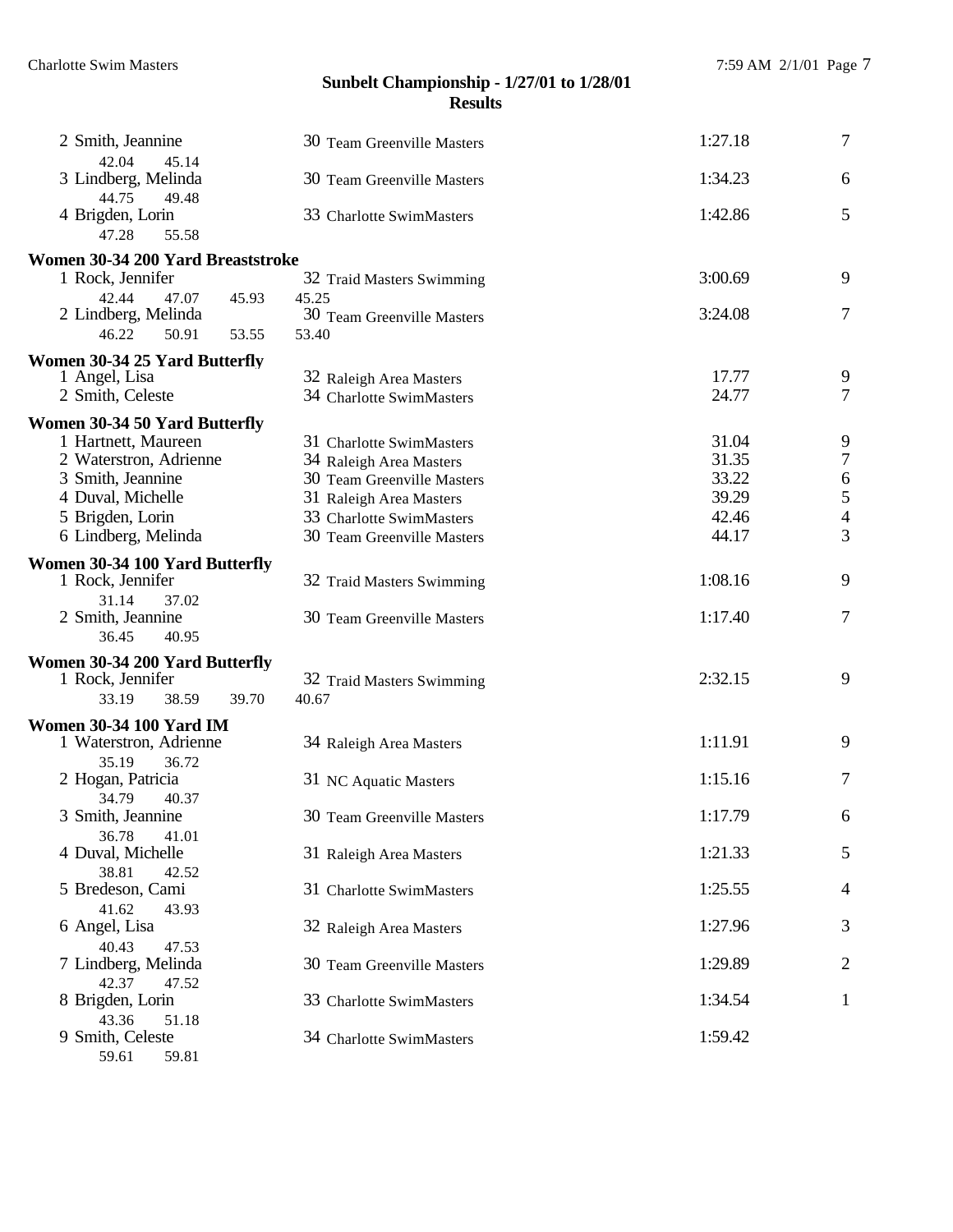| <b>Women 30-34 200 Yard IM</b><br>1 Lindberg, Melinda |                                             |                          | 30 Team Greenville Masters                           |       |       |         | 3:13.21        | 9                |
|-------------------------------------------------------|---------------------------------------------|--------------------------|------------------------------------------------------|-------|-------|---------|----------------|------------------|
| 45.55<br>47.49                                        | 54.86                                       | 45.31                    |                                                      |       |       |         |                |                  |
| Women 35-39 25 Yard Freestyle<br>1 Grant, Tanya       |                                             |                          | 35 Anderson Masters                                  |       |       |         | 18.86          | 9                |
| Women 35-39 50 Yard Freestyle                         |                                             |                          |                                                      |       |       |         |                |                  |
| 1 Geiss, Angelique                                    |                                             |                          | 36 NC Aquatic Masters                                |       |       |         | 28.04          | 9                |
| 2 Kilgore, Susan                                      |                                             |                          | 39 Team Greenville Masters                           |       |       |         | 28.81          | $\boldsymbol{7}$ |
| 3 Leddon, Julie                                       |                                             |                          | 35 Anderson Masters                                  |       |       |         | 28.96<br>29.96 | 65432            |
| 4 Coneys, Suzanne<br>5 Springer, Margie               |                                             |                          | 36 Charlotte SwimMasters                             |       |       |         | 30.83          |                  |
| 6 Jarrett, Mary                                       |                                             |                          | 39 Raleigh Area Masters<br>39 North Carolina Masters |       |       |         | 32.70          |                  |
| 7 Doboze, Deborah                                     |                                             |                          | 39 Charlotte SwimMasters                             |       |       |         | 35.27          |                  |
| 8 Grant, Tanya                                        |                                             |                          | 35 Anderson Masters                                  |       |       |         | 40.75          | $\mathbf{1}$     |
| Women 35-39 100 Yard Freestyle                        |                                             |                          |                                                      |       |       |         |                |                  |
| 1 Speight, Peggy                                      |                                             |                          | 39 Peak Masters                                      |       |       |         | 1:00.76        | 9                |
| 2 Leddon, Julie                                       |                                             |                          | 35 Anderson Masters                                  |       |       |         | 1:04.35        | 7                |
| 3 Coneys, Suzanne                                     |                                             |                          | 36 Charlotte SwimMasters                             |       |       |         | 1:07.69        | 6                |
| Women 35-39 200 Yard Freestyle                        |                                             |                          |                                                      |       |       |         |                |                  |
| 1 Speight, Peggy                                      |                                             |                          | 39 Peak Masters                                      |       |       |         | 2:13.53        | 9                |
| 30.51<br>33.50                                        | 34.32                                       | 35.20                    |                                                      |       |       |         |                |                  |
| 2 Kilgore, Susan                                      |                                             |                          | 39 Team Greenville Masters                           |       |       |         | 2:38.08        | 7                |
| 34.16<br>40.13<br>3 Grant, Tanya                      | 42.71                                       | 41.08                    | 35 Anderson Masters                                  |       |       | 3:28.67 | 6              |                  |
| 45.49<br>51.49                                        | 55.80                                       | 55.89                    |                                                      |       |       |         |                |                  |
| Women 35-39 500 Yard Freestyle                        |                                             |                          |                                                      |       |       |         |                |                  |
| 1 Speight, Peggy                                      |                                             |                          | 39 Peak Masters                                      |       |       |         | 6:07.67        | 9                |
| 31.79<br>34.98                                        | 36.56                                       | 37.35                    | 38.09                                                | 38.39 | 37.76 | 37.94   |                |                  |
| 37.85<br>36.96                                        |                                             |                          |                                                      |       |       |         |                |                  |
| 2 Coneys, Suzanne                                     |                                             |                          | 36 Charlotte SwimMasters                             |       |       |         | 6:50.82        | 7                |
| 37.22<br>40.48<br>41.87<br>38.96                      | 41.31                                       | 42.53                    | 41.95                                                | 42.47 | 42.05 | 41.98   |                |                  |
|                                                       |                                             |                          |                                                      |       |       |         |                |                  |
| Women 35-39 1000 Yard Freestyle<br>1 Speight, Peggy   |                                             |                          | 39 Peak Masters                                      |       |       |         | 12:42.40       | 9                |
| 32.96<br>36.27                                        | 37.02                                       | 37.35                    | 37.89                                                | 38.17 | 38.35 | 38.42   |                |                  |
| 38.80<br>38.88                                        | 38.71                                       | 38.60                    | 38.96                                                | 39.12 | 39.19 | 39.25   |                |                  |
| 38.91<br>38.92                                        | 38.75                                       | 37.88                    |                                                      |       |       |         |                |                  |
| Women 35-39 25 Yard Backstroke                        |                                             |                          |                                                      |       |       |         |                |                  |
| 1 Grant, Tanya                                        |                                             |                          | 35 Anderson Masters                                  |       |       |         | 25.29          | 9                |
| Women 35-39 50 Yard Backstroke                        |                                             |                          |                                                      |       |       |         | 35.80          |                  |
|                                                       | 1 Geiss, Angelique<br>36 NC Aquatic Masters |                          |                                                      |       |       |         |                | 9                |
| 2 Springer, Margie                                    |                                             |                          | 39 Raleigh Area Masters                              |       |       |         | 36.73          | 7                |
| 3 Nestor, Susan                                       |                                             |                          | 38 Charlotte SwimMasters                             |       |       |         | 37.74          | 6                |
| 4 Kilgore, Susan                                      |                                             |                          | 39 Team Greenville Masters                           |       |       |         | 38.08          | 5                |
| 5 Doboze, Deborah                                     |                                             | 39 Charlotte SwimMasters | 44.13                                                | 4     |       |         |                |                  |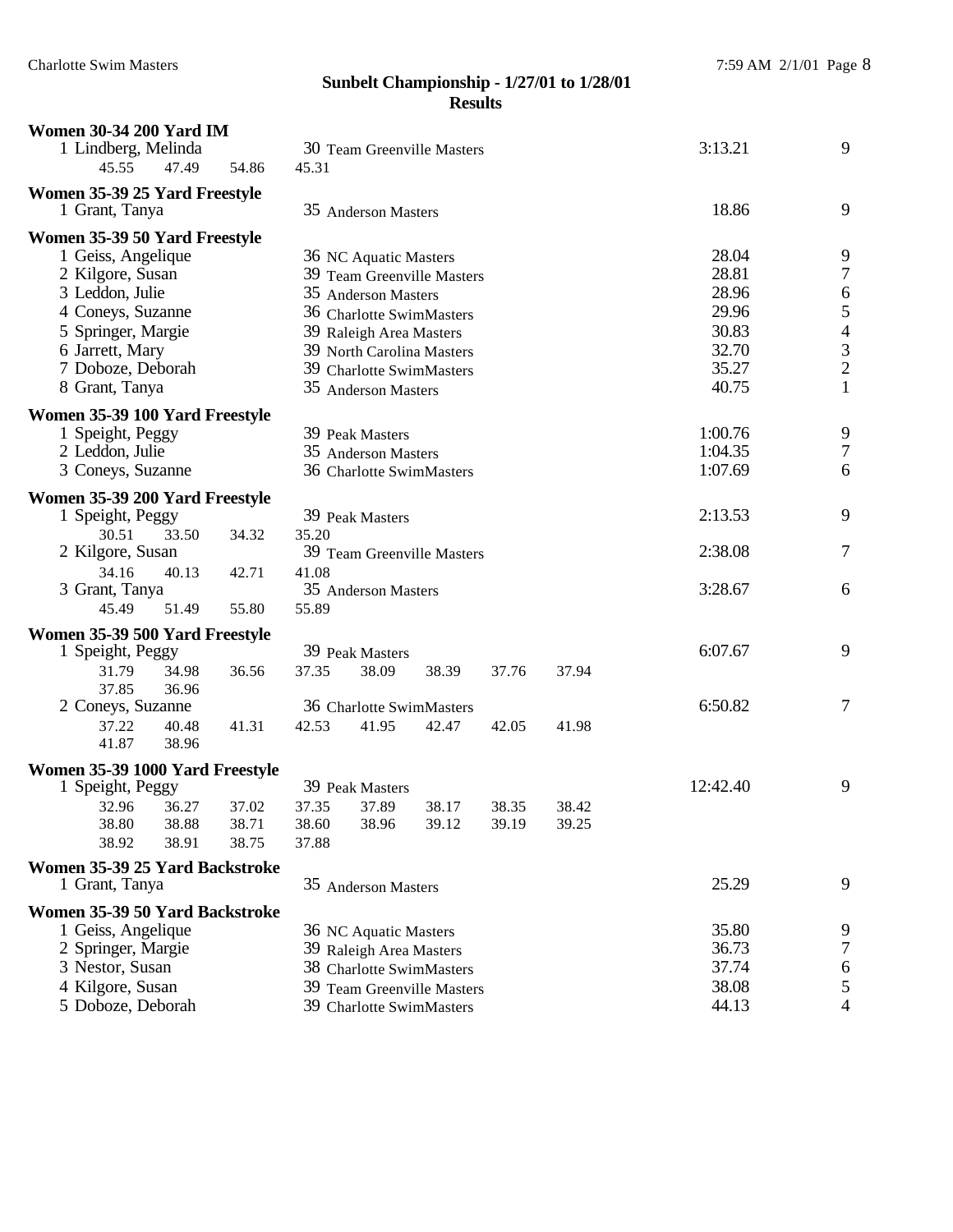| Women 35-39 100 Yard Backstroke                    |                            |         |                          |
|----------------------------------------------------|----------------------------|---------|--------------------------|
| 1 Speight, Peggy<br>36.58<br>38.63                 | 39 Peak Masters            | 1:15.21 | 9                        |
| 2 Springer, Margie<br>38.54<br>41.95               | 39 Raleigh Area Masters    | 1:20.49 | 7                        |
| 3 Nestor, Susan<br>38.87<br>42.21                  | 38 Charlotte SwimMasters   | 1:21.08 | 6                        |
| 4 Coneys, Suzanne<br>39.62<br>41.58                | 36 Charlotte SwimMasters   | 1:21.20 | 5                        |
| 5 Kilgore, Susan<br>41.61<br>42.91                 | 39 Team Greenville Masters | 1:24.52 | $\overline{4}$           |
|                                                    |                            |         |                          |
| Women 35-39 25 Yard Breaststroke<br>1 Grant, Tanya | 35 Anderson Masters        | 32.62   | 9                        |
| Women 35-39 50 Yard Breaststroke                   |                            |         |                          |
| 1 Lindroos, Pamela                                 | 35 NC Aquatic Masters      | 35.20   | 9                        |
| 2 Leddon, Julie                                    | 35 Anderson Masters        | 39.27   | $\tau$                   |
| 3 Geiss, Angelique                                 | 36 NC Aquatic Masters      | 39.30   | 6                        |
| 4 Jarrett, Mary                                    | 39 North Carolina Masters  | 39.45   | 5                        |
| 5 Springer, Margie                                 | 39 Raleigh Area Masters    | 41.34   | $\overline{\mathcal{A}}$ |
| 6 Doboze, Deborah                                  | 39 Charlotte SwimMasters   | 48.68   | 3                        |
| Women 35-39 100 Yard Breaststroke                  |                            |         |                          |
| 1 Geiss, Angelique                                 | 36 NC Aquatic Masters      | 1:27.26 | 9                        |
| 2 Springer, Margie                                 | 39 Raleigh Area Masters    | 1:28.01 | 7                        |
| 41.98<br>46.03                                     |                            |         |                          |
| 3 Kilgore, Susan                                   | 39 Team Greenville Masters | 1:35.68 | 6                        |
| 44.50<br>51.18                                     |                            |         |                          |
| Women 35-39 200 Yard Breaststroke                  |                            |         |                          |
| 1 Lindroos, Pamela                                 | 35 NC Aquatic Masters      | 2:45.89 | 9                        |
| 37.97<br>42.59<br>42.53                            | 42.80                      |         |                          |
| 2 Springer, Margie                                 | 39 Raleigh Area Masters    | 3:08.15 | 7                        |
| 43.54<br>47.78<br>48.56                            | 48.27                      |         |                          |
| 3 Nestor, Susan                                    | 38 Charlotte SwimMasters   | 3:10.72 | 6                        |
| 43.32<br>47.64<br>49.75                            | 50.01                      |         |                          |
| Women 35-39 50 Yard Butterfly                      |                            |         |                          |
| 1 Leddon, Julie                                    | 35 Anderson Masters        | 33.72   | 9                        |
| 2 Geiss, Angelique                                 | 36 NC Aquatic Masters      | 34.43   | 7                        |
| Women 35-39 100 Yard Butterfly                     |                            |         |                          |
| 1 Kilgore, Susan                                   | 39 Team Greenville Masters | 1:24.55 | 9                        |
| 39.14<br>45.41                                     |                            |         |                          |
| <b>Women 35-39 100 Yard IM</b>                     |                            |         |                          |
| 1 Lindroos, Pamela                                 | 35 NC Aquatic Masters      | 1:10.65 | 9                        |
| 33.72<br>36.93                                     |                            |         |                          |
| 2 Speight, Peggy                                   | 39 Peak Masters            | 1:12.90 | 7                        |
| 34.60<br>38.30                                     |                            |         |                          |
| 3 Geiss, Angelique                                 | 36 NC Aquatic Masters      | 1:15.13 | 6                        |
| 35.68<br>39.45                                     |                            |         |                          |
| 4 Leddon, Julie                                    | 35 Anderson Masters        | 1:16.61 | 5                        |
| 36.94<br>39.67                                     |                            |         |                          |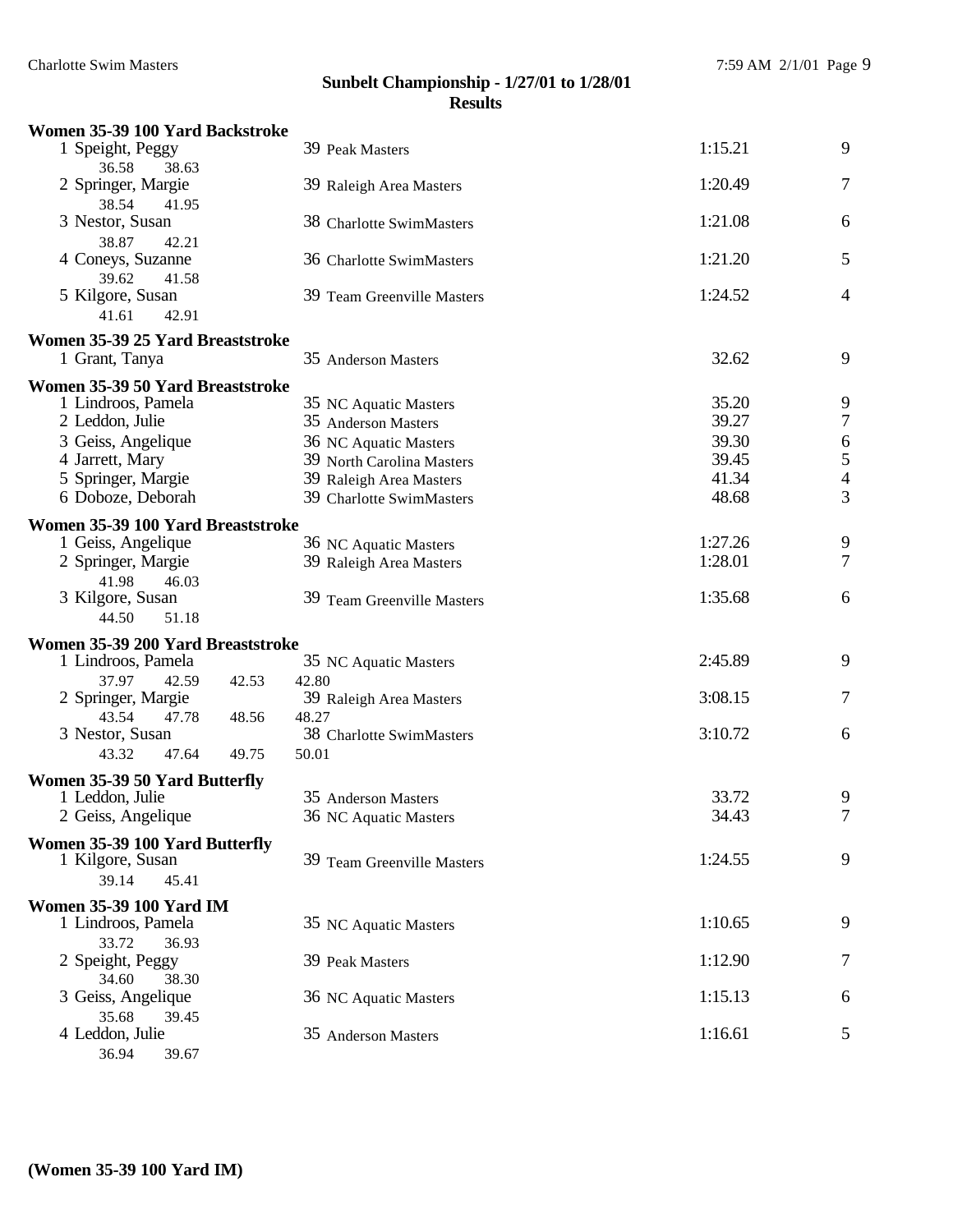| 5 Jarrett, Mary                                    | 39 North Carolina Masters                             | 1:19.22 | $\overline{4}$                             |
|----------------------------------------------------|-------------------------------------------------------|---------|--------------------------------------------|
| 38.26<br>40.96                                     |                                                       |         |                                            |
| 6 Coneys, Suzanne                                  | 36 Charlotte SwimMasters                              | 1:19.73 | 3                                          |
| 36.78<br>42.95<br>7 Nestor, Susan                  | 38 Charlotte SwimMasters                              | 1:20.35 | $\mathbf{2}$                               |
| 37.54<br>42.81                                     |                                                       |         |                                            |
| 8 Kilgore, Susan                                   | 39 Team Greenville Masters                            | 1:21.02 | $\mathbf{1}$                               |
| 37.82<br>43.20                                     |                                                       |         |                                            |
| 9 Doboze, Deborah                                  | 39 Charlotte SwimMasters                              | 1:40.76 |                                            |
| 42.37<br>58.39                                     |                                                       |         |                                            |
| <b>Women 35-39 200 Yard IM</b><br>1 Speight, Peggy | 39 Peak Masters                                       | 2:39.12 | 9                                          |
| 33.35<br>48.22<br>41.35                            | 36.20                                                 |         |                                            |
| 2 Coneys, Suzanne                                  | 36 Charlotte SwimMasters                              | 2:50.17 | 7                                          |
| 3 Springer, Margie                                 | 39 Raleigh Area Masters                               | 2:50.52 | 6                                          |
| 39.50<br>44.64<br>49.26                            | 37.12                                                 |         |                                            |
| 4 Nestor, Susan                                    | 38 Charlotte SwimMasters                              | 2:54.67 | 5                                          |
| 41.23<br>43.67<br>50.00                            | 39.77                                                 |         |                                            |
| 5 Kilgore, Susan                                   | 39 Team Greenville Masters                            | 3:08.65 | $\overline{4}$                             |
| 39.90<br>47.81<br>57.61                            | 43.33                                                 |         |                                            |
| <b>Women 35-39 400 Yard IM</b>                     |                                                       |         |                                            |
| 1 Springer, Margie                                 | 39 Raleigh Area Masters                               | 6:06.62 | 9                                          |
| 42.10<br>45.56<br>49.05                            | 47.77<br>50.09<br>50.28<br>41.53<br>40.24             |         |                                            |
| Women 40-44 25 Yard Freestyle                      |                                                       | 15.75   |                                            |
| 1 Chislett, Meg<br>2 McCullough, Cheryl            | 44 Peak Masters<br>44 Anderson Masters                | 20.23   | 9<br>$\tau$                                |
|                                                    |                                                       |         |                                            |
| Women 40-44 50 Yard Freestyle                      |                                                       | 29.10   |                                            |
| 1 Toney, Christy<br>2 Tiska-Rivers, Patty          | 40 Spartanburg Y                                      | 30.09   | 9<br>$\boldsymbol{7}$                      |
| 3 Groce, Michelle                                  | 40 Traid Masters Swimming<br>40 Charlotte SwimMasters | 30.58   | $\boldsymbol{6}$                           |
| 4 Woodard, Alis R                                  |                                                       | 31.43   |                                            |
| 5 Frederick, Bette                                 | 40 Charlotte SwimMasters                              | 31.75   | $\begin{array}{c} 5 \\ 4 \\ 3 \end{array}$ |
|                                                    | 41 Charlotte SwimMasters                              | 33.54   |                                            |
| 6 Chislett, Meg                                    | 44 Peak Masters                                       | 47.44   | $\overline{2}$                             |
| 7 McCullough, Cheryl                               | 44 Anderson Masters                                   |         |                                            |
| Women 40-44 100 Yard Freestyle                     |                                                       |         |                                            |
| 1 Toney, Christy                                   | 40 Spartanburg Y                                      | 1:03.76 | 9                                          |
| 2 Groce, Michelle                                  | 40 Charlotte SwimMasters                              | 1:07.22 | $\overline{7}$                             |
| 32.26<br>34.96                                     |                                                       |         |                                            |
| 3 Woodard, Alis R<br>34.00<br>38.20                | 40 Charlotte SwimMasters                              | 1:12.20 | 6                                          |
| 4 Chislett, Meg                                    | 44 Peak Masters                                       | 1:14.95 | 5                                          |
| 36.72<br>38.23                                     |                                                       |         |                                            |
| 5 Frederick, Bette                                 | 41 Charlotte SwimMasters                              | 1:15.97 | 4                                          |
| 35.80<br>40.17                                     |                                                       |         |                                            |
|                                                    |                                                       |         |                                            |
| 6 Thornton, Charlotte                              | 43 Team Greenville Masters                            | 1:38.13 | 3                                          |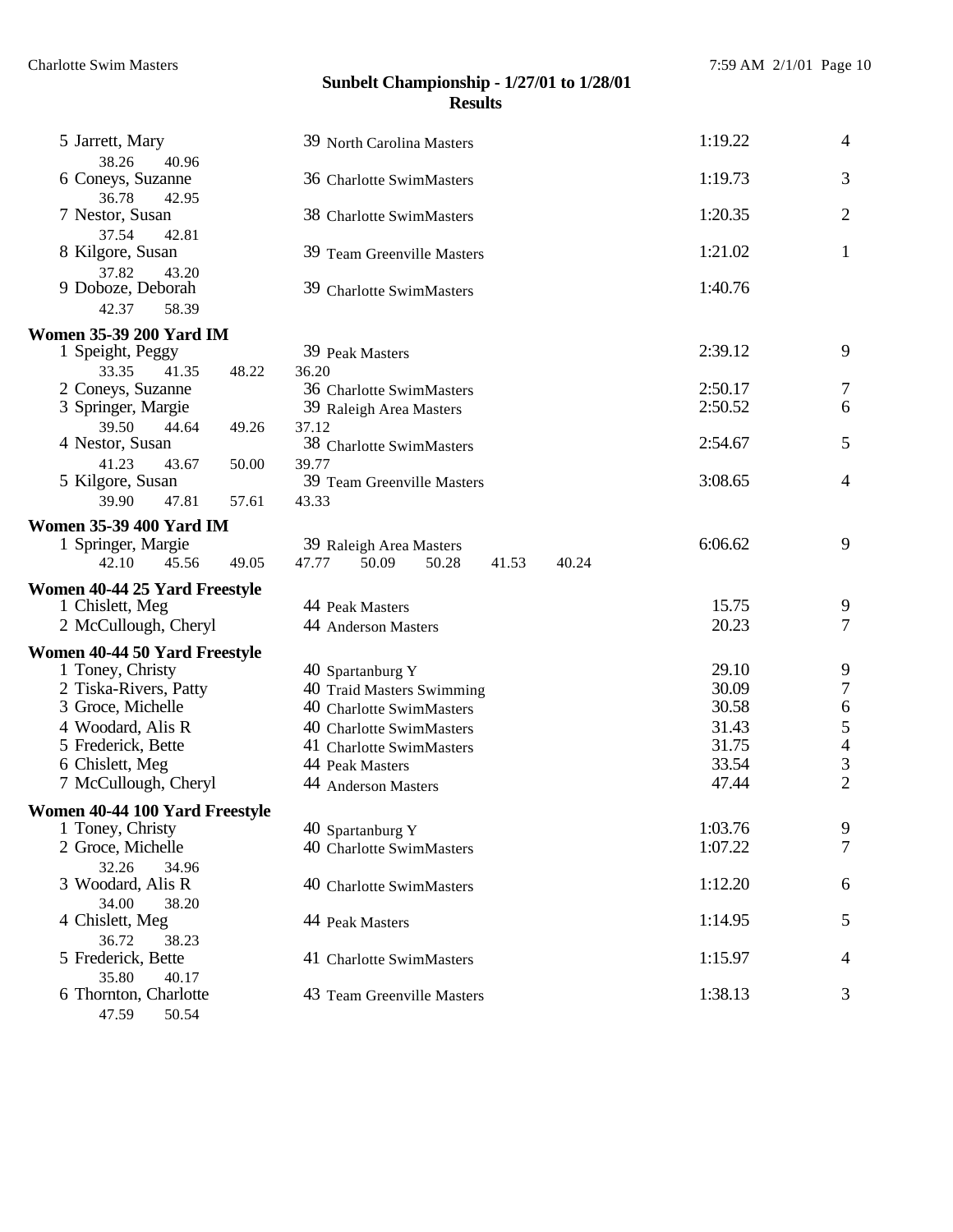| Women 40-44 200 Yard Freestyle                     |         |       |       |                                                       |         |         |         |         |          |            |
|----------------------------------------------------|---------|-------|-------|-------------------------------------------------------|---------|---------|---------|---------|----------|------------|
| 1 Toney, Christy                                   |         |       |       | 40 Spartanburg Y                                      |         |         |         | 2:26.27 | 9        |            |
| 32.97                                              | 36.28   | 38.28 | 38.74 |                                                       |         |         |         |         |          |            |
| Women 40-44 500 Yard Freestyle                     |         |       |       |                                                       |         |         |         |         |          |            |
| 1 Toney, Christy                                   |         |       |       | 40 Spartanburg Y                                      |         |         |         |         | 6:32.04  | 9          |
| 33.62                                              | 36.88   | 38.77 | 40.15 | 40.47                                                 | 40.31   | 41.03   | 41.06   |         |          |            |
| 40.69                                              | 39.06   |       |       |                                                       |         |         |         |         |          |            |
| 2 Woodard, Alis R                                  |         |       |       | 40 Charlotte SwimMasters                              |         |         |         |         | 7:41.16  | $\tau$     |
| 41.90                                              | 44.39   | 47.14 | 47.56 | 47.69                                                 | 47.99   | 47.65   | 48.68   |         |          |            |
| 47.22                                              | 40.94   |       |       |                                                       |         |         |         |         |          |            |
| Women 40-44 1000 Yard Freestyle                    |         |       |       |                                                       |         |         |         |         |          |            |
| 1 Woodard, Alis R                                  |         |       |       | 40 Charlotte SwimMasters                              |         |         |         |         | 15:36.03 | 9          |
| 41.75                                              | 45.94   | 47.23 | 46.85 | 47.08                                                 | 47.28   | 48.14   | 47.18   |         |          |            |
| 46.80                                              | 47.00   | 45.93 | 46.42 | 47.36                                                 | 47.11   | 47.40   | 47.00   |         |          |            |
| 47.39                                              | 48.64   | 47.48 | 46.05 |                                                       |         |         |         |         |          |            |
| Women 40-44 1650 Yard Freestyle                    |         |       |       |                                                       |         |         |         |         |          |            |
| 1 Duffy, Lisa                                      |         |       |       | 42 Raleigh Area Masters                               |         |         |         |         | 28:13.37 | 9          |
| 45.22                                              | 48.91   | 50.39 | 50.92 | 51.68                                                 | 51.17   | 51.60   | 51.53   |         |          |            |
| 51.74                                              | 52.22   | 51.58 | 51.80 | 51.50                                                 | 51.67   | 51.92   | 52.05   |         |          |            |
| 50.91                                              | 52.79   | 51.70 | 51.62 | 51.93                                                 | 51.67   | 51.75   | 51.78   |         |          |            |
| 51.68                                              | 51.70   | 51.81 | 51.77 | 51.87                                                 | 51.18   | 51.53   | 50.97   | 50.81   |          |            |
| 2 Thornton, Charlotte                              |         |       |       | 43 Team Greenville Masters                            |         |         |         |         | 32:29.05 | $\tau$     |
| 50.78                                              | 57.24   | 58.01 | 59.13 | 1:00.60                                               | 1:00.22 | 59.58   | 1:00.83 |         |          |            |
| 59.70                                              | 58.45   | 59.08 | 59.29 | 59.47                                                 | 1:01.91 | 1:00.02 | 58.90   |         |          |            |
| 59.23                                              | 1:00.84 | 58.36 | 59.80 | 1:01.14                                               | 59.57   | 58.82   | 58.00   |         |          |            |
| 1:01.17                                            | 59.15   | 57.92 | 59.58 | 59.35                                                 | 1:00.51 | 58.11   | 1:54.29 |         |          |            |
| Women 40-44 25 Yard Backstroke                     |         |       |       |                                                       |         |         |         |         |          |            |
| 1 McCullough, Cheryl                               |         |       |       | 44 Anderson Masters                                   |         |         |         |         | 25.25    | 9          |
|                                                    |         |       |       |                                                       |         |         |         |         |          |            |
| Women 40-44 50 Yard Backstroke<br>1 Toney, Christy |         |       |       |                                                       |         |         |         |         | 35.41    | 9          |
| 2 Stott, Kim                                       |         |       |       | 40 Spartanburg Y<br>41 Raleigh Area Masters           |         |         |         |         | 35.46    | $\tau$     |
| 3 Groce, Michelle                                  |         |       |       | 40 Charlotte SwimMasters                              |         |         |         |         | 37.14    | $\sqrt{6}$ |
| 4 Tiska-Rivers, Patty                              |         |       |       |                                                       |         |         |         |         | 38.70    | 5          |
| 5 Frederick, Bette                                 |         |       |       | 40 Traid Masters Swimming<br>41 Charlotte SwimMasters |         |         |         |         | 40.04    | 4          |
| 6 Woodard, Alis R                                  |         |       |       | 40 Charlotte SwimMasters                              |         |         |         |         | 40.63    | 3          |
| --- McCullough, Cheryl                             |         |       |       |                                                       |         |         |         |         | DQ       |            |
|                                                    |         |       |       | 44 Anderson Masters                                   |         |         |         |         |          |            |
| Women 40-44 100 Yard Backstroke                    |         |       |       |                                                       |         |         |         |         |          |            |
| 1 Stott, Kim                                       |         |       |       | 41 Raleigh Area Masters                               |         |         |         |         | 1:14.73  | 9          |
| 36.42                                              | 38.31   |       |       |                                                       |         |         |         |         |          |            |
| 2 Toney, Christy                                   |         |       |       | 40 Spartanburg Y                                      |         |         |         |         | 1:16.71  | 7          |
| 37.37                                              | 39.34   |       |       |                                                       |         |         |         |         |          |            |
| 3 Frederick, Bette                                 |         |       |       | 41 Charlotte SwimMasters                              |         |         |         |         | 1:26.99  | 6          |
| 42.47                                              | 44.52   |       |       |                                                       |         |         |         |         |          |            |
| 4 Thornton, Charlotte                              |         |       |       | 43 Team Greenville Masters                            |         |         |         |         | 1:50.43  | 5          |
| 55.86                                              | 54.57   |       |       |                                                       |         |         |         |         |          |            |
| Women 40-44 200 Yard Backstroke                    |         |       |       |                                                       |         |         |         |         |          |            |
| 1 Stott, Kim                                       |         |       |       | 41 Raleigh Area Masters                               |         |         |         |         | 2:41.33  | 9          |
| 38.13                                              | 40.50   | 41.90 | 40.80 |                                                       |         |         |         |         |          |            |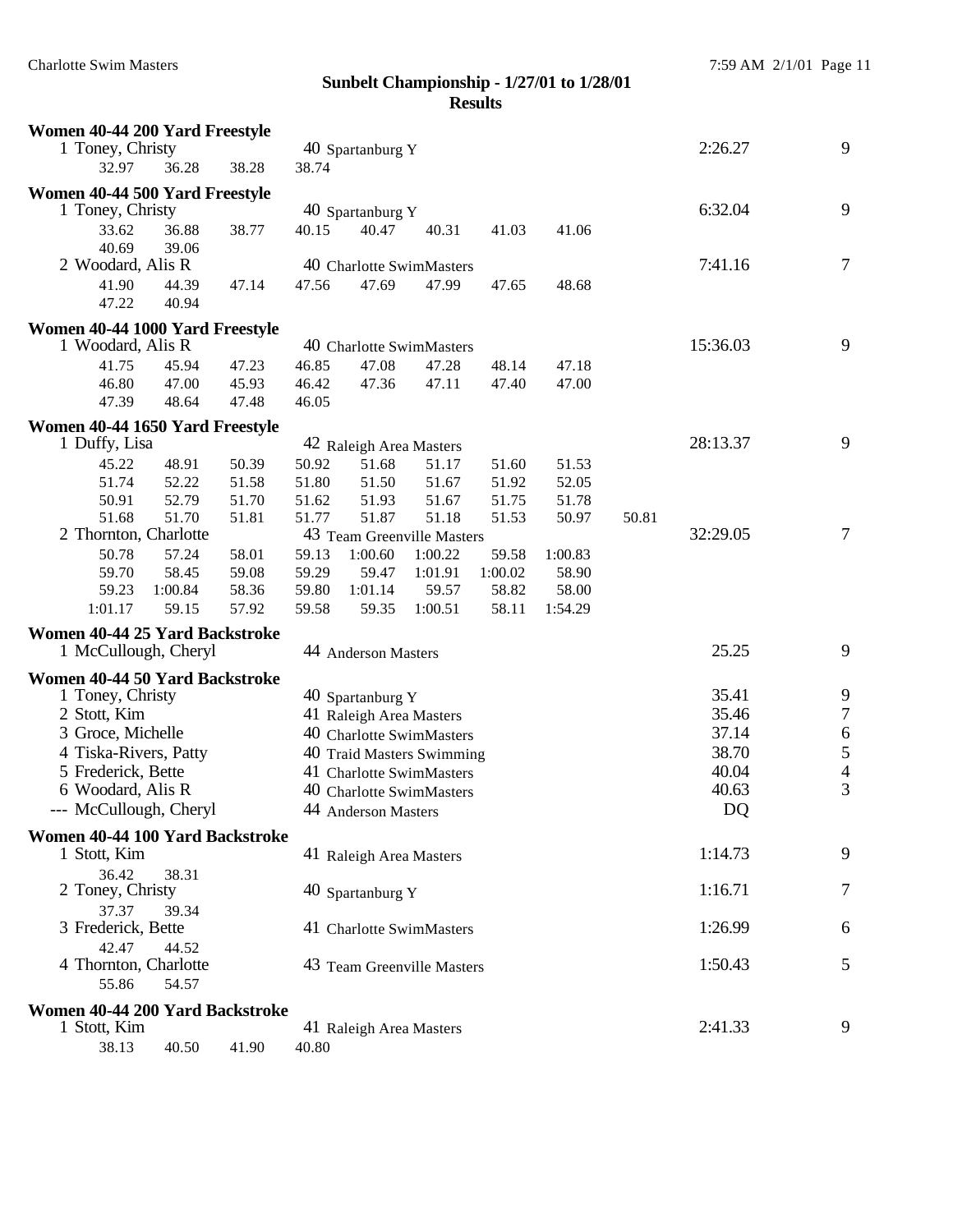| Women 40-44 25 Yard Breaststroke<br>1 Chislett, Meg | 44 Peak Masters                           | 21.38   | 9              |
|-----------------------------------------------------|-------------------------------------------|---------|----------------|
| Women 40-44 50 Yard Breaststroke                    |                                           |         |                |
| 1 Frederick, Bette                                  | 41 Charlotte SwimMasters                  | 39.26   | 9              |
| 2 Stott, Kim                                        | 41 Raleigh Area Masters                   | 39.28   | $\tau$         |
| 3 Groce, Michelle                                   | 40 Charlotte SwimMasters                  | 40.14   | 6              |
| 4 Tiska-Rivers, Patty                               | 40 Traid Masters Swimming                 | 42.23   | 5              |
| 5 Chislett, Meg                                     | 44 Peak Masters                           | 42.56   | 4              |
| 6 Thornton, Charlotte                               | 43 Team Greenville Masters                | 50.09   | 3              |
| Women 40-44 100 Yard Breaststroke                   |                                           |         |                |
| 1 Frederick, Bette                                  | 41 Charlotte SwimMasters                  | 1:30.67 | 9              |
| 40.03<br>50.64                                      |                                           |         |                |
| 2 Thornton, Charlotte                               | 43 Team Greenville Masters                | 1:49.91 | 7              |
| 54.17<br>55.74                                      |                                           |         |                |
| <b>Women 40-44 25 Yard Butterfly</b>                |                                           |         |                |
| 1 Chislett, Meg                                     | 44 Peak Masters                           | 16.55   | 9              |
| Women 40-44 50 Yard Butterfly                       |                                           |         |                |
| 1 Stott, Kim                                        | 41 Raleigh Area Masters                   | 34.46   | 9              |
| 2 Tiska-Rivers, Patty                               | 40 Traid Masters Swimming                 | 34.68   | $\tau$         |
| 3 Groce, Michelle                                   | 40 Charlotte SwimMasters                  | 36.35   | 6              |
| 4 Frederick, Bette                                  | 41 Charlotte SwimMasters                  | 42.06   | $\mathfrak{S}$ |
| 5 Thornton, Charlotte                               | 43 Team Greenville Masters                | 53.13   | 4              |
| Women 40-44 100 Yard Butterfly                      |                                           |         |                |
| 1 Thornton, Charlotte                               | 43 Team Greenville Masters                | 2:02.19 | 9              |
| 55.54 1:06.65                                       |                                           |         |                |
| <b>Women 40-44 100 Yard IM</b>                      |                                           |         |                |
| 1 Stott, Kim                                        | 41 Raleigh Area Masters                   | 1:15.14 | 9              |
| 34.72<br>40.42                                      |                                           |         |                |
| 2 Toney, Christy                                    | 40 Spartanburg Y                          | 1:18.03 | 7              |
| 35.46<br>42.57                                      |                                           |         |                |
| 3 Groce, Michelle                                   | 40 Charlotte SwimMasters                  | 1:19.69 | 6              |
| 37.05<br>42.64                                      |                                           |         |                |
| 4 Tiska-Rivers, Patty                               | 40 Traid Masters Swimming                 | 1:21.32 | 5              |
| 36.76<br>44.56<br>5 Frederick, Bette                | 41 Charlotte SwimMasters                  | 1:23.06 | 4              |
| 40.07<br>42.99                                      |                                           |         |                |
| 6 Chislett, Meg                                     | 44 Peak Masters                           | 1:26.31 | 3              |
| 41.22<br>45.09                                      |                                           |         |                |
| 7 Woodard, Alis R                                   | 40 Charlotte SwimMasters                  | 1:38.73 | $\overline{2}$ |
| 44.59<br>54.14                                      |                                           |         |                |
| <b>Women 40-44 200 Yard IM</b>                      |                                           |         |                |
| 1 Thornton, Charlotte                               | 43 Team Greenville Masters                | 4:05.42 | 9              |
| 59.05<br>1:05.16<br>1:06.66                         | 54.55                                     |         |                |
| <b>Women 40-44 400 Yard IM</b>                      |                                           |         |                |
| 1 Stott, Kim                                        | 41 Raleigh Area Masters                   | 6:04.31 | 9              |
| 37.47<br>45.06<br>46.90                             | 51.39<br>52.00<br>41.80<br>46.44<br>43.25 |         |                |
|                                                     |                                           |         |                |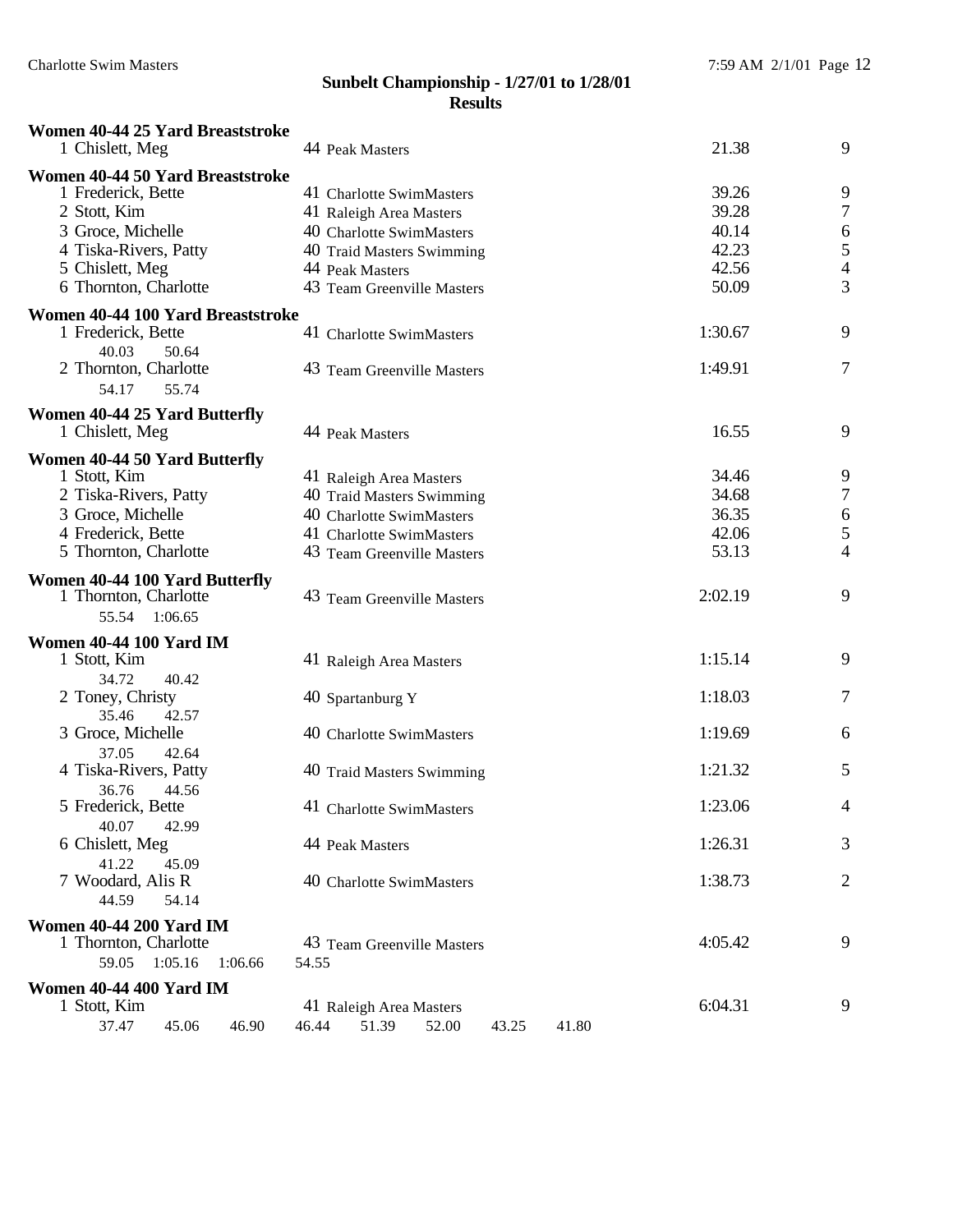| Women 45-49 25 Yard Freestyle<br>1 Pline, Elizabeth | 46 Charlotte SwimMasters                  | 14.27              | 9                                     |
|-----------------------------------------------------|-------------------------------------------|--------------------|---------------------------------------|
| Women 45-49 50 Yard Freestyle                       |                                           |                    |                                       |
| 1 Sargeant, Pat                                     | 47 Raleigh Area Masters                   | 28.06              | 9                                     |
| 2 Amick, Beverly                                    | 46 Winston-Salem Area Masters             | 29.00              | $\boldsymbol{7}$                      |
| 3 Pline, Elizabeth                                  | 46 Charlotte SwimMasters                  | 30.65              |                                       |
| 4 Sansbury, Mary                                    | 47 Charlotte SwimMasters                  | 30.83              | $\begin{array}{c} 6 \\ 5 \end{array}$ |
| 5 Rogers, Jennie                                    | 48 Peak Masters                           | 34.53              | $\overline{4}$                        |
| 6 Phillips, Rita                                    | 47 Charlotte SwimMasters                  | 49.71              | 3                                     |
|                                                     |                                           |                    |                                       |
| Women 45-49 100 Yard Freestyle                      |                                           |                    |                                       |
| 1 Sargeant, Pat                                     | 47 Raleigh Area Masters                   | 1:02.83<br>1:04.30 | 9<br>$\tau$                           |
| 2 Amick, Beverly                                    | 46 Winston-Salem Area Masters             |                    |                                       |
| 30.97<br>33.33<br>3 Eiwen, Ginny                    | 48 Gamecock                               | 1:05.91            | 6                                     |
| 4 Wilson, Debbie                                    |                                           | 1:07.39            |                                       |
|                                                     | 46 Smoky Mtn Auuatic Club                 | 1:09.63            | 5<br>$\overline{4}$                   |
| 5 Sansbury, Mary                                    | 47 Charlotte SwimMasters                  |                    |                                       |
| 33.57<br>36.06<br>6 Pline, Elizabeth                |                                           | 1:12.31            | 3                                     |
| 34.84<br>37.47                                      | 46 Charlotte SwimMasters                  |                    |                                       |
| 7 Rogers, Jennie                                    | 48 Peak Masters                           | 1:16.98            | $\overline{2}$                        |
| 37.10<br>39.88                                      |                                           |                    |                                       |
|                                                     |                                           |                    |                                       |
| Women 45-49 200 Yard Freestyle                      |                                           |                    |                                       |
| 1 Sargeant, Pat                                     | 47 Raleigh Area Masters                   | 2:20.05            | 9                                     |
| 33.48<br>36.32<br>35.96                             | 34.29                                     |                    |                                       |
| 2 Chandler, Susi                                    | 49 Unattached                             | 2:22.96            | 7                                     |
| 32.01<br>36.01<br>37.54                             | 37.40                                     | 2:24.37            |                                       |
| 3 Wilson, Debbie                                    | 46 Smoky Mtn Auuatic Club                 |                    | 6                                     |
| 33.33<br>36.73<br>37.10                             | 37.21                                     | 2:39.57            | 5                                     |
| 4 Sansbury, Mary<br>35.46<br>39.62                  | 47 Charlotte SwimMasters<br>42.54         |                    |                                       |
| 41.95<br>5 Rogers, Jennie                           | 48 Peak Masters                           | 2:49.41            | 4                                     |
| 38.38<br>42.09                                      | 44.58                                     |                    |                                       |
| 44.36<br>6 Warner, Mary Ann                         |                                           | 3:12.76            | 3                                     |
| 44.81<br>48.88                                      | 45 Durham Aquatic Masters<br>48.46        |                    |                                       |
| 50.61                                               |                                           |                    |                                       |
| Women 45-49 500 Yard Freestyle                      |                                           |                    |                                       |
| 1 Wilson, Debbie                                    | 46 Smoky Mtn Auuatic Club                 | 6:15.73            | 9                                     |
| 33.52<br>37.70<br>38.44                             | 38.32<br>38.55<br>37.93<br>38.24<br>38.08 |                    |                                       |
| 37.95<br>37.00                                      |                                           |                    |                                       |
| 2 Chandler, Susi                                    | 49 Unattached                             | 6:24.97            | 7                                     |
| 33.67<br>37.29<br>39.21<br>39.48                    | 39.34<br>39.35<br>39.79<br>40.27<br>39.60 |                    |                                       |
| 36.97<br>3 Sansbury, Mary                           | 47 Charlotte SwimMasters                  | 7:09.89            | 6                                     |
| 36.10<br>40.54                                      | 44.08<br>43.57<br>44.12<br>45.37          |                    |                                       |
| 42.27<br>45.49<br>43.64                             | 44.71                                     |                    |                                       |
| 4 Rogers, Jennie                                    | 48 Peak Masters                           | 7:35.55            | 5                                     |
| 40.21<br>45.50<br>46.61                             | 46.60<br>46.35<br>46.73<br>46.54<br>46.49 |                    |                                       |
| 46.54<br>43.98                                      |                                           |                    |                                       |
| 5 Medearis, Rebecca                                 | 47 Charlotte SwimMasters                  | 8:26.63            | 4                                     |
| 43.73<br>47.52<br>50.14                             | 51.25<br>51.73<br>52.33<br>52.98<br>53.63 |                    |                                       |
| 53.14<br>50.18                                      |                                           |                    |                                       |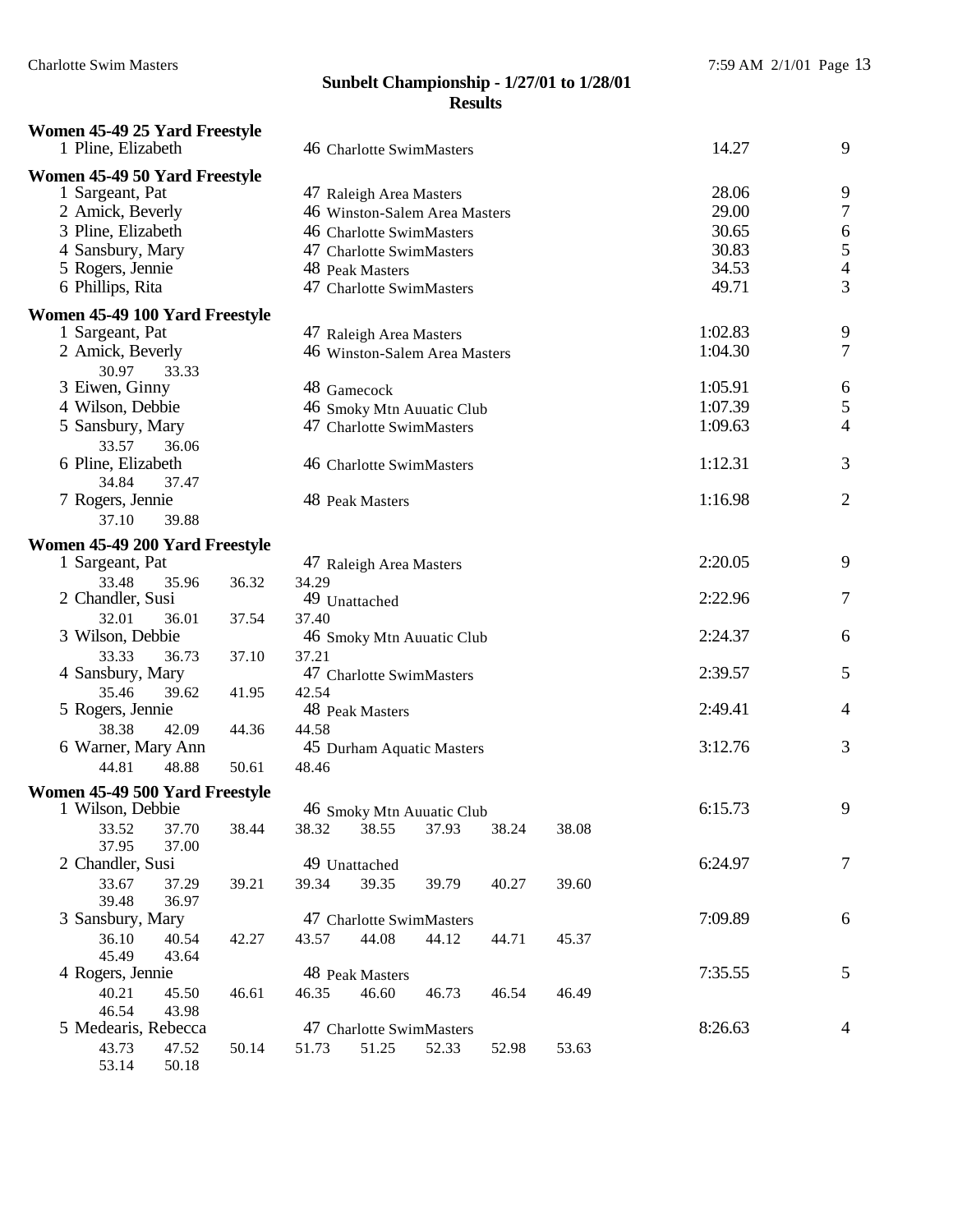| Women 45-49 1000 Yard Freestyle |       |       |       |                         |                               |       |       |       |          |                |
|---------------------------------|-------|-------|-------|-------------------------|-------------------------------|-------|-------|-------|----------|----------------|
| 1 Wilson, Debbie                |       |       |       |                         | 46 Smoky Mtn Auuatic Club     |       |       |       | 12:35.30 | 9              |
| 33.25                           | 36.87 | 37.53 | 37.82 | 38.30                   | 38.37                         | 38.43 | 38.60 |       |          |                |
| 38.25                           | 38.34 | 37.62 | 37.68 | 37.91                   | 38.04                         | 38.04 | 38.48 |       |          |                |
| 38.18                           | 38.18 | 38.10 | 37.31 |                         |                               |       |       |       |          |                |
| 2 Chandler, Susi                |       |       |       | 49 Unattached           |                               |       |       |       | 12:45.38 | 7              |
| 31.95                           | 36.02 | 37.50 | 37.92 | 38.15                   | 38.43                         | 38.72 | 38.93 |       |          |                |
| 38.89                           | 39.06 | 38.99 | 39.05 | 39.36                   | 39.19                         | 39.59 | 39.09 |       |          |                |
| 39.06                           | 39.28 | 38.92 | 37.28 |                         |                               |       |       |       |          |                |
| 3 Sims, Ann                     |       |       |       | 49 Montgomery Masters   |                               |       |       |       | 13:15.90 | 6              |
| 37.38                           | 38.20 | 39.18 | 39.45 | 40.00                   | 39.86                         | 40.03 | 39.81 |       |          |                |
| 40.01                           | 40.22 | 40.76 | 40.37 | 40.44                   | 40.50                         | 40.72 | 40.13 |       |          |                |
| 40.25                           | 40.05 | 39.91 | 38.63 |                         |                               |       |       |       |          |                |
| 4 Medearis, Rebecca             |       |       |       |                         | 47 Charlotte SwimMasters      |       |       |       | 17:12.82 | $\mathfrak{S}$ |
| 48.70                           | 50.57 | 52.17 | 51.99 | 51.06                   | 52.08                         | 52.09 | 52.58 |       |          |                |
| 51.95                           | 51.53 | 52.14 | 52.41 | 52.57                   | 52.53                         | 52.98 | 52.38 |       |          |                |
| 52.73                           | 51.56 | 50.36 | 48.44 |                         |                               |       |       |       |          |                |
| Women 45-49 1650 Yard Freestyle |       |       |       |                         |                               |       |       |       |          |                |
| 1 Amick, Beverly                |       |       |       |                         | 46 Winston-Salem Area Masters |       |       |       | 21:28.16 | 9              |
| 34.04                           | 37.11 | 38.46 | 39.01 | 39.06                   | 39.31                         | 39.25 | 39.55 |       |          |                |
| 39.45                           | 39.50 | 39.42 | 39.39 | 39.39                   | 39.55                         | 39.32 | 39.26 |       |          |                |
| 39.14                           | 40.61 | 39.97 | 39.60 | 38.99                   | 40.11                         | 39.49 | 39.47 |       |          |                |
| 39.72                           | 39.31 | 39.55 | 38.92 | 39.40                   | 39.32                         | 38.39 | 38.82 | 36.28 |          |                |
|                                 |       |       |       |                         |                               |       |       |       |          |                |
| Women 45-49 50 Yard Backstroke  |       |       |       |                         |                               |       |       |       |          |                |
| 1 Huges, Maureen                |       |       |       | 47 Unattached           |                               |       |       |       | 35.12    | 9              |
| 2 Rogers, Jennie                |       |       |       | 48 Peak Masters         |                               |       |       |       | 39.82    | $\tau$         |
| 3 Medearis, Rebecca             |       |       |       |                         | 47 Charlotte SwimMasters      |       |       |       | 45.41    | 6              |
| Women 45-49 100 Yard Backstroke |       |       |       |                         |                               |       |       |       |          |                |
| 1 Amick, Beverly                |       |       |       |                         | 46 Winston-Salem Area Masters |       |       |       | 1:15.39  | 9              |
| 36.93                           | 38.46 |       |       |                         |                               |       |       |       |          |                |
| 2 Sargeant, Pat                 |       |       |       | 47 Raleigh Area Masters |                               |       |       |       | 1:17.40  | $\tau$         |
| 38.20                           | 39.20 |       |       |                         |                               |       |       |       |          |                |
| 3 Eiwen, Ginny                  |       |       |       | 48 Gamecock             |                               |       |       |       | 1:17.54  | 6              |
| 37.49                           | 40.05 |       |       |                         |                               |       |       |       |          |                |
| 4 Wilson, Debbie                |       |       |       |                         | 46 Smoky Mtn Auuatic Club     |       |       |       | 1:19.63  | $\mathfrak{S}$ |
| 38.87                           | 40.76 |       |       |                         |                               |       |       |       |          |                |
| 5 Rogers, Jennie                |       |       |       | 48 Peak Masters         |                               |       |       |       | 1:28.27  | 4              |
| 6 Medearis, Rebecca             |       |       |       |                         | 47 Charlotte SwimMasters      |       |       |       | 1:35.26  | 3              |
| 47.26                           | 48.00 |       |       |                         |                               |       |       |       |          |                |
| 7 Warner, Mary Ann              |       |       |       |                         | 45 Durham Aquatic Masters     |       |       |       | 1:49.46  | $\overline{2}$ |
| 54.14                           | 55.32 |       |       |                         |                               |       |       |       |          |                |
| 8 Phillips, Rita                |       |       |       |                         | 47 Charlotte SwimMasters      |       |       |       | 1:56.41  | $\mathbf{1}$   |
| 56.65                           | 59.76 |       |       |                         |                               |       |       |       |          |                |
|                                 |       |       |       |                         |                               |       |       |       |          |                |
| Women 45-49 200 Yard Backstroke |       |       |       |                         |                               |       |       |       |          |                |
| 1 Amick, Beverly                |       |       |       |                         | 46 Winston-Salem Area Masters |       |       |       | 2:44.20  | 9              |
| 38.73                           | 41.52 | 42.70 | 41.25 |                         |                               |       |       |       |          |                |
| 2 Wilson, Debbie                |       |       |       |                         | 46 Smoky Mtn Auuatic Club     |       |       |       | 2:49.03  | 7              |
| 39.85                           | 42.82 | 43.35 | 43.01 |                         |                               |       |       |       |          |                |
| 3 Rogers, Jennie                |       |       |       | 48 Peak Masters         |                               |       |       |       | 3:11.36  | 6              |
| 43.97                           | 47.45 | 49.38 | 50.56 |                         |                               |       |       |       |          |                |
| 4 Medearis, Rebecca             |       |       |       |                         | 47 Charlotte SwimMasters      |       |       |       | 3:29.15  | 5              |
| 51.47                           | 52.96 | 53.35 | 51.37 |                         |                               |       |       |       |          |                |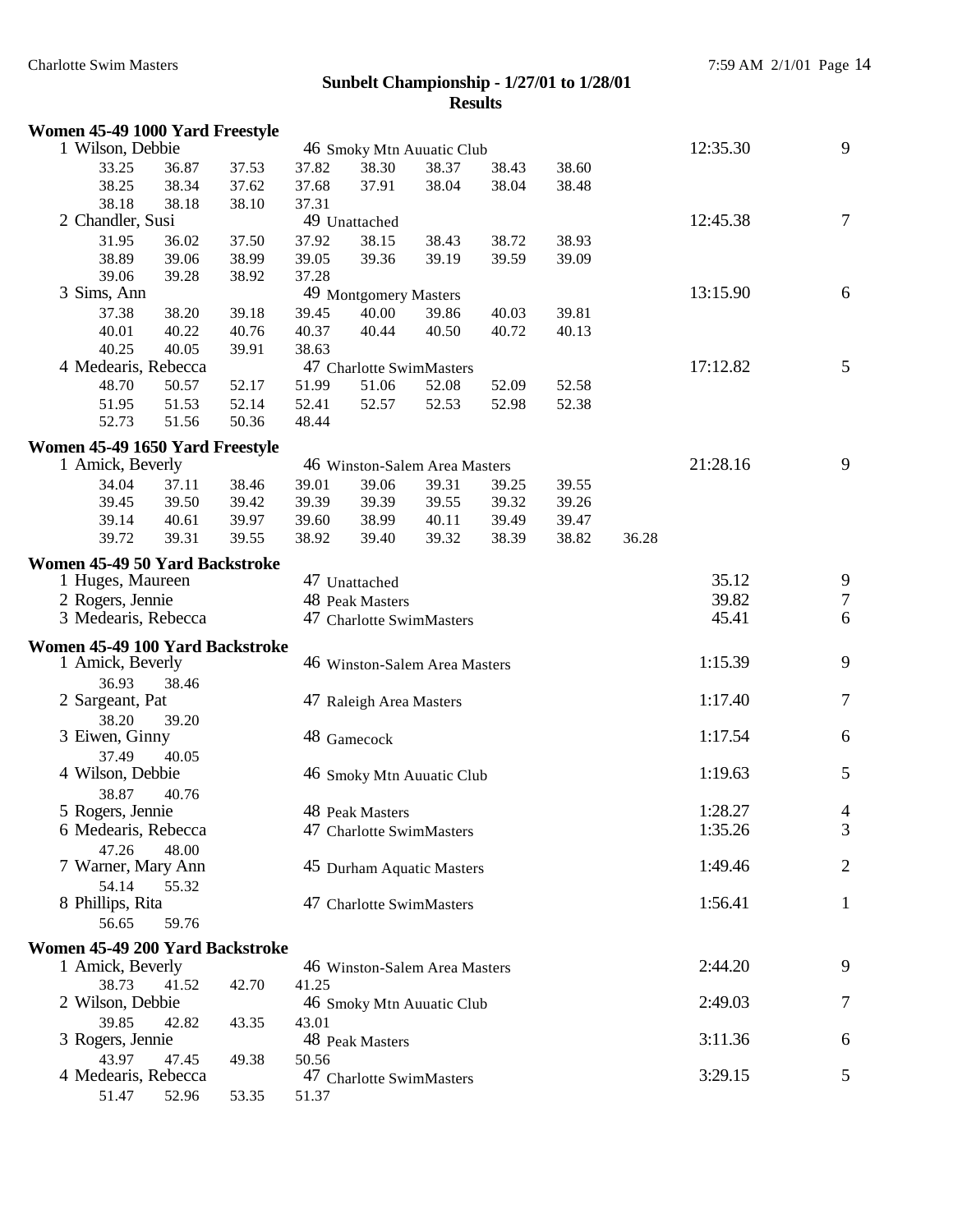| Women 45-49 50 Yard Breaststroke    |       |                               |         |                |
|-------------------------------------|-------|-------------------------------|---------|----------------|
| 1 Eiwen, Ginny                      |       | 48 Gamecock                   | 34.22   | 9              |
| 2 Sims, Ann                         |       | 49 Montgomery Masters         | 38.07   | $\overline{7}$ |
| 3 Sargeant, Pat                     |       | 47 Raleigh Area Masters       | 40.14   | 6              |
| 4 Pline, Elizabeth                  |       | 46 Charlotte SwimMasters      | 43.36   | 5              |
| 5 Rogers, Jennie                    |       | 48 Peak Masters               | 44.89   | $\overline{4}$ |
| 6 Medearis, Rebecca                 |       | 47 Charlotte SwimMasters      | 45.31   | 3              |
| 7 Warner, Mary Ann                  |       | 45 Durham Aquatic Masters     | 50.34   | $\overline{c}$ |
| Women 45-49 100 Yard Breaststroke   |       |                               |         |                |
| 1 Eiwen, Ginny                      |       | 48 Gamecock                   | 1:15.35 | 9              |
| 45.16<br>30.19                      |       |                               |         |                |
| 2 Chandler, Susi                    |       | 49 Unattached                 | 1:25.38 | 7              |
| 33.97<br>51.41                      |       |                               |         |                |
| 3 Medearis, Rebecca                 |       | 47 Charlotte SwimMasters      | 1:41.80 | 6              |
| 48.76<br>53.04                      |       |                               |         |                |
| Women 45-49 200 Yard Breaststroke   |       |                               |         |                |
| 1 Eiwen, Ginny                      |       | 48 Gamecock                   | 2:45.83 | 9              |
| 37.12<br>40.51                      | 44.47 | 43.73                         |         |                |
| 2 Sims, Ann                         |       | 49 Montgomery Masters         | 2:54.28 | $\overline{7}$ |
| 39.37<br>44.09                      | 44.95 | 45.87                         |         |                |
| 3 Chandler, Susi                    |       | 49 Unattached                 | 2:59.33 | 6              |
| 40.54<br>45.35                      | 46.68 | 46.76                         |         |                |
| 4 Sansbury, Mary                    |       | 47 Charlotte SwimMasters      | 3:07.10 | 5              |
| 42.03<br>47.71                      | 48.38 | 48.98                         |         |                |
| 5 Medearis, Rebecca                 |       | 47 Charlotte SwimMasters      | 3:30.06 | 4              |
| 46.48<br>52.39                      | 54.79 | 56.40                         |         |                |
| Women 45-49 25 Yard Butterfly       |       |                               |         |                |
| 1 Pline, Elizabeth                  |       | 46 Charlotte SwimMasters      | 18.89   | 9              |
|                                     |       |                               |         |                |
| Women 45-49 50 Yard Butterfly       |       |                               | 31.87   | 9              |
| 1 Amick, Beverly                    |       | 46 Winston-Salem Area Masters | 32.37   | $\overline{7}$ |
| 2 Sargeant, Pat<br>3 Chandler, Susi |       | 47 Raleigh Area Masters       | 33.62   | 6              |
|                                     |       | 49 Unattached                 | 35.91   | 5              |
| 4 Sansbury, Mary                    |       | 47 Charlotte SwimMasters      |         |                |
| Women 45-49 100 Yard Butterfly      |       |                               |         |                |
| 1 Amick, Beverly                    |       | 46 Winston-Salem Area Masters | 1:11.77 | 9              |
| 33.24 38.53                         |       |                               |         |                |
| 2 Sargeant, Pat                     |       | 47 Raleigh Area Masters       | 1:13.62 | 7              |
| 34.83<br>38.79                      |       |                               |         |                |
| 3 Chandler, Susi                    |       | 49 Unattached                 | 1:17.87 | 6              |
| 34.86<br>43.01                      |       |                               |         |                |
| Women 45-49 200 Yard Butterfly      |       |                               |         |                |
| 1 Amick, Beverly                    |       | 46 Winston-Salem Area Masters | 2:39.30 | 9              |
| 34.13<br>38.69                      | 41.74 | 44.74                         |         |                |
| <b>Women 45-49 100 Yard IM</b>      |       |                               |         |                |
| 1 Eiwen, Ginny                      |       | 48 Gamecock                   | 1:11.41 | 9              |
| 34.35<br>37.06                      |       |                               |         |                |
| 2 Sargeant, Pat                     |       | 47 Raleigh Area Masters       | 1:13.68 | 7              |
| 33.89<br>39.79                      |       |                               |         |                |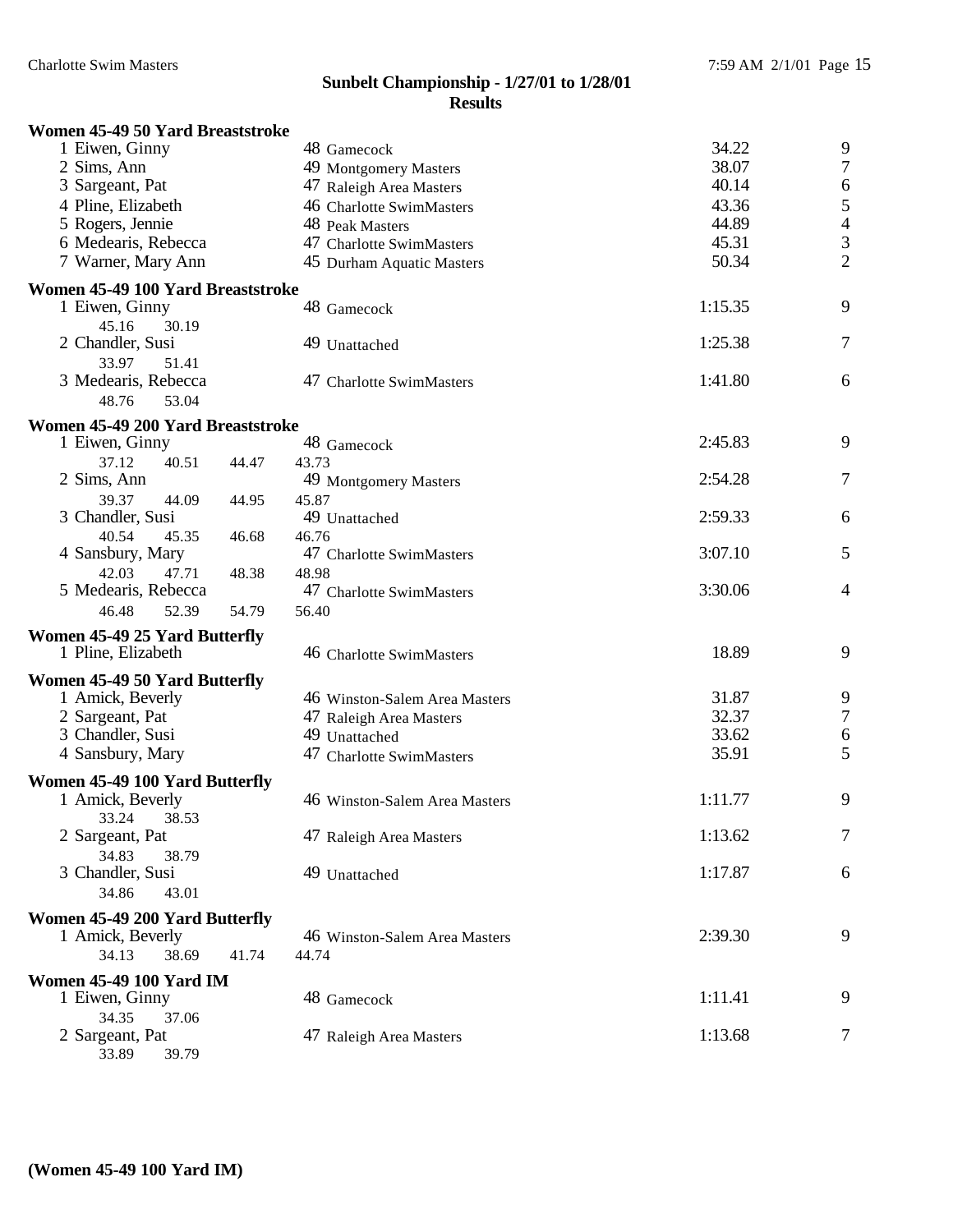| 3 Chandler, Susi                                       |                | 49 Unattached                                                                                                       | 1:15.35 | $\boldsymbol{6}$ |
|--------------------------------------------------------|----------------|---------------------------------------------------------------------------------------------------------------------|---------|------------------|
| 36.26<br>39.09<br>4 Amick, Beverly                     |                | 46 Winston-Salem Area Masters                                                                                       | 1:15.64 | $\mathfrak{S}$   |
| 34.51<br>41.13<br>5 Wilson, Debbie                     |                | 46 Smoky Mtn Auuatic Club                                                                                           | 1:18.65 | $\overline{4}$   |
| 36.55<br>42.10<br>6 Rogers, Jennie                     |                | 48 Peak Masters                                                                                                     | 1:27.12 | 3                |
| 40.60<br>46.52<br>7 Medearis, Rebecca                  |                | 47 Charlotte SwimMasters                                                                                            | 1:34.71 | $\sqrt{2}$       |
| 46.89<br>47.82<br>8 Pline, Elizabeth                   |                | 46 Charlotte SwimMasters                                                                                            | 1:36.74 | $\mathbf{1}$     |
| 47.36<br>49.38<br>9 Warner, Mary Ann<br>49.66<br>53.78 |                | 45 Durham Aquatic Masters                                                                                           | 1:43.44 |                  |
| <b>Women 45-49 200 Yard IM</b>                         |                |                                                                                                                     |         |                  |
| 1 Eiwen, Ginny                                         |                | 48 Gamecock                                                                                                         | 2:37.47 | 9                |
| 33.61<br>42.40<br>2 Sargeant, Pat                      | 43.06          | 38.40<br>47 Raleigh Area Masters                                                                                    | 2:40.78 | $\tau$           |
| 34.16<br>42.96<br>3 Chandler, Susi                     | 48.71          | 34.95<br>49 Unattached                                                                                              | 2:40.86 | $\boldsymbol{6}$ |
| 34.42<br>43.29<br>4 Amick, Beverly                     | 47.55          | 35.60<br>46 Winston-Salem Area Masters                                                                              | 2:42.02 | 5                |
| 33.70<br>42.75<br>5 Wilson, Debbie                     | 49.42          | 36.15<br>46 Smoky Mtn Auuatic Club                                                                                  | 2:46.95 | $\overline{4}$   |
| 36.36<br>43.79<br>6 Sansbury, Mary                     | 49.38          | 37.42<br>47 Charlotte SwimMasters                                                                                   | 2:51.03 | $\mathfrak{Z}$   |
| 36.64<br>44.34<br>7 Rogers, Jennie                     | 48.86          | 41.19<br>48 Peak Masters                                                                                            | 3:11.53 | $\sqrt{2}$       |
| 43.62<br>49.05<br>8 Medearis, Rebecca                  | 55.89          | 42.97<br>47 Charlotte SwimMasters                                                                                   | 3:25.90 | $\mathbf{1}$     |
| 48.01<br>53.15                                         | 55.20          | 49.54                                                                                                               |         |                  |
| <b>Women 45-49 400 Yard IM</b>                         |                |                                                                                                                     |         |                  |
| 1 Chandler, Susi                                       |                | 49 Unattached                                                                                                       | 5:35.65 | 9                |
| 34.59<br>41.36<br>2 Wilson, Debbie<br>37.29<br>45.63   | 46.47<br>45.20 | 45.14<br>45.77<br>46.84<br>38.48<br>37.00<br>46 Smoky Mtn Auuatic Club<br>44.70<br>49.16<br>38.63<br>49.80<br>38.27 | 5:48.68 | $\tau$           |
| 3 Sansbury, Mary<br>39.45<br>45.56                     | 46.67          | 47 Charlotte SwimMasters<br>50.67<br>51.75<br>44.14<br>46.12<br>43.45                                               | 6:07.81 | 6                |
|                                                        |                |                                                                                                                     |         |                  |
| Women 50-54 50 Yard Freestyle<br>1 Mitchell, Jeannie R |                | 54 Peak Masters                                                                                                     | 33.61   | 9                |
| 2 Prall, Winifred                                      |                | 53 Dynamo Swim Club Masters                                                                                         | 33.86   | 7                |
| 3 Kelly, Elaine                                        |                | 51 Charlotte SwimMasters                                                                                            | 38.08   | 6                |
| Women 50-54 100 Yard Freestyle                         |                |                                                                                                                     |         |                  |
| 1 Prall, Winifred<br>39.49<br>42.96                    |                | 53 Dynamo Swim Club Masters                                                                                         | 1:22.45 | 9                |
| Women 50-54 200 Yard Freestyle                         |                |                                                                                                                     |         |                  |
| 1 Prall, Winifred<br>39.40<br>44.94                    | 46.25          | 53 Dynamo Swim Club Masters<br>45.52                                                                                | 2:56.11 | 9                |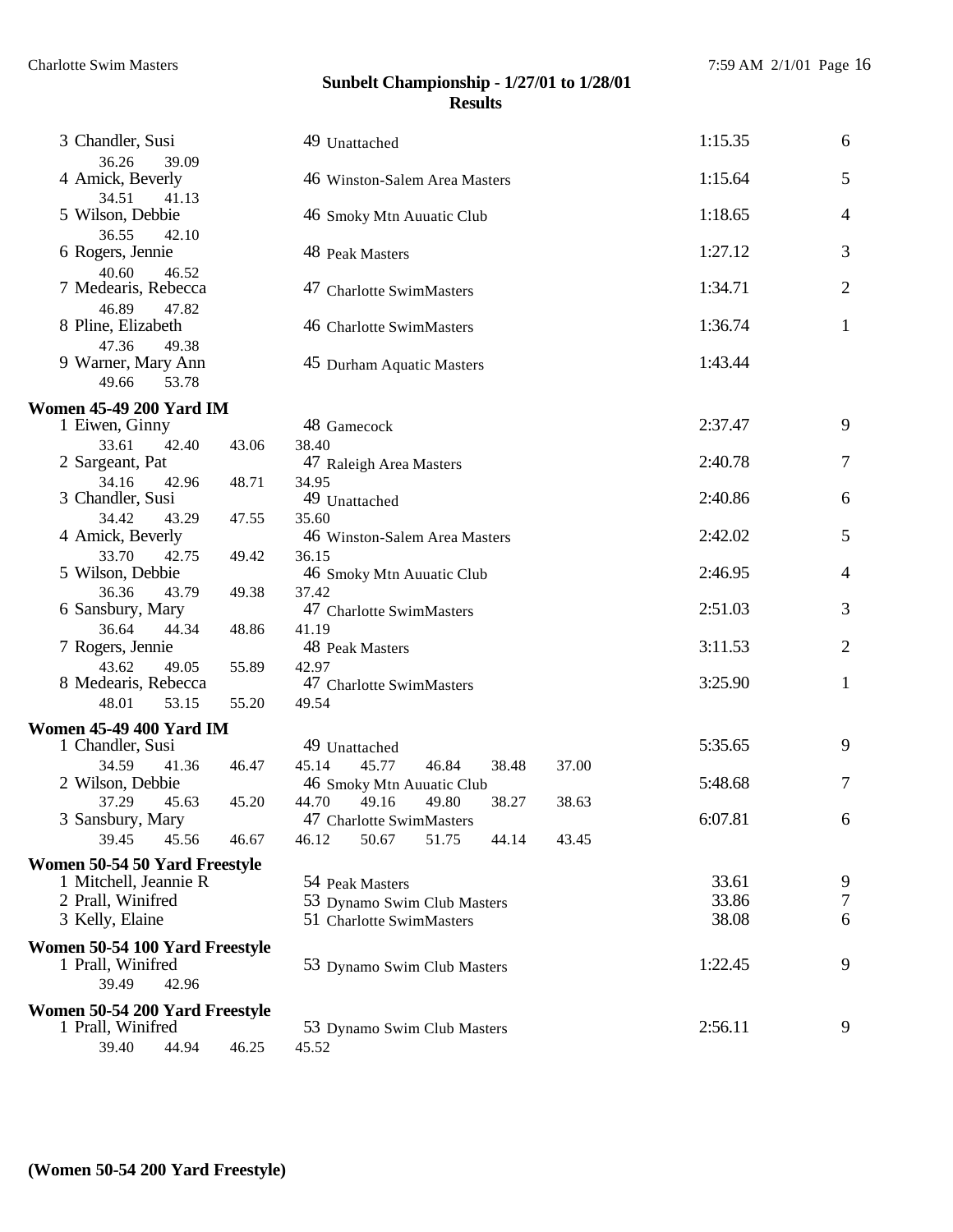| 2 Kelly, Elaine<br>42.32<br>48.59<br>53.78                                          | 51 Charlotte SwimMasters<br>54.60                                             | 3:19.29        | $\overline{7}$ |
|-------------------------------------------------------------------------------------|-------------------------------------------------------------------------------|----------------|----------------|
| Women 50-54 1000 Yard Freestyle                                                     |                                                                               |                |                |
| 1 Prall, Winifred<br>43.64                                                          | 53 Dynamo Swim Club Masters<br>46.82                                          | 15:31.94       | 9              |
| 46.63<br>47.61<br>46.63<br>46.07<br>47.56                                           | 47.30<br>46.61<br>45.76<br>47.54<br>46.32<br>47.07<br>47.48<br>47.81<br>47.77 |                |                |
| 47.04<br>46.05<br>45.65                                                             | 44.58                                                                         |                |                |
| Women 50-54 50 Yard Backstroke<br>1 Mitchell, Jeannie R                             | 54 Peak Masters                                                               | 36.85          | 9              |
| Women 50-54 100 Yard Backstroke<br>1 Mitchell, Jeannie R<br>39.18<br>41.14          | 54 Peak Masters                                                               | 1:20.32        | 9              |
| Women 50-54 200 Yard Backstroke<br>1 Mitchell, Jeannie R<br>44.32<br>41.10<br>45.67 | 54 Peak Masters<br>45.32                                                      | 2:56.41        | 9              |
| Women 50-54 50 Yard Breaststroke                                                    |                                                                               |                |                |
| 1 Mitchell, Jeannie R                                                               | 54 Peak Masters                                                               | 44.02          | 9              |
| 2 Prall, Winifred                                                                   | 53 Dynamo Swim Club Masters                                                   | 44.67          | $\tau$         |
| 3 Kelly, Elaine                                                                     | 51 Charlotte SwimMasters                                                      | 52.93          | 6              |
| Women 50-54 100 Yard Breaststroke<br>1 Prall, Winifred<br>47.77<br>56.22            | 53 Dynamo Swim Club Masters                                                   | 1:43.99        | 9              |
| Women 50-54 50 Yard Butterfly                                                       |                                                                               |                |                |
| 1 Mitchell, Jeannie R                                                               | 54 Peak Masters                                                               | 40.63          | 9              |
| 2 Prall, Winifred                                                                   | 53 Dynamo Swim Club Masters                                                   | 43.97          | 7              |
| Women 50-54 100 Yard Butterfly<br>1 Prall, Winifred<br>49.33<br>54.06               | 53 Dynamo Swim Club Masters                                                   | 1:43.39        | 9              |
| <b>Women 50-54 100 Yard IM</b><br>1 Mitchell, Jeannie R                             | 54 Peak Masters                                                               | 1:22.75        | 9              |
| 38.06<br>44.69<br>2 Kelly, Elaine<br>52.06<br>55.81                                 | 51 Charlotte SwimMasters                                                      | 1:47.87        | 7              |
| <b>Women 50-54 200 Yard IM</b>                                                      |                                                                               |                |                |
| 1 Mitchell, Jeannie R                                                               | 54 Peak Masters                                                               | 3:04.57        | 9              |
| 41.74<br>43.99<br>54.32<br>2 Prall, Winifred                                        | 44.52                                                                         | 3:28.17        | 7              |
| 46.80<br>55.18<br>58.96                                                             | 53 Dynamo Swim Club Masters<br>47.23                                          |                |                |
| <b>Women 50-54 400 Yard IM</b><br>1 Prall, Winifred                                 | 53 Dynamo Swim Club Masters                                                   | 6:57.76        | 9              |
| 47.18<br>56.07<br>55.85                                                             | 56.45<br>54.90<br>56.74<br>45.26<br>45.31                                     |                |                |
| Women 55-59 50 Yard Freestyle                                                       |                                                                               |                |                |
| 1 Fister, Anne<br>2 Brooks, Sam                                                     | 58 North Carolina Masters<br>57 NC Aquatic Masters                            | 38.53<br>50.14 | 9<br>7         |
|                                                                                     |                                                                               |                |                |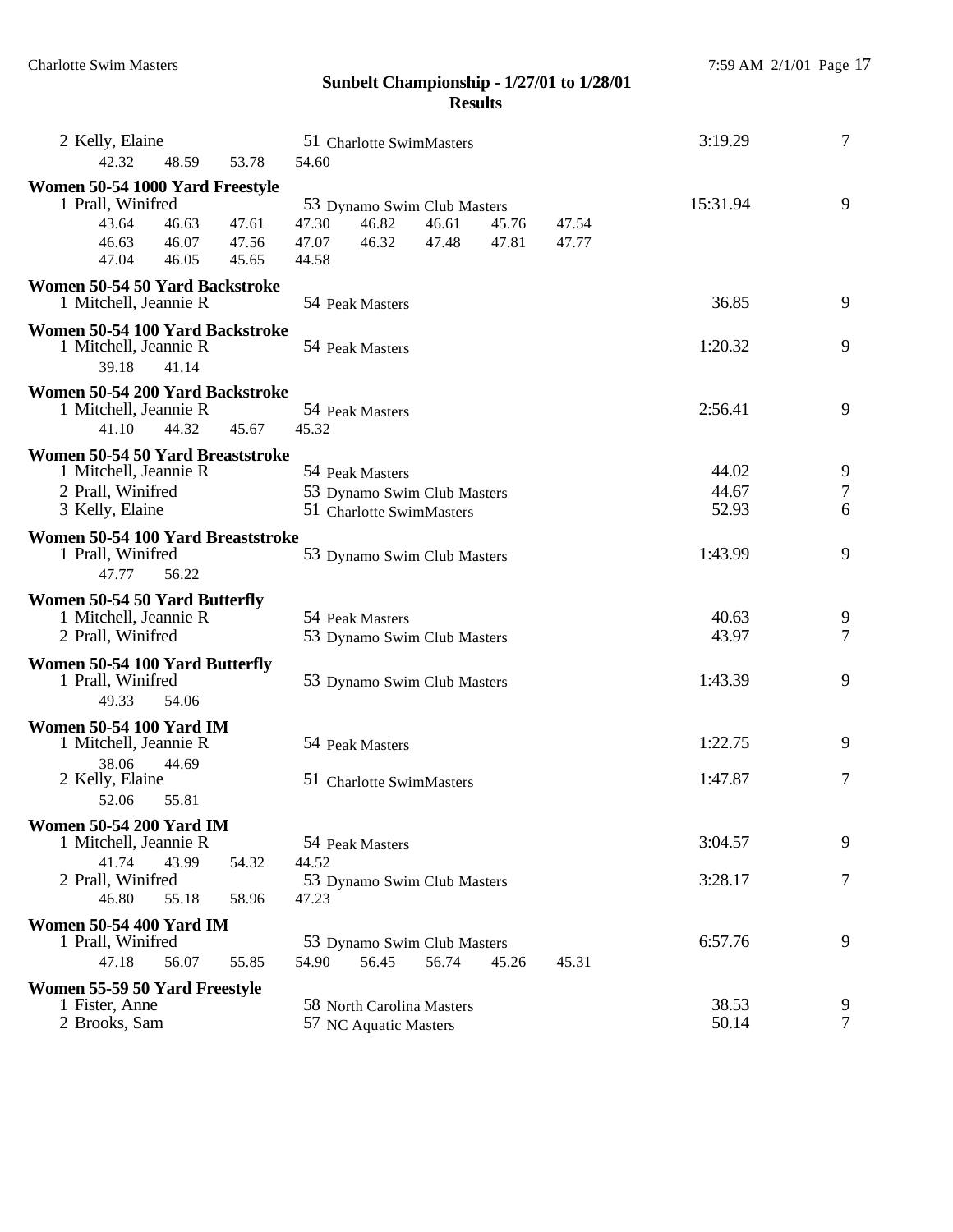| Women 55-59 100 Yard Freestyle<br>1 Brooks, Sam<br>54.19<br>1:00.91            | 57 NC Aquatic Masters            | 1:55.10 | 9      |
|--------------------------------------------------------------------------------|----------------------------------|---------|--------|
| Women 55-59 200 Yard Freestyle<br>1 Brooks, Sam<br>58.83<br>1:04.58<br>1:08.35 | 57 NC Aquatic Masters<br>1:05.70 | 4:17.46 | 9      |
| Women 55-59 50 Yard Backstroke<br>1 Brooks, Sam                                | 57 NC Aquatic Masters            | 57.84   | 9      |
| Women 55-59 100 Yard Backstroke<br>1 Brooks, Sam<br>1:02.95<br>1:08.85         | 57 NC Aquatic Masters            | 2:11.80 | 9      |
| Women 55-59 50 Yard Breaststroke<br>1 Brooks, Sam                              | 57 NC Aquatic Masters            | 1:00.16 | 9      |
|                                                                                |                                  |         |        |
| Women 55-59 100 Yard Breaststroke<br>1 Brooks, Sam<br>1:02.90<br>1:11.40       | 57 NC Aquatic Masters            | 2:14.30 | 9      |
| <b>Women 55-59 100 Yard IM</b><br>1 Fister, Anne<br>45.04<br>54.68             | 58 North Carolina Masters        | 1:39.72 | 9      |
| Women 60-64 50 Yard Freestyle                                                  |                                  |         |        |
| 1 Newell, Sally                                                                | 63 Raleigh Area Masters          | 35.41   | 9      |
| 2 Blackwell, Ceil                                                              | 60 Raleigh Area Masters          | 36.26   | $\tau$ |
| 3 remer, Sandra                                                                | 64 Raleigh Area Masters          | 42.80   | 6      |
| 4 Vass, Mary Katherine                                                         | 64 Charlotte SwimMasters         | 47.23   | 5      |
| Women 60-64 50 Yard Backstroke                                                 |                                  |         |        |
| 1 Newell, Sally                                                                | 63 Raleigh Area Masters          | 41.70   | 9      |
| 2 Blackwell, Ceil                                                              | 60 Raleigh Area Masters          | 41.82   | $\tau$ |
| 3 Vass, Mary Katherine                                                         | 64 Charlotte SwimMasters         | 50.80   | 6      |
| Women 60-64 100 Yard Backstroke                                                |                                  |         |        |
| 1 Blackwell, Ceil                                                              | 60 Raleigh Area Masters          | 1:32.80 | 9      |
| 44.30<br>48.50                                                                 |                                  |         |        |
| Women 60-64 200 Yard Backstroke                                                |                                  |         |        |
| 1 Blackwell, Ceil                                                              | 60 Raleigh Area Masters          | 3:19.85 | 9      |
| 47.78 51.09<br>52.47                                                           | 48.51                            |         |        |
| Women 60-64 50 Yard Breaststroke                                               |                                  |         |        |
| 1 Newell, Sally                                                                | 63 Raleigh Area Masters          | 42.46   | 9      |
| 2 remer, Sandra                                                                | 64 Raleigh Area Masters          | 48.38   | 7      |
| 3 Vass, Mary Katherine                                                         | 64 Charlotte SwimMasters         | 55.17   | 6      |
| Women 60-64 100 Yard Breaststroke<br>1 Newell, Sally                           | 63 Raleigh Area Masters          | 1:36.25 | 9      |
| 45.62<br>50.63<br>2 Vass, Mary Katherine<br>59.58 1:07.08                      | 64 Charlotte SwimMasters         | 2:06.66 | 7      |
| Women 60-64 50 Yard Butterfly                                                  |                                  |         |        |
| 1 Newell, Sally                                                                | 63 Raleigh Area Masters          | 45.07   | 9      |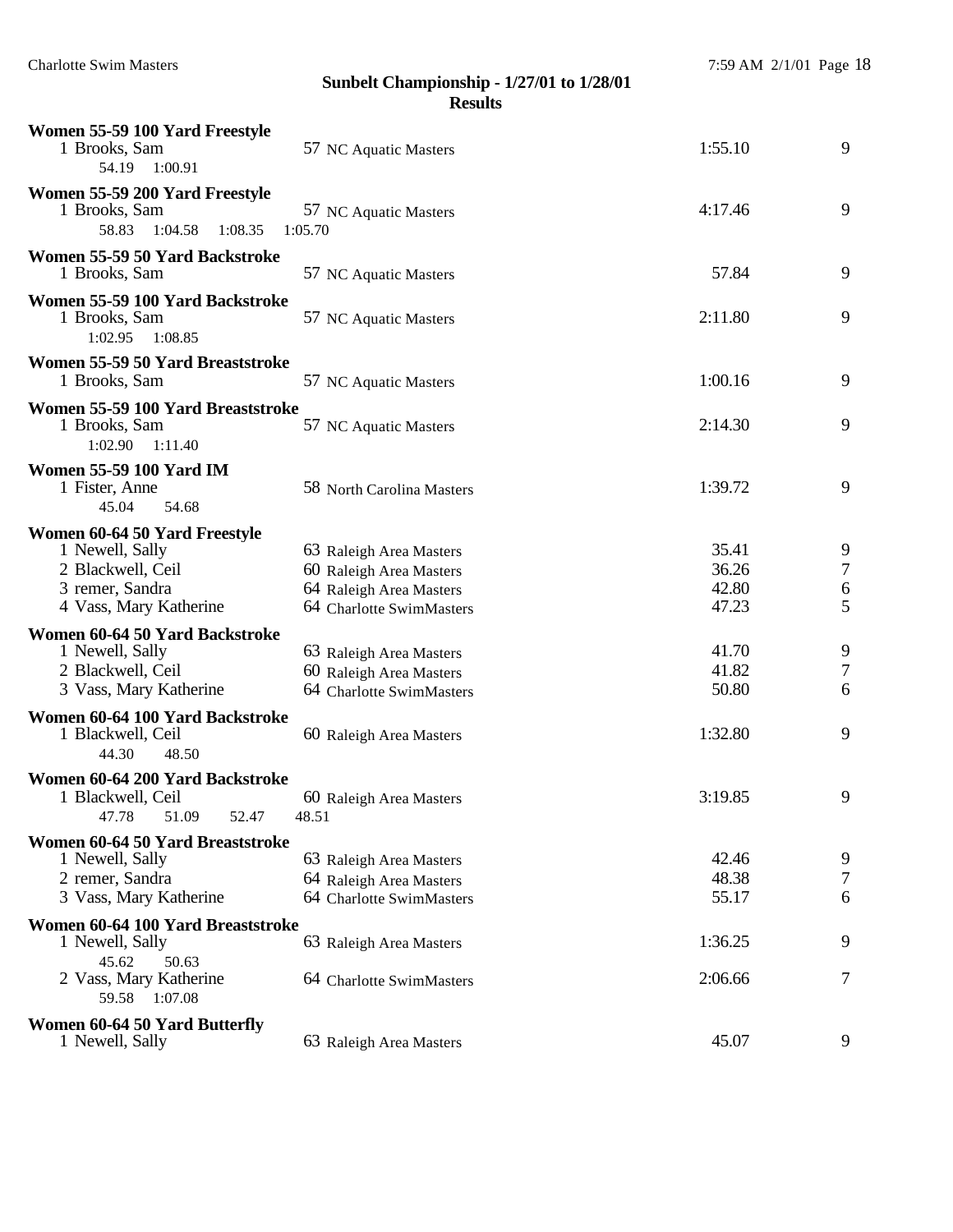| <b>Women 60-64 100 Yard IM</b>                         |       |       |       |                         |                            |       |       |       |          |                  |
|--------------------------------------------------------|-------|-------|-------|-------------------------|----------------------------|-------|-------|-------|----------|------------------|
| 1 Newell, Sally                                        |       |       |       | 63 Raleigh Area Masters |                            |       |       |       | 1:29.38  | 9                |
| 43.09                                                  | 46.29 |       |       |                         |                            |       |       |       |          |                  |
| 2 Blackwell, Ceil                                      |       |       |       | 60 Raleigh Area Masters |                            |       |       |       | 1:29.54  | $\boldsymbol{7}$ |
| 41.63                                                  | 47.91 |       |       |                         |                            |       |       |       |          |                  |
| <b>Women 60-64 200 Yard IM</b>                         |       |       |       |                         |                            |       |       |       |          |                  |
| 1 Blackwell, Ceil                                      |       |       |       | 60 Raleigh Area Masters |                            |       |       |       | 3:25.77  | 9                |
| 49.01                                                  | 51.45 | 59.27 | 46.04 |                         |                            |       |       |       |          |                  |
|                                                        |       |       |       |                         |                            |       |       |       |          |                  |
| Women 65-69 50 Yard Freestyle                          |       |       |       |                         |                            |       |       |       | 39.23    | 9                |
| 1 White, Rachel                                        |       |       |       |                         | 65 Charlotte SwimMasters   |       |       |       | 42.34    | $\overline{7}$   |
| 2 Robbins-Bonitz, Suzanne                              |       |       |       |                         | 67 Wilmington YMCA Masters |       |       |       | 43.40    | 6                |
| $3$ , Penny                                            |       |       |       |                         | 66 Charlotte SwimMasters   |       |       |       |          |                  |
| Women 65-69 100 Yard Freestyle                         |       |       |       |                         |                            |       |       |       |          |                  |
| 1 White, Rachel                                        |       |       |       |                         | 65 Charlotte SwimMasters   |       |       |       | 1:30.02  | 9                |
| 43.88                                                  | 46.14 |       |       |                         |                            |       |       |       |          |                  |
| 2 Robbins-Bonitz, Suzanne                              |       |       |       |                         | 67 Wilmington YMCA Masters |       |       |       | 1:38.49  | 7                |
| 45.88                                                  | 52.61 |       |       |                         |                            |       |       |       |          |                  |
| Women 65-69 200 Yard Freestyle                         |       |       |       |                         |                            |       |       |       |          |                  |
| 1 White, Rachel                                        |       |       |       |                         | 65 Charlotte SwimMasters   |       |       |       | 3:24.23  | 9                |
| 47.36                                                  | 52.97 | 54.00 | 49.90 |                         |                            |       |       |       |          |                  |
| $2$ , Penny                                            |       |       |       |                         | 66 Charlotte SwimMasters   |       |       |       | 3:37.54  | 7                |
| 49.29                                                  | 54.79 | 57.42 | 56.04 |                         |                            |       |       |       |          |                  |
|                                                        |       |       |       |                         |                            |       |       |       |          |                  |
| Women 65-69 500 Yard Freestyle<br>1 Tucker, Beverley J |       |       |       | 65 Peak Masters         |                            |       |       |       | 9:30.28  | 9                |
|                                                        | 57.69 | 58.13 | 59.85 |                         |                            |       |       |       |          |                  |
| 51.55<br>56.45                                         | 55.50 |       |       | 59.33                   | 57.27                      | 58.54 | 55.97 |       |          |                  |
|                                                        |       |       |       |                         |                            |       |       |       |          |                  |
| Women 65-69 1650 Yard Freestyle                        |       |       |       |                         |                            |       |       |       |          |                  |
| 1 Tucker, Beverley J                                   |       |       |       | 65 Peak Masters         |                            |       |       |       | 31:55.65 | 9                |
| 53.46                                                  | 57.04 | 57.82 | 57.28 | 57.79                   | 58.29                      | 57.88 | 58.57 |       |          |                  |
| 57.35                                                  | 57.85 | 57.91 | 57.86 | 58.96                   | 58.05                      | 57.44 | 58.30 |       |          |                  |
| 57.76                                                  | 58.66 | 58.18 | 58.41 | 55.49                   | 1:00.37                    | 57.86 | 58.86 |       |          |                  |
| 59.92                                                  | 58.85 | 58.54 | 57.75 | 59.54                   | 57.86                      | 59.41 | 58.44 | 57.90 |          |                  |
| Women 65-69 50 Yard Backstroke                         |       |       |       |                         |                            |       |       |       |          |                  |
| 1 Robbins-Bonitz, Suzanne                              |       |       |       |                         | 67 Wilmington YMCA Masters |       |       |       | 43.69    | 9                |
| 2 White, Rachel                                        |       |       |       |                         | 65 Charlotte SwimMasters   |       |       |       | 45.73    | $\tau$           |
| 3 Tucker, Beverley J                                   |       |       |       | 65 Peak Masters         |                            |       |       |       | 49.31    | 6                |
| Women 65-69 100 Yard Backstroke                        |       |       |       |                         |                            |       |       |       |          |                  |
| 1 Robbins-Bonitz, Suzanne                              |       |       |       |                         | 67 Wilmington YMCA Masters |       |       |       | 1:38.49  | 9                |
| 47.52                                                  | 50.97 |       |       |                         |                            |       |       |       |          |                  |
| 2 White, Rachel                                        |       |       |       |                         | 65 Charlotte SwimMasters   |       |       |       | 1:46.33  | 7                |
| 53.72                                                  | 52.61 |       |       |                         |                            |       |       |       |          |                  |
| 3 Tucker, Beverley J                                   |       |       |       | 65 Peak Masters         |                            |       |       |       | 1:50.11  | 6                |
| 52.57                                                  | 57.54 |       |       |                         |                            |       |       |       |          |                  |
| 4, Penny                                               |       |       |       |                         | 66 Charlotte SwimMasters   |       |       |       | 1:51.71  | 5                |
| 54.64                                                  | 57.07 |       |       |                         |                            |       |       |       |          |                  |
| Women 65-69 200 Yard Backstroke                        |       |       |       |                         |                            |       |       |       |          |                  |
| 1 Robbins-Bonitz, Suzanne                              |       |       |       |                         | 67 Wilmington YMCA Masters |       |       |       | 3:44.07  | 9                |
| 51.55                                                  | 57.93 | 58.45 | 56.14 |                         |                            |       |       |       |          |                  |
|                                                        |       |       |       |                         |                            |       |       |       |          |                  |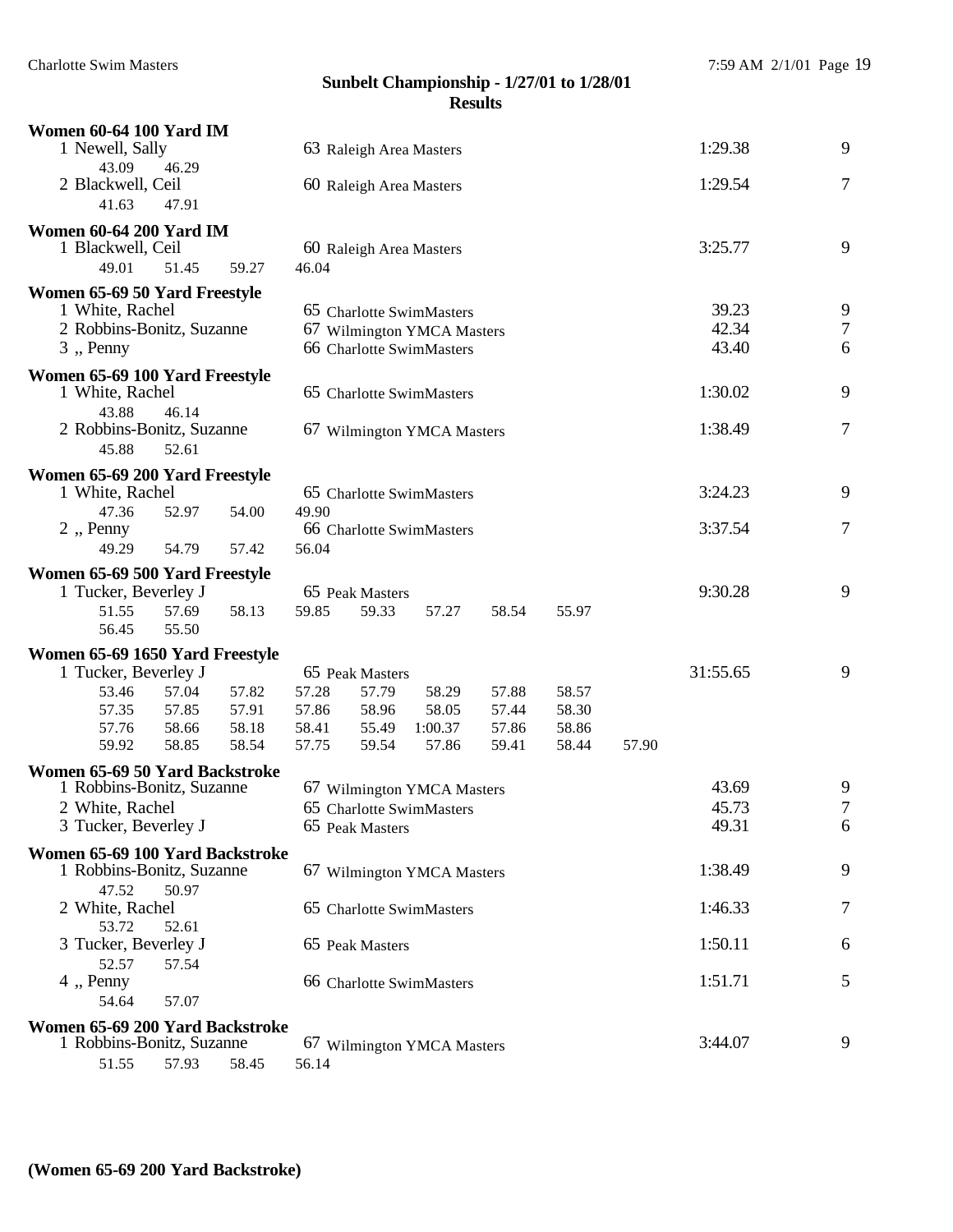| 2 Tucker, Beverley J                                                      | 65 Peak Masters                            | 3:50.96 | $\tau$ |
|---------------------------------------------------------------------------|--------------------------------------------|---------|--------|
| 53.23<br>59.41<br>1:00.36<br>3 White, Rachel<br>54.43<br>59.94<br>1:01.66 | 57.96<br>65 Charlotte SwimMasters<br>57.16 | 3:53.19 | 6      |
| Women 65-69 50 Yard Breaststroke                                          |                                            |         |        |
| 1 Tucker, Beverley J                                                      | 65 Peak Masters                            | 48.83   | 9      |
| 2 Robbins-Bonitz, Suzanne                                                 | 67 Wilmington YMCA Masters                 | 51.79   | 7      |
| $3$ , Penny                                                               | 66 Charlotte SwimMasters                   | 1:00.97 | 6      |
| Women 65-69 100 Yard Breaststroke                                         |                                            |         |        |
| 1 Tucker, Beverley J<br>54.55<br>57.97                                    | 65 Peak Masters                            | 1:52.52 | 9      |
| Women 65-69 200 Yard Breaststroke                                         |                                            |         |        |
| 1 Tucker, Beverley J                                                      | 65 Peak Masters                            | 4:10.76 | 9      |
| 55.58<br>1:04.65<br>1:05.77                                               | 1:04.76                                    |         |        |
|                                                                           |                                            |         |        |
| Women 65-69 50 Yard Butterfly                                             |                                            | 47.80   | 9      |
| 1 White, Rachel                                                           | 65 Charlotte SwimMasters                   |         |        |
| <b>Women 65-69 100 Yard IM</b>                                            |                                            |         |        |
| 1 Tucker, Beverley J                                                      | 65 Peak Masters                            | 1:49.83 | 9      |
| 53.11<br>56.72                                                            |                                            |         |        |
| 2, Penny                                                                  | 66 Charlotte SwimMasters                   | 1:54.14 | 7      |
| 52.99<br>1:01.15                                                          |                                            |         |        |
| 3 White, Rachel                                                           | 65 Charlotte SwimMasters                   | 2:01.01 | 6      |
| 52.42<br>1:08.59                                                          |                                            |         |        |
| <b>Women 65-69 200 Yard IM</b>                                            |                                            |         |        |
| 1 Tucker, Beverley J                                                      | 65 Peak Masters                            | 4:15.67 | 9      |
| 1:04.58<br>1:02.83<br>1:07.33                                             | 1:00.93                                    |         |        |
| Women 70-74 50 Yard Freestyle                                             |                                            |         |        |
| 1 Trivette, Daisy                                                         | 74 Charlotte SwimMasters                   | 56.08   | 9      |
|                                                                           |                                            |         |        |
| Women 70-74 50 Yard Breaststroke<br>1 Trivette, Daisy                     | 74 Charlotte SwimMasters                   | 1:04.75 | 9      |
|                                                                           |                                            |         |        |
| Women 75-79 50 Yard Freestyle                                             |                                            |         |        |
| 1 Carr, Florence                                                          | 75 Florida Maverick Masters                | 38.80   | 9      |
| 2 Goble, Lynne                                                            | 78 Charlotte SwimMasters                   | 1:12.82 | 7      |
| Women 75-79 100 Yard Freestyle                                            |                                            |         |        |
| 1 Carr, Florence                                                          | 75 Florida Maverick Masters                | 1:40.44 | 9      |
| 46.48<br>53.96                                                            |                                            |         |        |
| 2 Goble, Lynne                                                            | 78 Charlotte SwimMasters                   | 2:39.41 | 7      |
| 1:14.15<br>1:25.26                                                        |                                            |         |        |
| Women 75-79 200 Yard Freestyle                                            |                                            |         |        |
| 1 Carr, Florence                                                          | 75 Florida Maverick Masters                | 3:27.24 | 9      |
| 46.54<br>52.36<br>54.40                                                   | 53.94                                      |         |        |
| 2 Goble, Lynne                                                            | 78 Charlotte SwimMasters                   | 5:45.88 | 7      |
| 1:15.87  1:29.88<br>1:29.76                                               | 1:30.37                                    |         |        |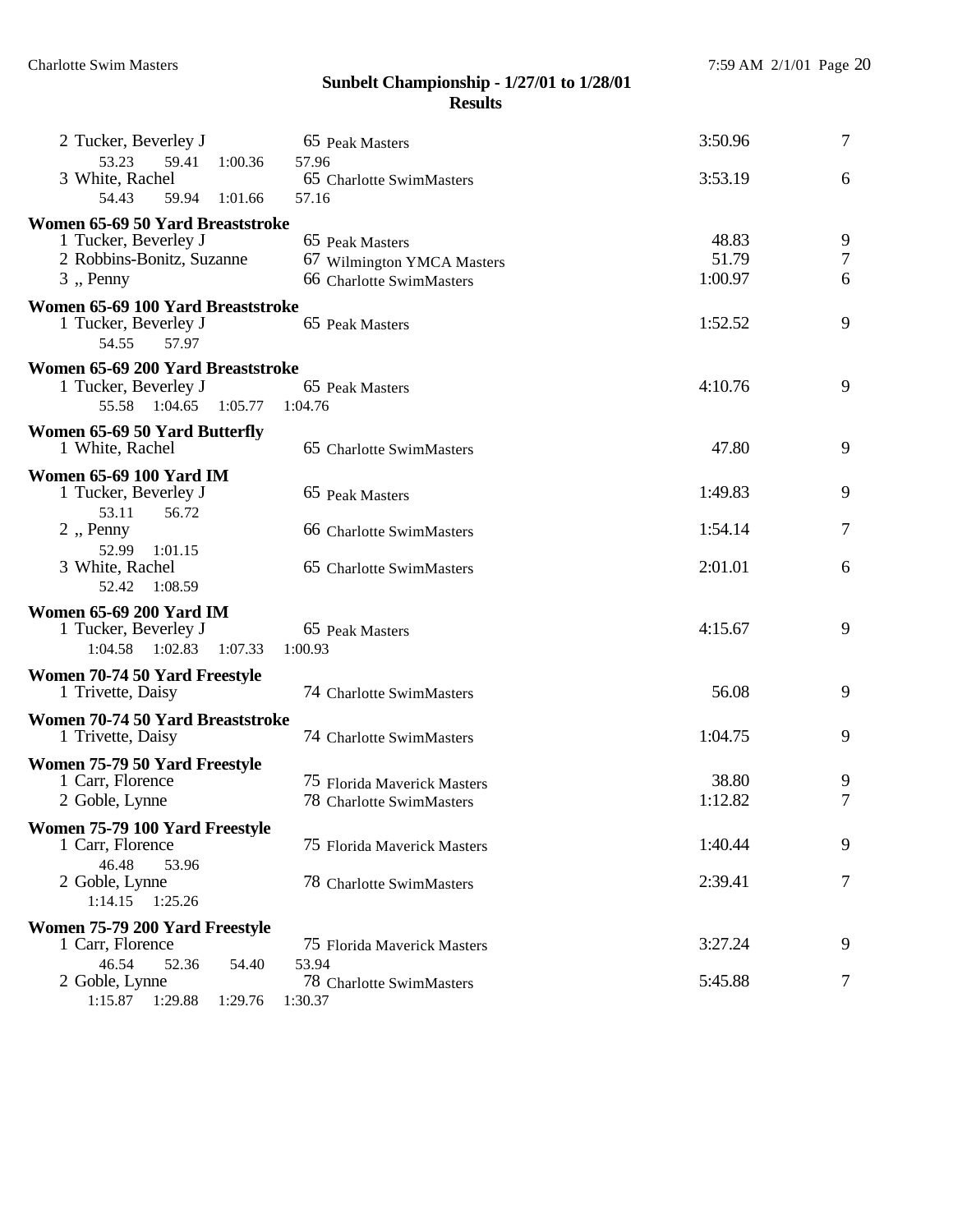| Women 75-79 500 Yard Freestyle                     |         |                                                      |                             |       |       |         |   |
|----------------------------------------------------|---------|------------------------------------------------------|-----------------------------|-------|-------|---------|---|
| 1 Carr, Florence                                   |         |                                                      | 75 Florida Maverick Masters |       |       | 9:20.93 | 9 |
| 49.54<br>55.91<br>57.29                            | 57.20   | 56.93                                                | 56.74                       | 57.18 | 56.70 |         |   |
| 56.08<br>57.36                                     |         |                                                      |                             |       |       |         |   |
| Women 75-79 50 Yard Backstroke                     |         |                                                      |                             |       |       |         |   |
| 1 Carr, Florence                                   |         |                                                      | 75 Florida Maverick Masters |       |       | 46.80   | 9 |
| 2 Kelly, Judy                                      |         | 76 Raleigh Area Masters                              |                             |       |       | 1:16.74 | 7 |
| Women 75-79 100 Yard Backstroke                    |         |                                                      |                             |       |       |         |   |
| 1 Carr, Florence                                   |         |                                                      | 75 Florida Maverick Masters |       |       | 1:59.11 | 9 |
| 57.18 1:01.93                                      |         |                                                      |                             |       |       |         |   |
| 2 Kelly, Judy                                      |         | 76 Raleigh Area Masters                              |                             |       |       | 2:41.19 | 7 |
| Women 75-79 200 Yard Backstroke                    |         |                                                      |                             |       |       |         |   |
| 1 Kelly, Judy                                      |         | 76 Raleigh Area Masters                              |                             |       |       | 5:44.18 | 9 |
| $1:23.41$ $1:26.53$<br>1:27.20                     | 1:27.04 |                                                      |                             |       |       |         |   |
| Women 75-79 50 Yard Breaststroke                   |         |                                                      |                             |       |       |         |   |
| 1 Carr, Florence                                   |         |                                                      | 75 Florida Maverick Masters |       |       | 56.14   | 9 |
| 2 Kelly, Judy                                      |         | 76 Raleigh Area Masters                              |                             |       |       | 1:10.79 | 7 |
| Women 75-79 100 Yard Breaststroke                  |         |                                                      |                             |       |       |         |   |
| 1 Kelly, Judy                                      |         | 76 Raleigh Area Masters                              |                             |       |       | 2:49.86 | 9 |
| 1:10.93<br>1:38.93                                 |         |                                                      |                             |       |       |         |   |
| Women 75-79 200 Yard Breaststroke                  |         |                                                      |                             |       |       |         |   |
| 1 Kelly, Judy                                      |         | 76 Raleigh Area Masters                              |                             |       |       | 5:47.35 | 9 |
| 1:17.93<br>1:26.30<br>1:29.91                      | 1:33.21 |                                                      |                             |       |       |         |   |
| Women 75-79 50 Yard Butterfly                      |         |                                                      |                             |       |       |         |   |
| 1 Carr, Florence                                   |         |                                                      | 75 Florida Maverick Masters |       |       | 51.58   | 9 |
| <b>Women 75-79 100 Yard IM</b>                     |         |                                                      |                             |       |       |         |   |
| 1 Carr, Florence                                   |         |                                                      | 75 Florida Maverick Masters |       |       | 1:51.00 | 9 |
| 54.72<br>56.28                                     |         |                                                      |                             |       |       |         |   |
| <b>Women 75-79 200 Yard IM</b>                     |         |                                                      |                             |       |       |         |   |
| 1 Carr, Florence                                   |         |                                                      | 75 Florida Maverick Masters |       |       | 4:08.85 | 9 |
| 1:07.17<br>58.60<br>2:03.08                        |         |                                                      |                             |       |       |         |   |
| Men 19-24 50 Yard Freestyle                        |         |                                                      |                             |       |       |         |   |
| 1 Hughes, Richard                                  |         | 21 Charlotte SwimMasters                             |                             |       |       | 23.29   | 9 |
|                                                    |         |                                                      |                             |       |       |         |   |
| Men 19-24 100 Yard Backstroke<br>1 Hughes, Richard |         | 21 Charlotte SwimMasters                             |                             |       |       | 1:03.35 | 9 |
| 30.34<br>33.01                                     |         |                                                      |                             |       |       |         |   |
|                                                    |         |                                                      |                             |       |       |         |   |
| Men 25-29 50 Yard Freestyle<br>1 Martelle, John    |         |                                                      |                             |       |       | 23.31   | 9 |
| 2 Green, Marcus E                                  |         | 29 Charlotte SwimMasters<br>25 Charlotte SwimMasters |                             |       |       | 24.12   | 7 |
| 3 Allen, Scott                                     |         | 29 Raleigh Area Masters                              |                             |       |       | 24.86   | 6 |
| 4 Benov, vaylo                                     |         | 25 North Carolina Masters                            |                             |       |       | 29.92   | 5 |
| 5 Morris, Doug                                     |         |                                                      | 28 Team Greenville Masters  |       |       | 33.18   | 4 |
| 6 Whaley, Chad                                     |         | 28 Charlotte SwimMasters                             |                             |       |       | 33.83   | 3 |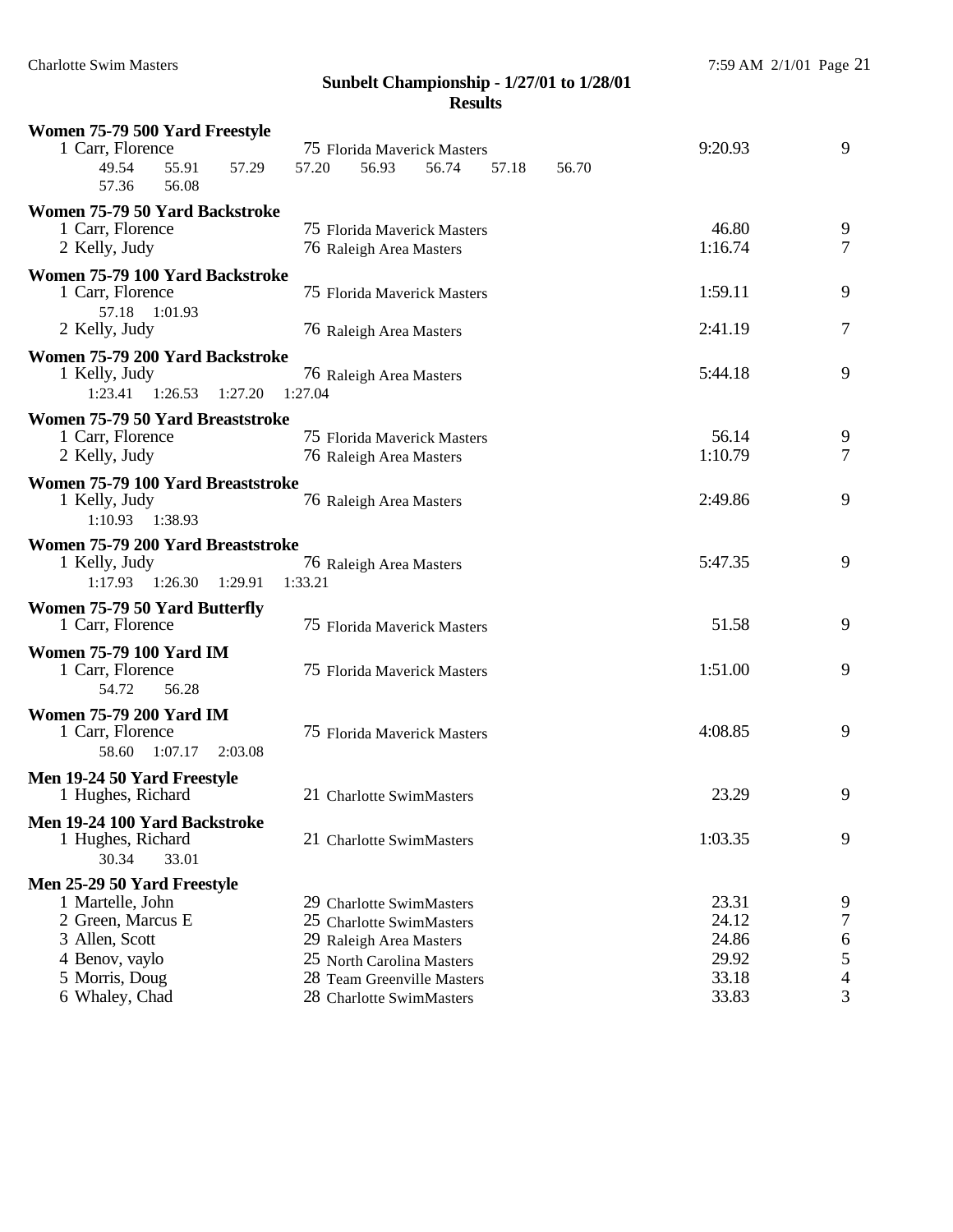| Men 25-29 100 Yard Freestyle   |       |       |       |                            |       |       |       |       |          |                |
|--------------------------------|-------|-------|-------|----------------------------|-------|-------|-------|-------|----------|----------------|
| 1 Martelle, John               |       |       |       | 29 Charlotte SwimMasters   |       |       |       |       | 51.76    | 9              |
| 29.61                          | 22.15 |       |       |                            |       |       |       |       |          |                |
| 2 Meier, Ed                    |       |       |       | 28 Gamecock                |       |       |       |       | 53.66    | 7              |
| 25.28                          | 28.38 |       |       |                            |       |       |       |       |          |                |
| 3 Allen, Scott                 |       |       |       | 29 Raleigh Area Masters    |       |       |       |       | 56.08    | 6              |
| 25.45                          | 30.63 |       |       |                            |       |       |       |       |          |                |
| Men 25-29 200 Yard Freestyle   |       |       |       |                            |       |       |       |       |          |                |
| 1 Stutts, David                |       |       |       | 28 Xmen of Raleigh         |       |       |       |       | 1:55.12  | 9              |
| 26.50                          | 29.01 | 29.68 | 29.93 |                            |       |       |       |       |          |                |
| 2 Taylor, Jeff                 |       |       |       | 27 Charlotte SwimMasters   |       |       |       |       | 2:03.86  | 7              |
| 27.79                          | 30.78 | 32.67 | 32.62 |                            |       |       |       |       |          |                |
| 3 Benov, vaylo                 |       |       |       | 25 North Carolina Masters  |       |       |       |       | 2:30.61  | 6              |
| 33.77                          | 38.83 | 39.85 | 38.16 |                            |       |       |       |       |          |                |
| 4 Morris, Doug                 |       |       |       | 28 Team Greenville Masters |       |       |       |       | 2:58.23  | 5              |
| 39.06                          | 43.91 | 45.70 | 49.56 |                            |       |       |       |       |          |                |
| Men 25-29 500 Yard Freestyle   |       |       |       |                            |       |       |       |       |          |                |
| 1 Kozicki, Karl                |       |       |       | 26 Anderson Masters        |       |       |       |       | 5:17.10  | 9              |
| 29.56                          | 30.99 | 31.28 | 31.46 | 31.79                      | 31.65 | 32.77 | 32.54 |       |          |                |
| 32.85                          | 32.21 |       |       |                            |       |       |       |       |          |                |
| Men 25-29 1000 Yard Freestyle  |       |       |       |                            |       |       |       |       |          |                |
| 1 Stutts, David                |       |       |       | 28 Xmen of Raleigh         |       |       |       |       | 11:30.01 | 9              |
| 30.66                          | 33.20 | 33.85 | 34.19 | 34.58                      | 34.64 | 34.67 | 34.88 |       |          |                |
| 35.24                          | 35.02 | 34.91 | 34.97 | 35.33                      | 35.40 | 35.56 | 35.17 |       |          |                |
| 35.09                          | 34.41 | 34.62 | 33.62 |                            |       |       |       |       |          |                |
| 2 Taylor, Jeff                 |       |       |       | 27 Charlotte SwimMasters   |       |       |       |       | 11:34.89 | 7              |
| 30.05                          | 33.97 | 34.48 | 35.59 | 34.99                      | 35.13 | 34.77 | 35.39 |       |          |                |
| 35.13                          | 35.91 | 34.91 | 34.77 | 35.49                      | 35.01 | 35.19 | 34.73 |       |          |                |
| 35.43                          | 34.70 | 34.88 | 34.37 |                            |       |       |       |       |          |                |
| Men 25-29 1650 Yard Freestyle  |       |       |       |                            |       |       |       |       |          |                |
| 1 Benov, vaylo                 |       |       |       | 25 North Carolina Masters  |       |       |       |       | 22:31.67 | 9              |
| 33.84                          | 37.42 | 39.48 | 40.23 | 41.17                      | 40.68 | 41.24 | 41.08 |       |          |                |
| 40.68                          | 41.54 | 40.93 | 40.96 | 41.95                      | 41.92 | 42.82 | 41.61 |       |          |                |
| 41.81                          | 39.47 | 40.43 | 41.93 | 42.09                      | 42.01 | 42.19 | 41.78 |       |          |                |
| 41.05                          | 41.40 | 41.99 | 41.46 | 42.33                      | 41.43 | 40.78 | 42.82 | 39.15 |          |                |
| Men 25-29 100 Yard Backstroke  |       |       |       |                            |       |       |       |       |          |                |
| 1 Stringer, Sean               |       |       |       | 25 Raleigh Area Masters    |       |       |       |       | 57.47    | 9              |
| 28.89                          | 28.58 |       |       |                            |       |       |       |       |          |                |
| Men 25-29 200 Yard Backstroke  |       |       |       |                            |       |       |       |       |          |                |
| 1 Kozicki, Karl                |       |       |       | 26 Anderson Masters        |       |       |       |       | 2:07.25  | 9              |
| 30.84                          | 32.10 | 32.79 | 31.52 |                            |       |       |       |       |          |                |
| Men 25-29 50 Yard Breaststroke |       |       |       |                            |       |       |       |       |          |                |
| 1 Brunsman, Matt               |       |       |       | 29 Charlotte SwimMasters   |       |       |       |       | 28.73    | 9              |
| 2 Green, Marcus E              |       |       |       | 25 Charlotte SwimMasters   |       |       |       |       | 29.01    | 7              |
| 3 Stringer, Sean               |       |       |       | 25 Raleigh Area Masters    |       |       |       |       | 29.96    | 6              |
| 4 Martelle, John               |       |       |       | 29 Charlotte SwimMasters   |       |       |       |       | 30.64    | 5              |
| 5 Meier, Ed                    |       |       |       | 28 Gamecock                |       |       |       |       | 31.78    | $\overline{4}$ |
| 6 Aber, Dan                    |       |       |       | 27 Charlotte SwimMasters   |       |       |       |       | 32.71    | 3              |
| 7 Morris, Doug                 |       |       |       | 28 Team Greenville Masters |       |       |       |       | 42.77    | $\overline{2}$ |
|                                |       |       |       |                            |       |       |       |       |          |                |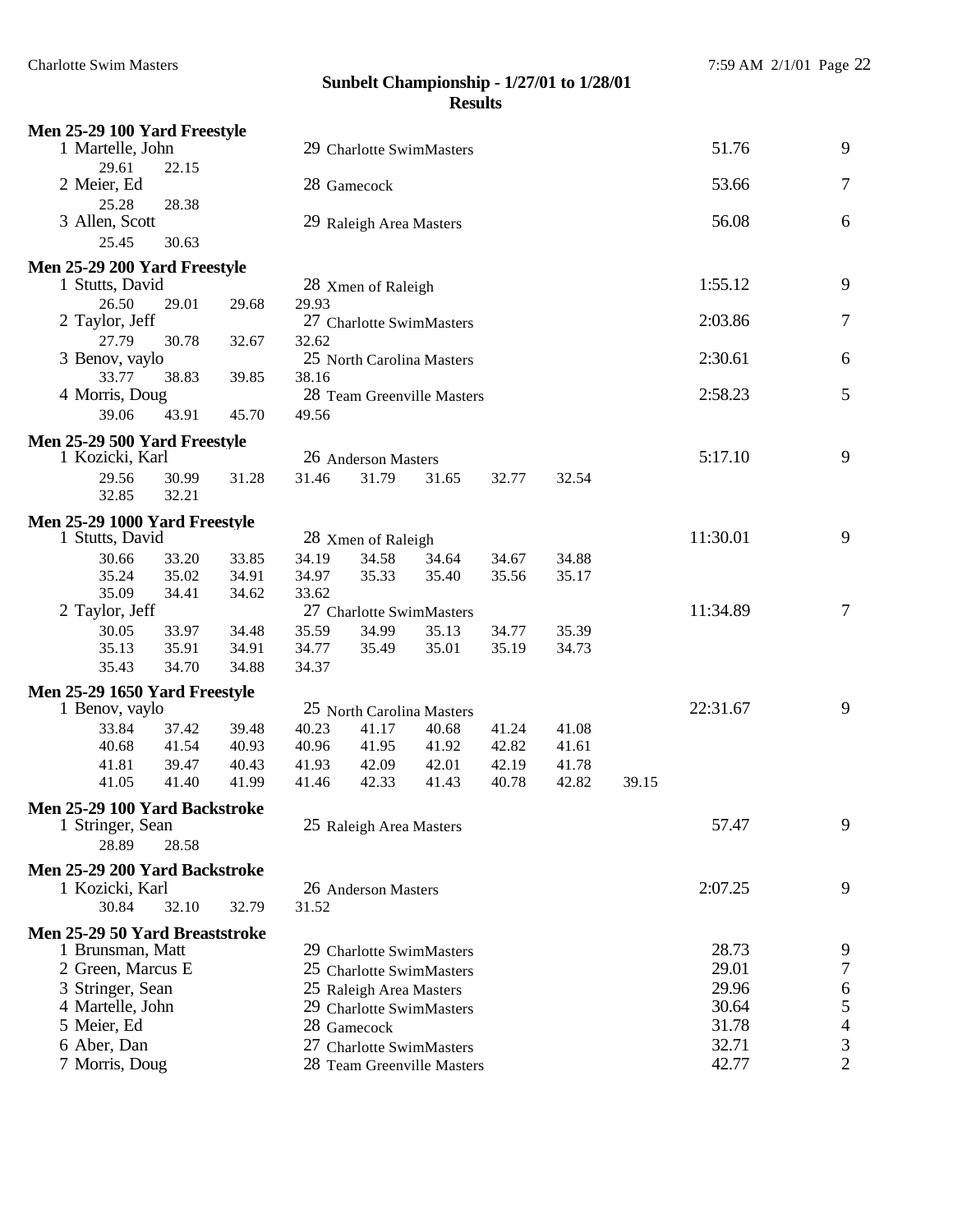| Men 25-29 100 Yard Breaststroke |                |                            |         |                  |
|---------------------------------|----------------|----------------------------|---------|------------------|
| 1 Green, Marcus E               |                | 25 Charlotte SwimMasters   | 1:05.65 | 9                |
| 30.71                           | 34.94          |                            |         |                  |
| 2 Meier, Ed                     |                | 28 Gamecock                | 1:10.53 | 7                |
| 33.22                           | 37.31          |                            |         |                  |
| 3 Aber, Dan                     |                | 27 Charlotte SwimMasters   | 1:12.62 | 6                |
| 34.54                           | 38.08          |                            |         |                  |
| Men 25-29 200 Yard Breaststroke |                |                            |         |                  |
| 1 Brunsman, Matt                |                | 29 Charlotte SwimMasters   | 2:16.52 | 9                |
| 30.98                           | 34.30<br>35.34 | 35.90                      |         |                  |
| 2 Meier, Ed                     |                | 28 Gamecock                | 2:30.05 | 7                |
| 35.24                           | 38.41<br>38.44 | 37.96                      |         |                  |
| 3 Aber, Dan                     |                | 27 Charlotte SwimMasters   | 2:35.90 | 6                |
| 34.56                           | 39.56<br>40.40 | 41.38                      |         |                  |
| Men 25-29 25 Yard Butterfly     |                |                            |         |                  |
| 1 Whaley, Chad                  |                | 28 Charlotte SwimMasters   | 20.88   | 9                |
| Men 25-29 50 Yard Butterfly     |                |                            |         |                  |
| 1 Stringer, Sean                |                | 25 Raleigh Area Masters    | 23.98   | 9                |
| 2 Meier, Ed                     |                | 28 Gamecock                | 24.81   | $\sqrt{ }$       |
| 3 Martelle, John                |                | 29 Charlotte SwimMasters   | 25.85   | 6                |
| 4 Allen, Scott                  |                | 29 Raleigh Area Masters    | 28.87   | 5                |
|                                 |                |                            |         |                  |
| Men 25-29 100 Yard Butterfly    |                |                            |         |                  |
| 1 Meier, Ed                     |                | 28 Gamecock                | 54.33   | 9                |
| 25.38<br>2 Kozicki, Karl        | 28.95          | 26 Anderson Masters        | 57.19   | $\boldsymbol{7}$ |
| 26.74                           | 30.45          |                            |         |                  |
|                                 |                |                            |         |                  |
| <b>Men 25-29 100 Yard IM</b>    |                |                            | 55.41   | 9                |
| 1 Brunsman, Matt                |                | 29 Charlotte SwimMasters   |         |                  |
| 25.59<br>2 Stringer, Sean       | 29.82          | 25 Raleigh Area Masters    | 57.08   | 7                |
| 25.32                           | 31.76          |                            |         |                  |
| 3 Meier, Ed                     |                | 28 Gamecock                | 59.75   | 6                |
| 26.95                           | 32.80          |                            |         |                  |
| 4 Allen, Scott                  |                | 29 Raleigh Area Masters    | 1:04.25 | 5                |
| 29.87                           | 34.38          |                            |         |                  |
| 5 Taylor, Jeff                  |                | 27 Charlotte SwimMasters   | 1:10.02 | 4                |
| 33.60                           | 36.42          |                            |         |                  |
| 6 Morris, Doug                  |                | 28 Team Greenville Masters | 1:35.64 | 3                |
| 46.96                           | 48.68          |                            |         |                  |
| <b>Men 25-29 200 Yard IM</b>    |                |                            |         |                  |
| 1 Kozicki, Karl                 |                | 26 Anderson Masters        | 2:07.03 | 9                |
| 28.07                           | 32.80<br>37.08 | 29.08                      |         |                  |
| 2 Stringer, Sean                |                | 25 Raleigh Area Masters    | 2:07.50 | 7                |
| 26.07                           | 38.80<br>33.33 | 29.30                      |         |                  |
| 3 Meier, Ed                     |                | 28 Gamecock                | 2:15.35 | 6                |
| 28.00                           | 36.73<br>39.03 | 31.59                      |         |                  |
| 4 Aber, Dan                     |                | 27 Charlotte SwimMasters   | 2:28.85 | 5                |
| 33.76                           | 41.07<br>38.48 | 35.54                      |         |                  |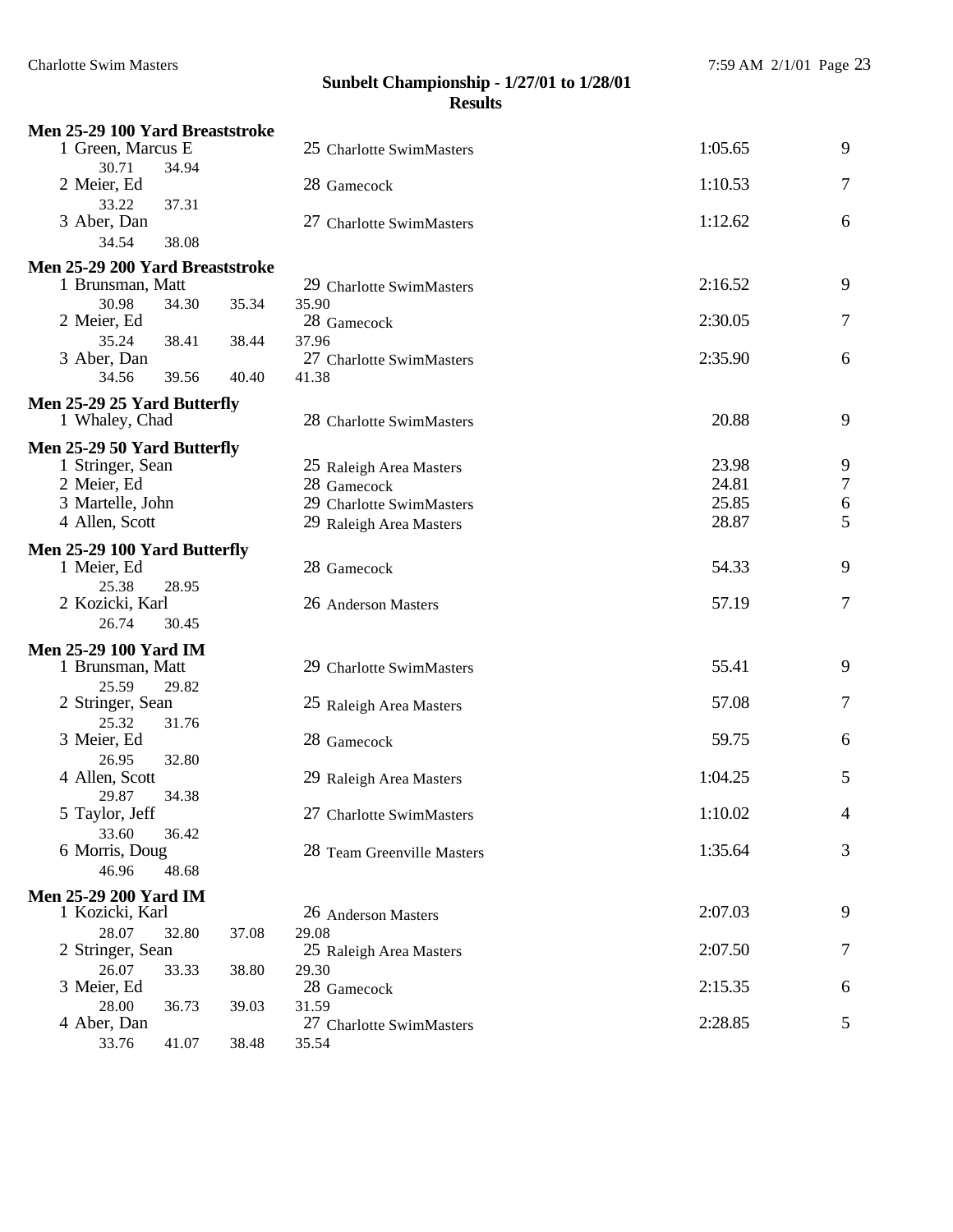| <b>Men 25-29 400 Yard IM</b><br>1 Stutts, David<br>27.78<br>32.34                                                                                                                        | 37.79          | 28 Xmen of Raleigh<br>39.23<br>40.64<br>43.25                                                                                                                                                                             | 34.28 | 33.55 | 4:48.86                                                              | 9                                                                                           |
|------------------------------------------------------------------------------------------------------------------------------------------------------------------------------------------|----------------|---------------------------------------------------------------------------------------------------------------------------------------------------------------------------------------------------------------------------|-------|-------|----------------------------------------------------------------------|---------------------------------------------------------------------------------------------|
| Men 30-34 25 Yard Freestyle<br>1 Lydon, Bedford                                                                                                                                          |                | 30 Charlotte SwimMasters                                                                                                                                                                                                  |       |       | 14.53                                                                | 9                                                                                           |
| Men 30-34 50 Yard Freestyle<br>1 Giambalvo, Will<br>2 Boshoff, Alton<br>3 Kucharski, Michael<br>4 Paige, Russell<br>5 Dugan, Kevin<br>6 Vess, Eric<br>7 Flowe, Layne<br>8 Lydon, Bedford |                | 33 Team Greenville Masters<br>32 Xmen of Raleigh<br>33 Charlotte SwimMasters<br>31 North Carolina Masters<br>34 Charlotte SwimMasters<br>30 Charlotte SwimMasters<br>32 Charlotte SwimMasters<br>30 Charlotte SwimMasters |       |       | 22.25<br>25.15<br>25.80<br>26.44<br>26.74<br>26.81<br>27.19<br>31.14 | 9<br>$\overline{7}$<br>6<br>5<br>$\begin{array}{c} 4 \\ 3 \\ 2 \end{array}$<br>$\mathbf{1}$ |
| Men 30-34 100 Yard Freestyle                                                                                                                                                             |                |                                                                                                                                                                                                                           |       |       |                                                                      |                                                                                             |
| 1 Giambalvo, Will<br>2 Reed, Steve<br>3 Paige, Russell<br>28.16<br>33.67<br>4 Flowe, Layne<br>29.60<br>32.44<br>5 Parrish, Chris                                                         |                | 33 Team Greenville Masters<br>32 Dallas Aquatic Masters<br>31 North Carolina Masters<br>32 Charlotte SwimMasters<br>30 Charlotte SwimMasters                                                                              |       |       | 48.87<br>49.39<br>1:01.83<br>1:02.04<br>1:03.42                      | 9<br>$\overline{7}$<br>6<br>5<br>4                                                          |
| 6 Lydon, Bedford<br>1:13.87                                                                                                                                                              |                | 30 Charlotte SwimMasters                                                                                                                                                                                                  |       |       | 1:13.81                                                              | 3                                                                                           |
| Men 30-34 200 Yard Freestyle<br>1 Giambalvo, Will<br>25.45<br>27.76<br>2 Boshoff, Alton<br>31.19<br>33.31                                                                                | 28.58<br>32.71 | 33 Team Greenville Masters<br>29.06<br>32 Xmen of Raleigh<br>32.81                                                                                                                                                        |       |       | 1:50.85<br>2:10.02                                                   | 9<br>$\tau$                                                                                 |
| Men 30-34 500 Yard Freestyle<br>1 Parrish, Chris<br>33.87<br>38.27<br>39.12<br>41.44                                                                                                     | 39.37          | 30 Charlotte SwimMasters<br>39.68<br>40.50<br>41.03                                                                                                                                                                       | 41.10 | 41.55 | 6:35.93                                                              | 9                                                                                           |
| Men 30-34 50 Yard Backstroke<br>1 Reed, Steve<br>2 Kucharski, Michael<br>3 Paige, Russell<br>4 Lydon, Bedford                                                                            |                | 32 Dallas Aquatic Masters<br>33 Charlotte SwimMasters<br>31 North Carolina Masters<br>30 Charlotte SwimMasters                                                                                                            |       |       | 26.12<br>31.43<br>33.61<br>39.35                                     | 9<br>6<br>5<br>4                                                                            |
| Men 30-34 100 Yard Backstroke                                                                                                                                                            |                |                                                                                                                                                                                                                           |       |       |                                                                      |                                                                                             |
| 1 Giambalvo, Will<br>28.22<br>28.92                                                                                                                                                      |                | 33 Team Greenville Masters                                                                                                                                                                                                |       |       | 57.14                                                                | 9                                                                                           |
| 2 Boshoff, Alton<br>34.32<br>36.36                                                                                                                                                       |                | 32 Xmen of Raleigh                                                                                                                                                                                                        |       |       | 1:10.68                                                              | 7                                                                                           |
| 3 Lydon, Bedford                                                                                                                                                                         |                | 30 Charlotte SwimMasters                                                                                                                                                                                                  |       |       | 1:28.16                                                              | 6                                                                                           |
| Men 30-34 200 Yard Backstroke<br>1 Giambalvo, Will<br>32.10<br>33.80                                                                                                                     | 33.40          | 33 Team Greenville Masters<br>32.87                                                                                                                                                                                       |       |       | 2:12.17                                                              | 9                                                                                           |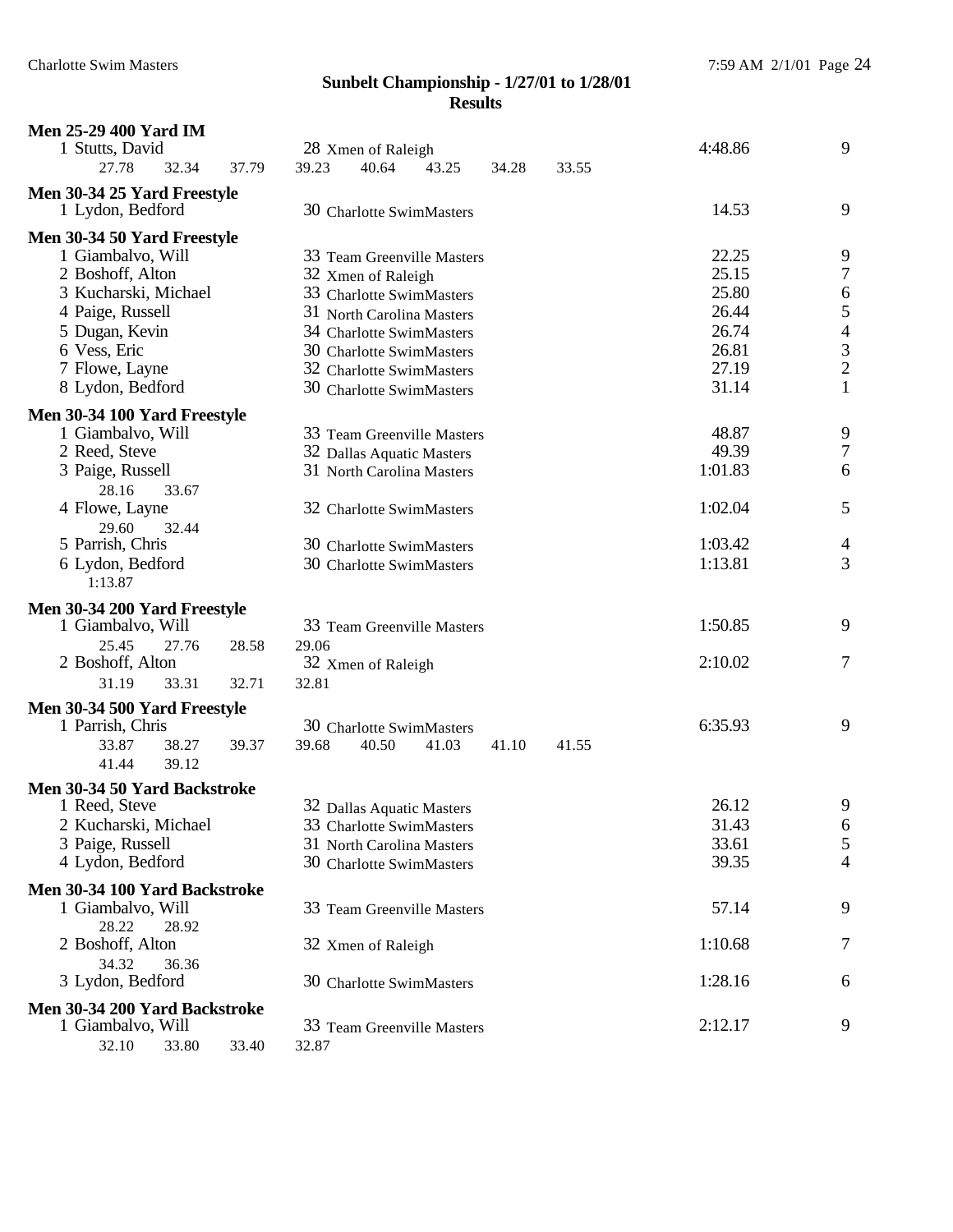## **Men 30-34 50 Yard Breaststroke**

| 1 Doan, Brian D                                    | 30 Raleigh Area Masters          | 28.67   | 9                |
|----------------------------------------------------|----------------------------------|---------|------------------|
| 2 Dugan, Kevin                                     | 34 Charlotte SwimMasters         | 29.25   | $\tau$           |
| 3 Giambalvo, Will                                  | 33 Team Greenville Masters       | 32.67   | $\sqrt{6}$       |
| 4 Kucharski, Michael                               | 33 Charlotte SwimMasters         | 33.85   | 5                |
| 5 Paige, Russell                                   | 31 North Carolina Masters        | 35.05   | $\overline{4}$   |
| 6 Boshoff, Alton                                   | 32 Xmen of Raleigh               | 35.34   | $\mathfrak{Z}$   |
| 7 Vess, Eric                                       | 30 Charlotte SwimMasters         | 36.18   | $\overline{2}$   |
| Men 30-34 100 Yard Breaststroke                    |                                  |         |                  |
| 1 Doan, Brian D                                    | 30 Raleigh Area Masters          | 1:03.24 | 9                |
| 30.07<br>33.17                                     |                                  |         |                  |
| 2 Dugan, Kevin                                     | 34 Charlotte SwimMasters         | 1:06.37 | 7                |
| 3 Flowe, Layne                                     | 32 Charlotte SwimMasters         | 1:19.03 | $\boldsymbol{6}$ |
| 4 Vess, Eric                                       | 30 Charlotte SwimMasters         | 1:20.03 | 5                |
| 5 Parrish, Chris                                   | 30 Charlotte SwimMasters         | 1:23.92 | 4                |
|                                                    |                                  |         |                  |
| Men 30-34 200 Yard Breaststroke<br>1 Doan, Brian D |                                  | 2:25.84 | 9                |
| 34.39<br>38.25<br>36.83                            | 30 Raleigh Area Masters<br>36.37 |         |                  |
| 2 Flowe, Layne                                     | 32 Charlotte SwimMasters         | 2:52.30 | $\tau$           |
| 39.87<br>43.73<br>44.42                            | 44.28                            |         |                  |
|                                                    |                                  |         |                  |
| Men 30-34 50 Yard Butterfly                        |                                  |         |                  |
| 1 Giambalvo, Will                                  | 33 Team Greenville Masters       | 24.19   | 9                |
| 2 Reed, Steve                                      | 32 Dallas Aquatic Masters        | 24.78   | $\tau$           |
| 3 Kucharski, Michael                               | 33 Charlotte SwimMasters         | 27.38   | 6                |
| 4 Paige, Russell                                   | 31 North Carolina Masters        | 28.37   | 5                |
| Men 30-34 100 Yard Butterfly                       |                                  |         |                  |
| 1 Giambalvo, Will                                  | 33 Team Greenville Masters       | 53.65   | 9                |
| 25.16<br>28.49                                     |                                  |         |                  |
| 2 Reed, Steve                                      | 32 Dallas Aquatic Masters        | 54.32   | $\tau$           |
| 25.56<br>28.76                                     |                                  |         |                  |
| 3 Scheader, Joseph                                 | 31 Charlotte SwimMasters         | 1:14.14 | 6                |
| 29.57<br>44.57                                     |                                  |         |                  |
| <b>Men 30-34 100 Yard IM</b>                       |                                  |         |                  |
| 1 Giambalvo, Will                                  | 33 Team Greenville Masters       | 58.03   | 9                |
| 26.63<br>31.40                                     |                                  |         |                  |
| 2 Dugan, Kevin                                     | 34 Charlotte SwimMasters         | 1:06.06 | 7                |
| 32.37<br>33.69                                     |                                  |         |                  |
| 3 Kucharski, Michael                               | 33 Charlotte SwimMasters         | 1:06.65 | 6                |
| 30.53<br>36.12                                     |                                  |         |                  |
| 4 Paige, Russell                                   | 31 North Carolina Masters        | 1:10.24 | 5                |
| 30.57<br>39.67                                     |                                  |         |                  |
| 5 Vess, Eric                                       | 30 Charlotte SwimMasters         | 1:11.17 | 4                |
| 33.02<br>38.15                                     |                                  |         |                  |
| 6 Flowe, Layne                                     | 32 Charlotte SwimMasters         | 1:18.30 | 3                |
| 38.77<br>39.53                                     |                                  |         |                  |
| 7 Lydon, Bedford                                   | 30 Charlotte SwimMasters         | 1:27.32 | 2                |
| 40.79<br>46.53                                     |                                  |         |                  |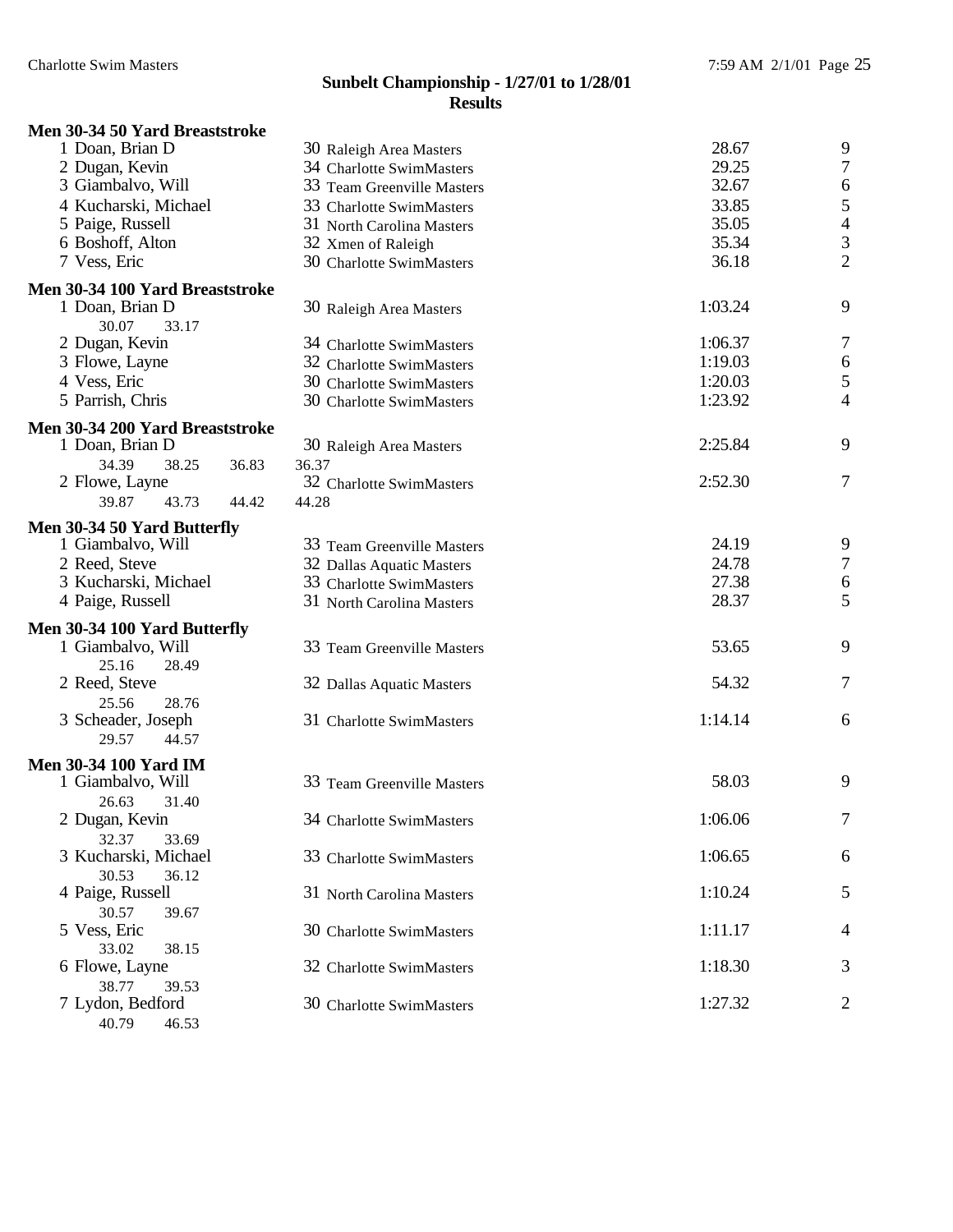| <b>Men 30-34 200 Yard IM</b>          |       |                                                     |                  |                     |                |                                            |
|---------------------------------------|-------|-----------------------------------------------------|------------------|---------------------|----------------|--------------------------------------------|
| 1 Giambalvo, Will                     |       | 33 Team Greenville Masters                          |                  |                     | 2:07.62        | 9                                          |
| 25.93<br>33.28                        | 40.37 | 28.04                                               |                  |                     |                |                                            |
| 2 Vess, Eric                          |       | 30 Charlotte SwimMasters                            |                  |                     | 2:43.46        | 7                                          |
| 32.76<br>42.46                        | 49.20 | 39.04                                               |                  |                     |                |                                            |
| 3 Parrish, Chris                      |       | 30 Charlotte SwimMasters                            |                  |                     | 2:50.11        | 6                                          |
| 37.54<br>46.84                        | 48.50 | 37.23                                               |                  |                     |                |                                            |
| 4 Flowe, Layne                        |       | 32 Charlotte SwimMasters<br>37.54                   |                  |                     | 2:51.09        | 5                                          |
| 38.63<br>47.94                        | 46.98 |                                                     |                  |                     |                |                                            |
| Men 35-39 50 Yard Freestyle           |       |                                                     |                  |                     |                |                                            |
| 1 Wendt, Michael                      |       | 38 Gamecock                                         |                  |                     | 23.77          | 9<br>$\boldsymbol{7}$                      |
| 2 Fary, Robert                        |       | 36 Charlotte SwimMasters                            |                  |                     | 25.49          |                                            |
| 3 Green, Kelly                        |       | 35 Charlotte SwimMasters                            |                  |                     | 27.07<br>27.09 | 6                                          |
| 4 Shamlin, David<br>5 Seidler, Howard |       | 35 Raleigh Area Masters                             |                  |                     | 27.97          | 5                                          |
| 6 Gharib, Ali                         |       | 39 Charlotte SwimMasters                            |                  |                     | 28.81          | $\begin{array}{c} 4 \\ 3 \\ 2 \end{array}$ |
| 7 Sexauer, Tim D                      |       | 39 Charlotte SwimMasters                            |                  |                     | 29.15          |                                            |
| 8 Holshouser, Jay                     |       | 35 Raleigh Area Masters                             |                  |                     | 29.17          | $\mathbf{1}$                               |
|                                       |       | 38 Raleigh Area Masters                             |                  |                     |                |                                            |
| Men 35-39 100 Yard Freestyle          |       |                                                     |                  |                     |                |                                            |
| 1 Wendt, Michael                      |       | 38 Gamecock                                         | 52.74            | 9                   |                |                                            |
| 2 Smith, Jeff                         |       | 37 Charlotte SwimMasters                            | 53.40            | $\boldsymbol{7}$    |                |                                            |
| 3 Fary, Robert                        |       | 36 Charlotte SwimMasters                            | 56.91            | $\boldsymbol{6}$    |                |                                            |
| 4 Shamlin, David                      |       | 35 Raleigh Area Masters                             | 57.39<br>1:00.34 | 5<br>$\overline{4}$ |                |                                            |
| 5 Green, Kelly<br>29.30               |       | 35 Charlotte SwimMasters                            |                  |                     |                |                                            |
| 31.04<br>6 Sexauer, Tim D             |       |                                                     |                  |                     | 1:05.10        | 3                                          |
| 31.31<br>33.79                        |       | 35 Raleigh Area Masters                             |                  |                     |                |                                            |
|                                       |       |                                                     |                  |                     |                |                                            |
| Men 35-39 200 Yard Freestyle          |       |                                                     |                  |                     | 1:56.59        |                                            |
| 1 Wendt, Michael<br>26.58<br>29.25    | 30.46 | 38 Gamecock<br>30.30                                |                  |                     |                | 9                                          |
| 2 Fary, Robert                        |       | 36 Charlotte SwimMasters                            |                  |                     | 2:05.67        | 7                                          |
| 29.47<br>32.35                        | 32.51 | 31.34                                               |                  |                     |                |                                            |
| 3 Shamlin, David                      |       | 35 Raleigh Area Masters                             |                  |                     | 2:11.12        | 6                                          |
| 29.77<br>32.61                        | 34.48 | 34.26                                               |                  |                     |                |                                            |
| 4 Seidler, Howard                     |       | 39 Charlotte SwimMasters                            |                  |                     | 2:20.22        | 5                                          |
| 32.65<br>35.17                        | 36.31 | 36.09                                               |                  |                     |                |                                            |
| Men 35-39 500 Yard Freestyle          |       |                                                     |                  |                     |                |                                            |
| 1 Wendt, Michael                      |       | 38 Gamecock                                         |                  |                     | 5:14.44        | 9                                          |
| 28.21<br>31.30                        | 31.58 | 32.40<br>32.16<br>32.07                             | 31.80            | 32.19               |                |                                            |
| 31.69<br>31.04                        |       |                                                     |                  |                     |                |                                            |
| 2 Byers, Christopher                  |       | 36 Charlotte SwimMasters                            |                  |                     | 5:21.82        | 7                                          |
| 29.09<br>31.20                        | 31.46 | 32.07<br>31.76<br>32.53                             | 33.08            | 33.49               |                |                                            |
| 33.71<br>33.43                        |       |                                                     |                  |                     |                |                                            |
| 3 Shamlin, David                      |       | 35 Raleigh Area Masters                             |                  |                     | 6:03.87        | 6                                          |
| 33.24<br>35.57                        | 36.56 | 37.05<br>36.62<br>37.38                             | 36.93            | 37.64               |                |                                            |
| 37.15<br>35.73                        |       |                                                     |                  |                     |                |                                            |
| 4 Green, Kelly<br>33.45<br>37.62      | 40.77 | 35 Charlotte SwimMasters<br>41.28<br>42.34<br>42.10 | 42.95            | 42.81               | 6:42.89        | 5                                          |
| 41.43<br>38.14                        |       |                                                     |                  |                     |                |                                            |
|                                       |       |                                                     |                  |                     |                |                                            |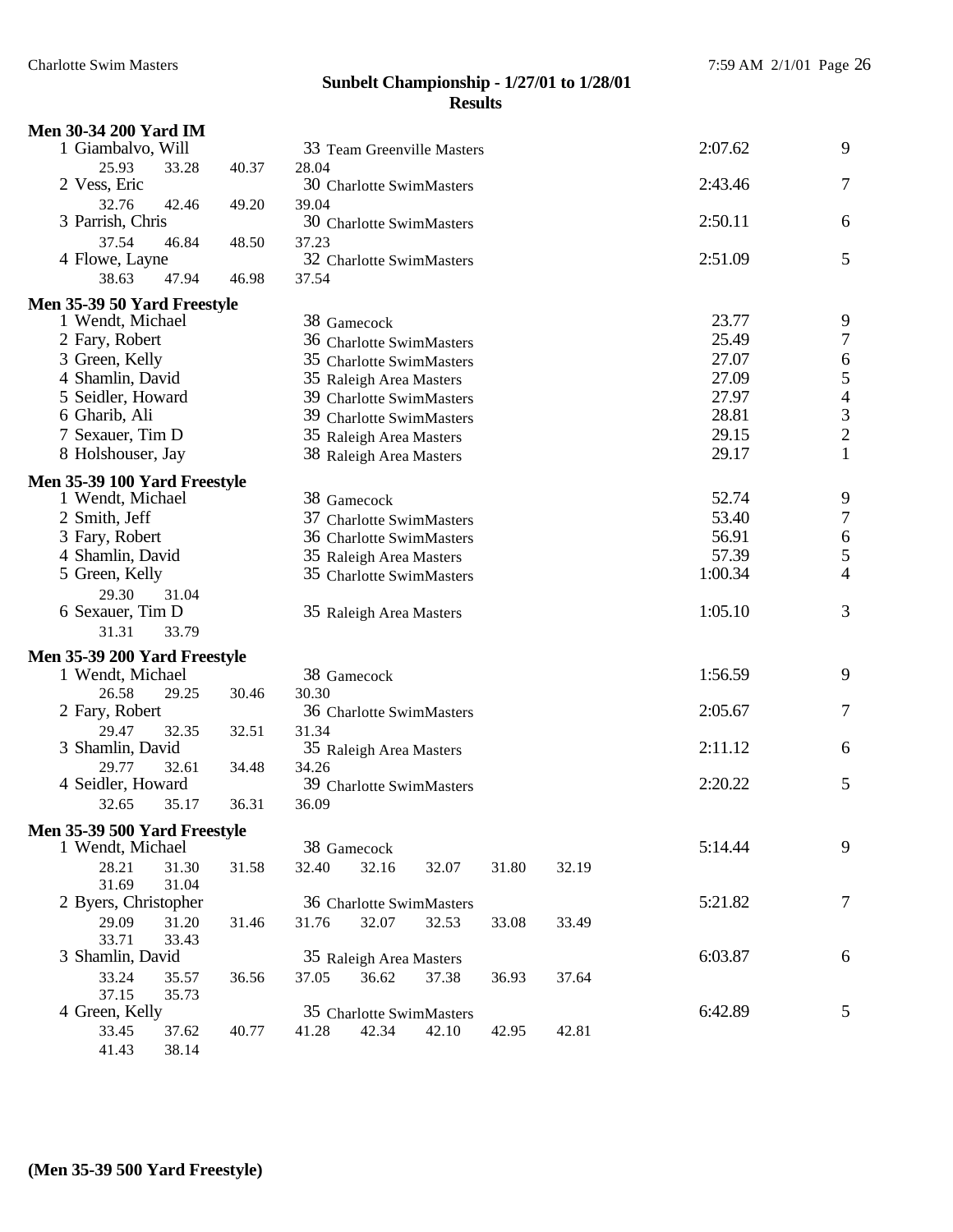| 5 Gharib, Ali                                |                |                |                         | 39 Charlotte SwimMasters |         |       | 7:41.70  | $\overline{4}$   |
|----------------------------------------------|----------------|----------------|-------------------------|--------------------------|---------|-------|----------|------------------|
| 39.23<br>44.62<br>48.86<br>42.78             | 45.93          | 47.40          | 48.43                   | 47.62                    | 48.18   | 48.65 |          |                  |
| Men 35-39 1000 Yard Freestyle                |                |                |                         |                          |         |       |          |                  |
| 1 Fary, Robert                               |                |                |                         | 36 Charlotte SwimMasters |         |       | 12:07.74 | 9                |
| 30.13<br>33.64                               | 34.75          | 34.87          | 35.51                   | 35.46                    | 35.66   | 35.97 |          |                  |
| 36.35<br>37.17                               | 37.03          | 39.27          | 37.85                   | 38.00                    | 38.58   | 37.45 |          |                  |
| 37.90<br>37.78                               | 37.42          | 36.95          |                         |                          |         |       |          |                  |
| 2 Shamlin, David                             |                |                | 35 Raleigh Area Masters |                          |         |       | 13:14.37 | $\boldsymbol{7}$ |
| 36.35<br>39.33                               | 39.30          | 39.72          | 40.03                   | 40.58                    | 40.38   | 40.32 |          |                  |
| 40.64<br>40.07                               | 40.17          | 39.96          | 40.46                   | 40.24                    | 40.20   | 39.85 |          |                  |
| 39.76<br>39.91                               | 39.53          | 37.57          |                         |                          |         |       |          |                  |
| 3 Sexauer, Tim D                             |                |                | 35 Raleigh Area Masters |                          |         |       | 14:23.03 | 6                |
| 39.57<br>42.74                               | 43.78          | 43.39          | 43.26                   | 42.78                    | 43.96   | 43.31 |          |                  |
| 44.19<br>43.49                               | 43.46          | 43.79          | 43.20                   | 43.17                    | 44.41   | 43.97 |          |                  |
| 43.36<br>43.50                               | 42.51          | 41.19          |                         |                          |         |       | 14:46.46 | $\mathfrak{S}$   |
| 4 Holshouser, Jay                            |                |                | 38 Raleigh Area Masters |                          |         |       |          |                  |
| 37.79<br>41.68<br>44.67                      | 42.76          | 44.37          | 43.79                   | 44.94                    | 45.34   | 44.40 |          |                  |
| 44.94<br>45.76<br>45.30                      | 46.36<br>44.81 | 45.64<br>42.97 | 45.44                   | 45.21                    | 45.20   | 45.09 |          |                  |
|                                              |                |                |                         |                          |         |       |          |                  |
| Men 35-39 50 Yard Backstroke                 |                |                |                         |                          |         |       | 28.19    | 9                |
| 1 Smith, Jeff<br>2 Denison, John             |                |                |                         | 37 Charlotte SwimMasters | 31.63   | 9     |          |                  |
| 3 Seidler, Howard                            |                |                |                         | 37 Charlotte SwimMasters |         |       | 33.05    | $\tau$           |
|                                              |                |                |                         | 39 Charlotte SwimMasters |         |       |          |                  |
| Men 35-39 100 Yard Backstroke                |                |                |                         |                          |         |       |          |                  |
| 1 Seidler, Howard                            |                |                |                         | 39 Charlotte SwimMasters | 1:12.01 | 9     |          |                  |
| 34.53<br>37.48                               |                |                |                         |                          |         |       |          |                  |
| Men 35-39 200 Yard Backstroke                |                |                |                         |                          |         |       |          |                  |
| 1 Fary, Robert                               |                |                |                         | 36 Charlotte SwimMasters |         |       | 2:29.32  | 9                |
| 36.67<br>38.27                               | 38.33          | 36.05          |                         |                          |         |       |          |                  |
| 2 Holshouser, Jay                            |                |                | 38 Raleigh Area Masters |                          |         |       | 3:06.49  | $\boldsymbol{7}$ |
| 44.26<br>47.09                               | 48.21          | 46.93          |                         |                          |         |       |          |                  |
| Men 35-39 50 Yard Breaststroke               |                |                |                         |                          |         |       |          |                  |
| 1 Green, Kelly                               |                |                |                         | 35 Charlotte SwimMasters |         |       | 34.29    | $\frac{9}{7}$    |
| 2 Holshouser, Jay                            |                |                | 38 Raleigh Area Masters |                          |         |       | 34.68    |                  |
| 3 Sexauer, Tim D                             |                |                | 35 Raleigh Area Masters |                          |         |       | 37.24    | 6                |
| Men 35-39 100 Yard Breaststroke              |                |                |                         |                          |         |       |          |                  |
| 1 Holshouser, Jay                            |                |                | 38 Raleigh Area Masters |                          |         |       | 1:18.69  | 9                |
| 2 Sexauer, Tim D                             |                |                | 35 Raleigh Area Masters |                          |         |       | 1:21.72  | $\tau$           |
| 3 Gharib, Ali                                |                |                |                         | 39 Charlotte SwimMasters |         |       | 1:28.80  | 6                |
| --- Green, Kelly                             |                |                |                         | 35 Charlotte SwimMasters |         |       | DQ       |                  |
| Men 35-39 200 Yard Breaststroke              |                |                |                         |                          |         |       |          |                  |
| 1 Holshouser, Jay                            |                |                | 38 Raleigh Area Masters |                          |         |       | 2:53.13  | 9                |
| 38.11<br>44.38                               | 46.04          | 44.60          |                         |                          |         |       |          |                  |
|                                              |                |                |                         |                          |         |       |          |                  |
| Men 35-39 50 Yard Butterfly<br>1 Smith, Jeff |                |                |                         | 37 Charlotte SwimMasters |         |       | 27.32    | 9                |
| 2 Denison, John                              |                |                |                         | 37 Charlotte SwimMasters |         |       | 28.17    | $\tau$           |
|                                              |                |                |                         |                          |         |       |          |                  |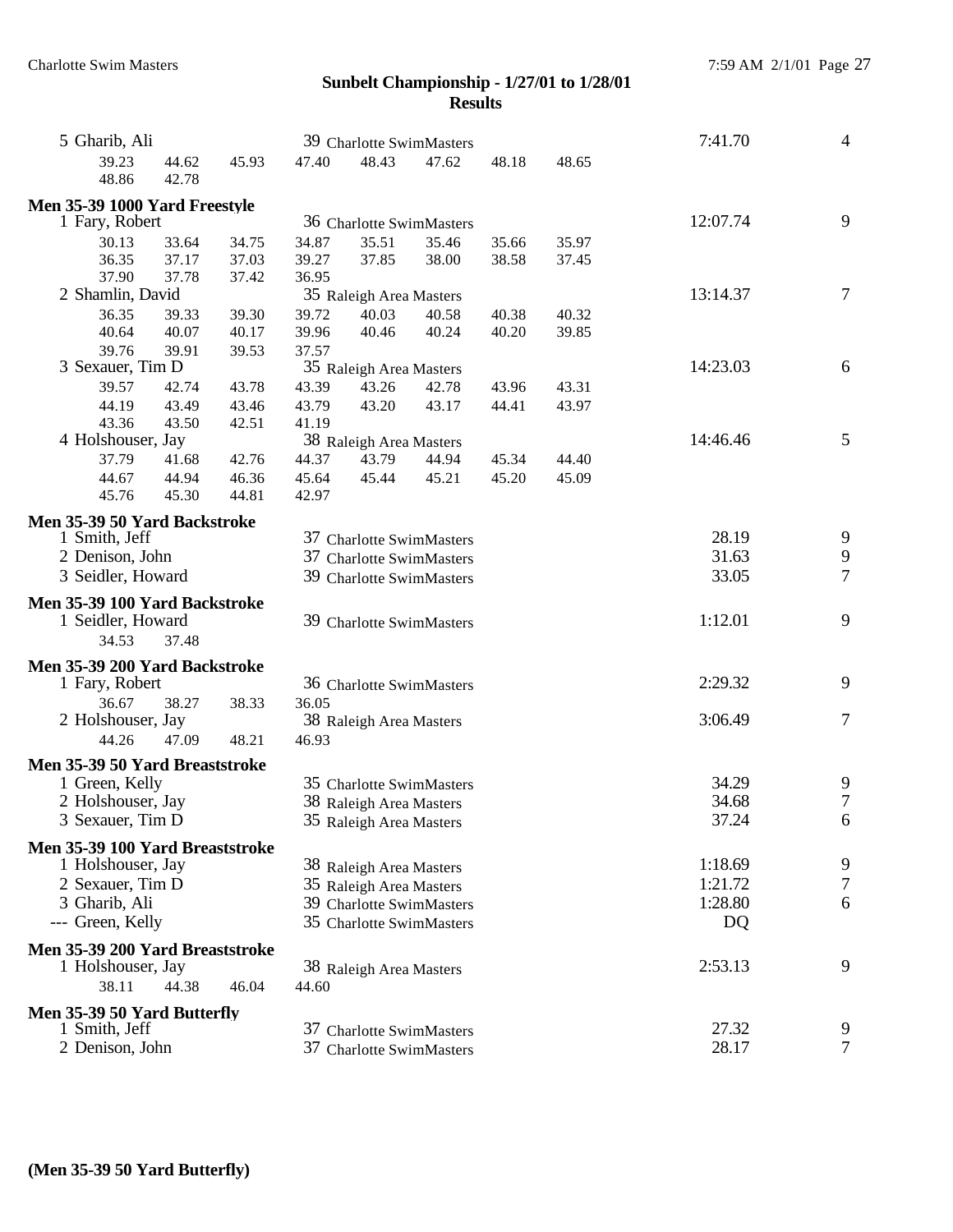| 3 Gharib, Ali<br>4 Holshouser, Jay                   |       | 39 Charlotte SwimMasters<br>38 Raleigh Area Masters | 34.57<br>37.65 | 6<br>5         |  |  |  |  |
|------------------------------------------------------|-------|-----------------------------------------------------|----------------|----------------|--|--|--|--|
| Men 35-39 100 Yard Butterfly<br>1 Wendt, Michael     |       | 38 Gamecock                                         | 55.16          | 9              |  |  |  |  |
| 25.74<br>29.42<br>2 Aneralla, John<br>27.05<br>30.56 |       | 38 Charlotte SwimMasters                            | 57.61          | $\tau$         |  |  |  |  |
| Men 35-39 200 Yard Butterfly                         |       |                                                     |                |                |  |  |  |  |
| 1 Wendt, Michael                                     |       | 38 Gamecock                                         | 2:07.62        | 9              |  |  |  |  |
| 27.22<br>32.07                                       | 34.35 | 33.98                                               |                |                |  |  |  |  |
| <b>Men 35-39 100 Yard IM</b>                         |       |                                                     |                |                |  |  |  |  |
| 1 Fary, Robert                                       |       | 36 Charlotte SwimMasters                            | 1:06.74        | 9              |  |  |  |  |
| 30.34<br>36.40                                       |       |                                                     |                |                |  |  |  |  |
| 2 Green, Kelly                                       |       | 35 Charlotte SwimMasters                            | 1:11.28        | 7              |  |  |  |  |
| 34.27<br>37.01                                       |       |                                                     |                |                |  |  |  |  |
| 3 Seidler, Howard                                    |       | 39 Charlotte SwimMasters                            | 1:14.73        | 6              |  |  |  |  |
| 34.30<br>40.43                                       |       |                                                     |                |                |  |  |  |  |
| 4 Sexauer, Tim D                                     |       | 35 Raleigh Area Masters                             | 1:14.94        | 5              |  |  |  |  |
| 35.55<br>39.39<br>5 Holshouser, Jay                  |       |                                                     | 1:15.55        | $\overline{4}$ |  |  |  |  |
| 38.26<br>37.29                                       |       | 38 Raleigh Area Masters                             |                |                |  |  |  |  |
| 6 Gharib, Ali                                        |       | 39 Charlotte SwimMasters                            | 1:23.48        | 3              |  |  |  |  |
| 39.88<br>43.60                                       |       |                                                     |                |                |  |  |  |  |
|                                                      |       |                                                     |                |                |  |  |  |  |
| <b>Men 35-39 200 Yard IM</b><br>1 Aneralla, John     |       | 38 Charlotte SwimMasters                            | 2:09.20        | 9              |  |  |  |  |
| 27.31<br>32.67                                       | 38.74 | 30.48                                               |                |                |  |  |  |  |
| 2 Sexauer, Tim D                                     |       | 35 Raleigh Area Masters                             | 2:45.88        | $\tau$         |  |  |  |  |
| 36.57<br>42.75                                       | 48.19 | 38.37                                               |                |                |  |  |  |  |
| 3 Holshouser, Jay                                    |       | 38 Raleigh Area Masters                             | 2:54.34        | 6              |  |  |  |  |
| 37.90<br>48.40                                       | 46.98 | 41.06                                               |                |                |  |  |  |  |
| 4 Shamlin, David                                     |       | 35 Raleigh Area Masters                             | 2:58.82        | 5              |  |  |  |  |
| 38.52<br>45.15                                       | 55.84 | 39.31                                               |                |                |  |  |  |  |
| <b>Men 35-39 400 Yard IM</b>                         |       |                                                     |                |                |  |  |  |  |
| 1 Shamlin, David                                     |       | 35 Raleigh Area Masters                             | 5:38.74        | 9              |  |  |  |  |
| 37.21<br>41.50                                       | 44.96 | 44.25<br>46.63<br>47.40<br>41.62<br>35.17           |                |                |  |  |  |  |
| 2 Sexauer, Tim D                                     |       | 35 Raleigh Area Masters                             | 6:11.86        | 7              |  |  |  |  |
| 40.00<br>48.83                                       | 48.47 | 47.16<br>51.49<br>50.45<br>43.73<br>41.73           |                |                |  |  |  |  |
| Men 40-44 50 Yard Freestyle                          |       |                                                     |                |                |  |  |  |  |
| 1 Lehman, Fritz                                      |       | 42 Raleigh Area Masters                             | 23.40          | 9              |  |  |  |  |
| 2 McIntosh, Doug                                     |       | 41 Wilmington YMCA Masters                          | 23.67          | $\tau$         |  |  |  |  |
| 3 Kennedy, Gene                                      |       | 41 Charlotte SwimMasters                            | 24.55          | 6<br>5         |  |  |  |  |
| 4 Hinckley, Scott                                    |       | 26.00<br>40 Raleigh Area Masters                    |                |                |  |  |  |  |
| 5 Godfrey, Alan                                      |       | 44 District of Columbia Aquatic C                   | 26.34          | $\overline{4}$ |  |  |  |  |
| 6 Johnson, Ken                                       |       | 43 Charlotte SwimMasters                            | 26.57          | 3              |  |  |  |  |
| 7 Matysek, Joseph                                    |       | 43 Charlotte SwimMasters                            | 27.43          | $\overline{c}$ |  |  |  |  |
| 8 Yamauchi, Eric                                     |       | 40 Charlotte SwimMasters                            | 27.70          | $\mathbf{1}$   |  |  |  |  |
| 9 VanRomer, Garry                                    |       | 43 Anderson Masters                                 | 27.77          |                |  |  |  |  |
| 10 Mahoney, Mark                                     |       | 40 Charlotte SwimMasters                            | 27.82          |                |  |  |  |  |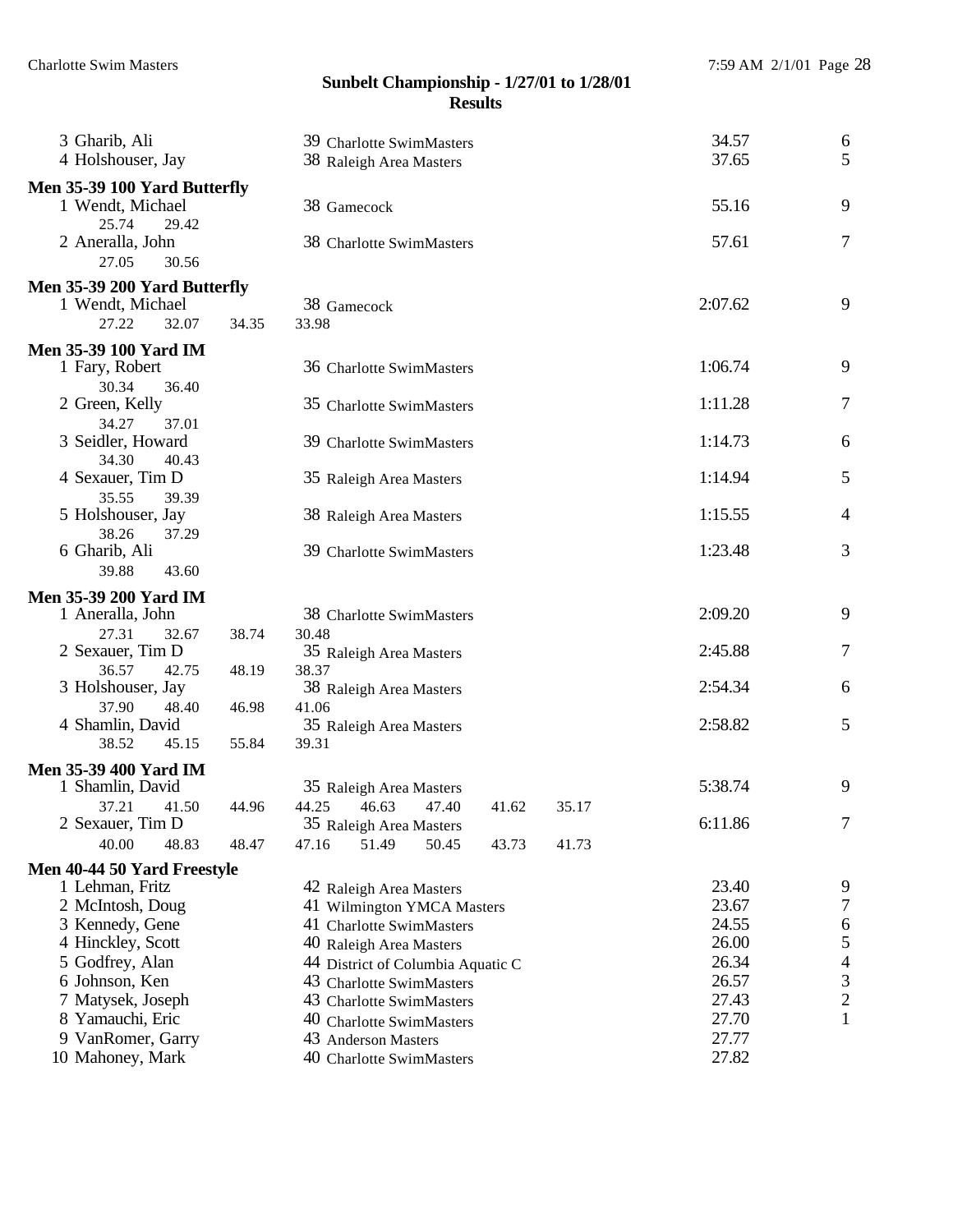|  |  | Men 40-44 100 Yard Freestyle |  |
|--|--|------------------------------|--|
|  |  |                              |  |

| 1 Godfrey, Alan              | 44 District of Columbia Aquatic C | 51.94   | 9              |
|------------------------------|-----------------------------------|---------|----------------|
| 2 McIntosh, Doug             | 41 Wilmington YMCA Masters        | 54.18   | $\overline{7}$ |
| 3 Kennedy, Gene              | 41 Charlotte SwimMasters          | 55.90   | $\sqrt{6}$     |
| 4 Johnson, Ken               | 43 Charlotte SwimMasters          | 59.06   | 5              |
| 27.05<br>32.01               |                                   |         |                |
| 5 Matysek, Joseph            | 43 Charlotte SwimMasters          | 1:01.06 | $\overline{4}$ |
| 29.60<br>31.46               |                                   |         |                |
| 6 VanRomer, Garry            | 43 Anderson Masters               | 1:02.43 | 3              |
| 30.69<br>31.74               |                                   |         |                |
| 7 Yamauchi, Eric             | 40 Charlotte SwimMasters          | 1:02.60 | $\overline{2}$ |
| 29.85<br>32.75               |                                   |         |                |
| 8 Mahoney, Mark              | 40 Charlotte SwimMasters          | 1:05.10 | $\mathbf{1}$   |
| 31.15<br>33.95               |                                   |         |                |
| Men 40-44 200 Yard Freestyle |                                   |         |                |
| 1 Godfrey, Alan              | 44 District of Columbia Aquatic C | 1:53.55 | 9              |
| 27.68<br>28.79<br>28.78      | 28.30                             |         |                |
| 2 Kennedy, Gene              | 41 Charlotte SwimMasters          | 2:02.60 | $\tau$         |
| 27.35<br>30.71<br>32.11      | 32.43                             |         |                |
| 3 Robinson, Alan             | 41 Team Greenville Masters        | 2:05.08 | 6              |
| 29.50<br>31.07<br>32.57      | 31.94                             |         |                |
| 4 McIntosh, Doug             | 41 Wilmington YMCA Masters        | 2:05.53 | 5              |
| 27.83<br>33.31<br>30.63      | 33.76                             |         |                |
| 5 Johnson, Ken               | 43 Charlotte SwimMasters          | 2:15.04 | $\overline{4}$ |
| 30.84<br>35.02<br>34.56      | 34.62                             |         |                |
| 6 Matysek, Joseph            | 43 Charlotte SwimMasters          | 2:19.87 | 3              |
| 32.41<br>35.92<br>36.03      | 35.51                             |         |                |
| 7 Yamauchi, Eric             | 40 Charlotte SwimMasters          | 2:22.52 | $\overline{2}$ |
| 32.22<br>35.89<br>37.50      | 36.91                             |         |                |
| 8 VanRomer, Garry            | 43 Anderson Masters               | 2:25.43 | $\mathbf{1}$   |
| 34.62<br>37.85<br>38.28      | 34.68                             |         |                |

**Men 40-44 500 Yard Freestyle**

| Ten To Theory Lang Liceporte                  |       |       |                            |       |         |         |         |   |
|-----------------------------------------------|-------|-------|----------------------------|-------|---------|---------|---------|---|
| 1 Robinson, Alan                              |       |       | 41 Team Greenville Masters |       |         | 6:01.65 | 9       |   |
| 36.23<br>32.75                                | 36.00 | 35.98 | 36.36                      | 36.76 | 36.56   | 36.76   |         |   |
| 37.68<br>36.57                                |       |       |                            |       |         |         |         |   |
| 2 Matysek, Joseph<br>43 Charlotte SwimMasters |       |       |                            |       |         |         | 6:24.59 |   |
| 38.83<br>36.01                                | 39.42 | 39.87 | 39.49                      | 39.21 | 39.26   | 38.12   |         |   |
| 38.08<br>36.30                                |       |       |                            |       |         |         |         |   |
| 3 VanRomer, Garry                             |       |       | 43 Anderson Masters        |       |         |         | 7:04.41 | 6 |
| 36.48<br>41.09                                | 43.07 | 43.44 | 43.76                      | 43.77 | 1:28.28 | 43.81   |         |   |
| 40.71                                         |       |       |                            |       |         |         |         |   |

# **Men 40-44 1000 Yard Freestyle**

| 1 Matysek, Joseph |       | 43 Charlotte SwimMasters            |                         |  |  |       |       | 12:50.06 |  |
|-------------------|-------|-------------------------------------|-------------------------|--|--|-------|-------|----------|--|
| 34.43             | 37.95 |                                     | 38.79 38.87 38.93 38.78 |  |  | 39.09 | 39.03 |          |  |
| 38.46             |       | 38.46 38.54 38.14 38.76 39.34 39.31 |                         |  |  |       | 39.02 |          |  |
| 39.59             | 38.67 | 38.80 37.10                         |                         |  |  |       |       |          |  |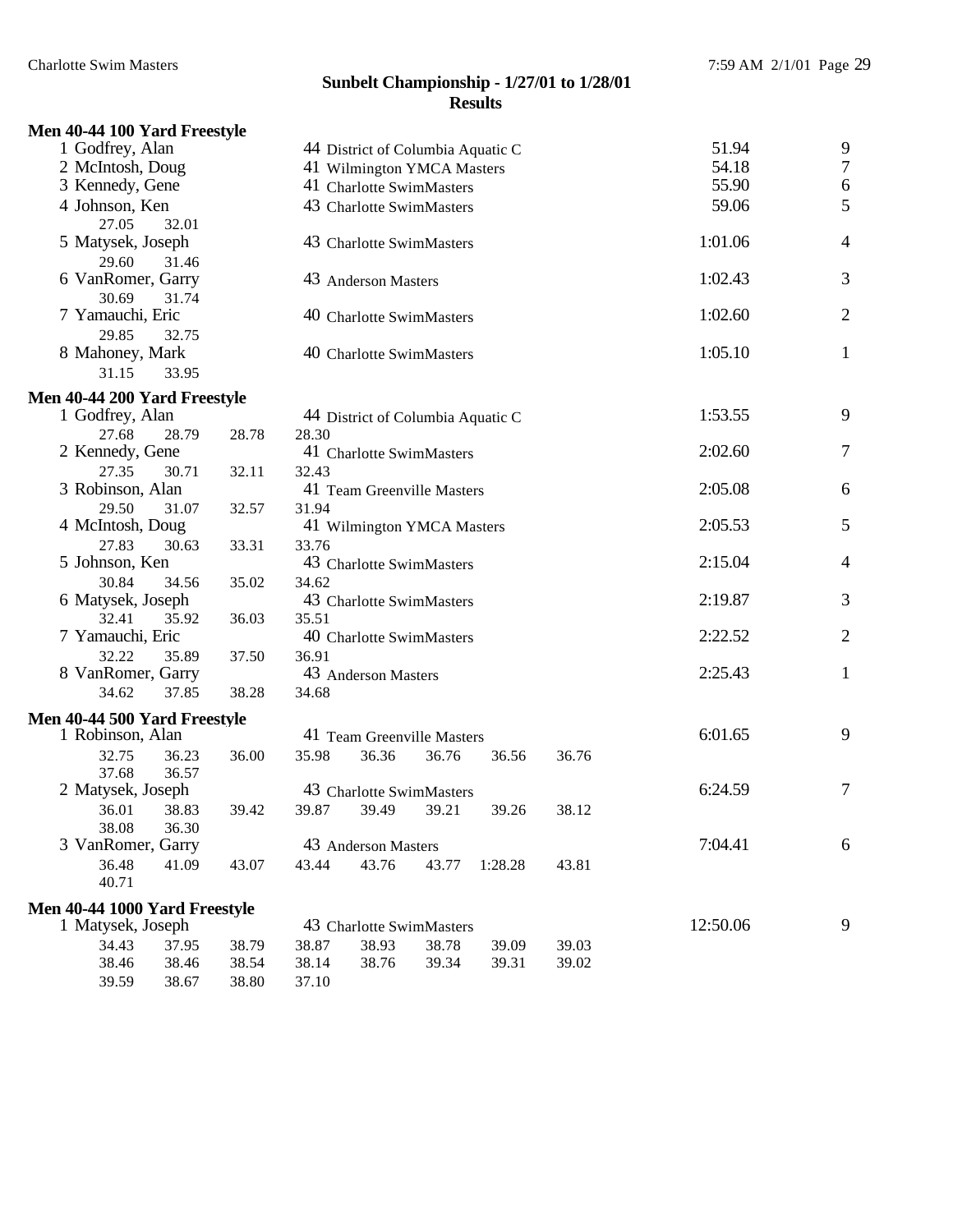| Men 40-44 1650 Yard Freestyle   |       |       |       |                                   |       |       |       |       |          |                                       |
|---------------------------------|-------|-------|-------|-----------------------------------|-------|-------|-------|-------|----------|---------------------------------------|
| 1 O'Brien, Paul                 |       |       |       | 41 Charlotte SwimMasters          |       |       |       |       | 21:55.17 | 9                                     |
| 32.68                           | 37.36 | 38.81 | 39.77 | 39.22                             | 40.06 | 39.36 | 40.30 |       |          |                                       |
| 40.10                           | 39.93 | 40.54 | 40.54 | 40.43                             | 40.68 | 40.15 | 40.55 |       |          |                                       |
| 40.45                           | 40.21 | 40.49 | 40.62 | 40.40                             | 41.01 | 40.46 | 40.40 |       |          |                                       |
| 40.23                           | 40.51 | 40.35 | 40.88 | 40.39                             | 40.30 | 40.22 | 39.94 | 37.83 |          |                                       |
| Men 40-44 50 Yard Backstroke    |       |       |       |                                   |       |       |       |       |          |                                       |
| 1 Lehman, Fritz                 |       |       |       | 42 Raleigh Area Masters           |       |       |       |       | 25.89    | 9                                     |
| 2 Godfrey, Alan                 |       |       |       | 44 District of Columbia Aquatic C |       |       |       |       | 29.36    | $\overline{7}$                        |
| 3 McCart, John                  |       |       |       | 41 Spartanburg Y                  |       |       |       |       | 30.72    | $\begin{array}{c} 6 \\ 5 \end{array}$ |
| 4 VanRomer, Garry               |       |       |       | 43 Anderson Masters               |       |       |       |       | 34.99    |                                       |
| 5 Johnson, Ken                  |       |       |       | 43 Charlotte SwimMasters          |       |       |       |       | 35.44    | $\overline{4}$                        |
| Men 40-44 100 Yard Backstroke   |       |       |       |                                   |       |       |       |       |          |                                       |
| 1 Lehman, Fritz                 |       |       |       | 42 Raleigh Area Masters           |       |       |       |       | 55.81    | 9                                     |
| 27.09                           | 28.72 |       |       |                                   |       |       |       |       |          |                                       |
| 2 Godfrey, Alan                 |       |       |       | 44 District of Columbia Aquatic C |       |       |       |       | 1:00.01  | $\tau$                                |
| 30.12                           | 29.89 |       |       |                                   |       |       |       |       |          |                                       |
| 3 VanRomer, Garry               |       |       |       | 43 Anderson Masters               |       |       |       |       | 1:18.79  | 6                                     |
| 40.70                           | 38.09 |       |       |                                   |       |       |       |       | 1:22.78  | 5                                     |
| 4 Matysek, Joseph<br>39.47      | 43.31 |       |       | 43 Charlotte SwimMasters          |       |       |       |       |          |                                       |
|                                 |       |       |       |                                   |       |       |       |       |          |                                       |
| Men 40-44 200 Yard Backstroke   |       |       |       |                                   |       |       |       |       |          |                                       |
| 1 Lehman, Fritz                 |       |       |       | 42 Raleigh Area Masters           |       |       |       |       | 2:07.28  | 9                                     |
| 32.39                           | 34.43 | 31.59 | 28.87 |                                   |       |       |       |       |          |                                       |
| Men 40-44 50 Yard Breaststroke  |       |       |       |                                   |       |       |       |       |          |                                       |
| 1 Lehman, Fritz                 |       |       |       | 42 Raleigh Area Masters           |       |       |       |       | 30.39    | 9                                     |
| 2 McCart, John                  |       |       |       | 41 Spartanburg Y                  |       |       |       |       | 31.87    | $\boldsymbol{7}$                      |
| 3 Lee, Doug                     |       |       |       | 44 Charlotte SwimMasters          |       |       |       |       | 32.09    | $\boldsymbol{6}$                      |
| 4 Godfrey, Alan                 |       |       |       | 44 District of Columbia Aquatic C |       |       |       |       | 32.54    | 5                                     |
| 5 Mahoney, Mark                 |       |       |       | 40 Charlotte SwimMasters          |       |       |       |       | 32.85    | $\overline{\mathcal{L}}$              |
| 6 Kennedy, Gene                 |       |       |       | 41 Charlotte SwimMasters          |       |       |       |       | 33.73    | $\overline{\mathbf{3}}$               |
| 7 Johnson, Ken                  |       |       |       | 43 Charlotte SwimMasters          |       |       |       |       | 35.73    | $\overline{c}$                        |
| 8 VanRomer, Garry               |       |       |       | 43 Anderson Masters               |       |       |       |       | 36.40    | $\mathbf{1}$                          |
| Men 40-44 100 Yard Breaststroke |       |       |       |                                   |       |       |       |       |          |                                       |
| 1 Lee, Doug                     |       |       |       | 44 Charlotte SwimMasters          |       |       |       |       | 1:09.97  | 9                                     |
| 33.61                           | 36.36 |       |       |                                   |       |       |       |       |          |                                       |
| 2 McCart, John                  |       |       |       | 41 Spartanburg Y                  |       |       |       |       | 1:12.65  | 7                                     |
| 3 Mahoney, Mark                 |       |       |       | 40 Charlotte SwimMasters          |       |       |       |       | 1:14.46  | 6                                     |
| 4 Kennedy, Gene                 |       |       |       | 41 Charlotte SwimMasters          |       |       |       |       | 1:15.09  | 5                                     |
| 5 Johnson, Ken                  |       |       |       | 43 Charlotte SwimMasters          |       |       |       |       | 1:17.72  | $\overline{\mathcal{A}}$              |
| 6 Matysek, Joseph               |       |       |       | 43 Charlotte SwimMasters          |       |       |       |       | 1:18.37  | $\mathfrak{Z}$                        |
| 7 VanRomer, Garry               |       |       |       | 43 Anderson Masters               |       |       |       |       | 1:25.49  | $\overline{2}$                        |
| Men 40-44 200 Yard Breaststroke |       |       |       |                                   |       |       |       |       |          |                                       |
| 1 Lee, Doug                     |       |       |       | 44 Charlotte SwimMasters          |       |       |       |       | 2:31.70  | 9                                     |
| 34.46                           | 37.91 | 39.38 | 39.95 |                                   |       |       |       |       |          |                                       |
| 2 Mahoney, Mark                 |       |       |       | 40 Charlotte SwimMasters          |       |       |       |       | 2:48.10  | 7                                     |
| 38.04                           | 42.97 | 44.47 | 42.62 |                                   |       |       |       |       |          |                                       |
| 3 Matysek, Joseph               |       |       |       | 43 Charlotte SwimMasters          |       |       |       |       | 2:55.33  | 6                                     |
| 39.74                           | 45.27 | 46.21 | 44.11 |                                   |       |       |       |       |          |                                       |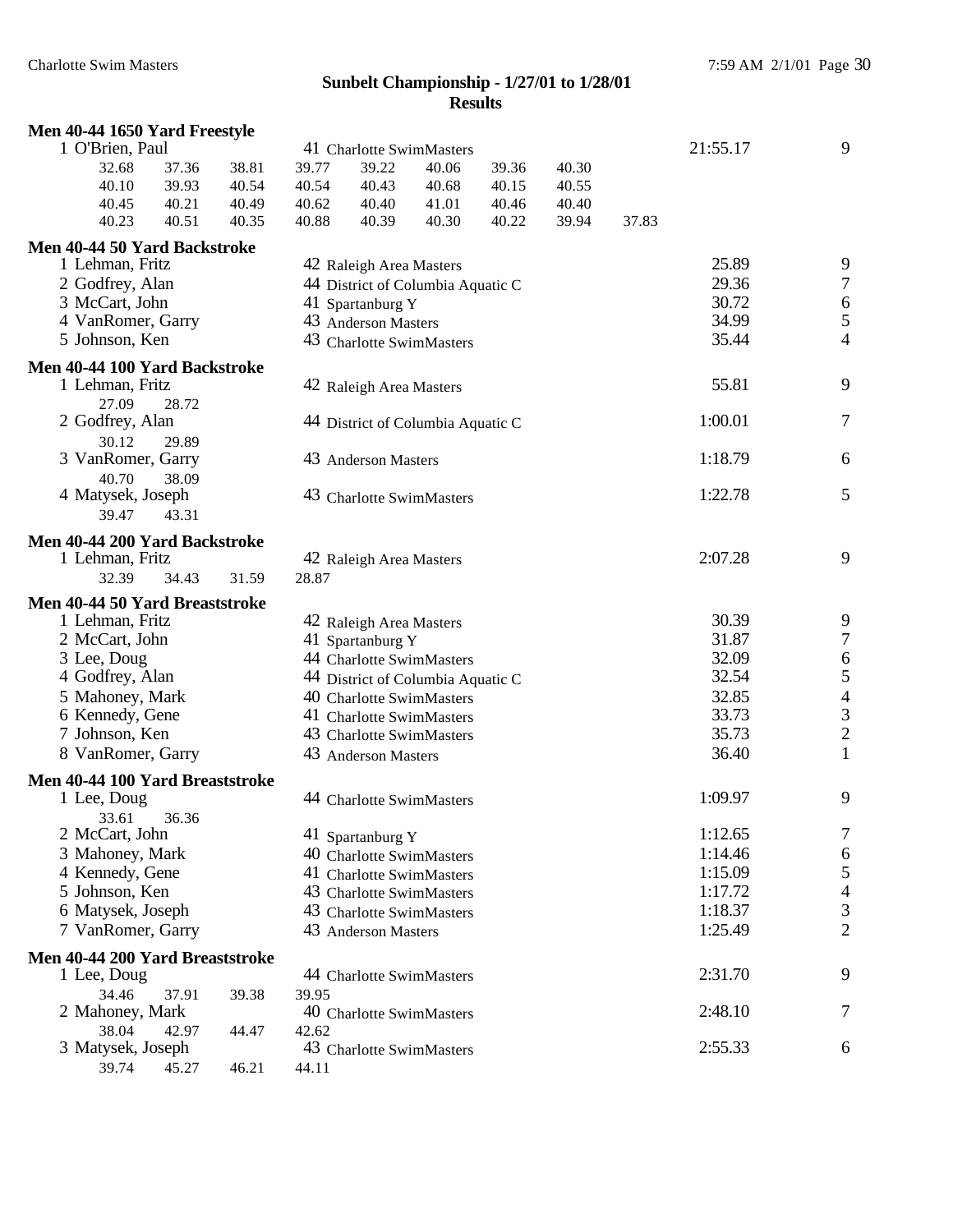# **Men 40-44 50 Yard Butterfly**

| 1 Lehman, Fritz                                  |       | 42 Raleigh Area Masters                   | 26.06   | 9              |
|--------------------------------------------------|-------|-------------------------------------------|---------|----------------|
| 2 Godfrey, Alan                                  |       | 44 District of Columbia Aquatic C         | 26.94   | $\overline{7}$ |
| 3 McIntosh, Doug                                 |       | 41 Wilmington YMCA Masters                | 27.48   | 6              |
| 4 Lee, Doug                                      |       | 44 Charlotte SwimMasters                  | 28.21   | 5              |
| 5 McCart, John                                   |       | 41 Spartanburg Y                          | 28.39   | $\overline{4}$ |
| 6 Hinckley, Scott                                |       | 40 Raleigh Area Masters                   | 29.33   | 3              |
| 7 Johnson, Ken                                   |       | 43 Charlotte SwimMasters                  | 31.68   | $\overline{2}$ |
| 8 Yamauchi, Eric                                 |       | 40 Charlotte SwimMasters                  | 32.88   | $\mathbf{1}$   |
| 9 VanRomer, Garry                                |       | 43 Anderson Masters                       | 33.77   |                |
| Men 40-44 100 Yard Butterfly                     |       |                                           |         |                |
| 1 Robinson, Alan                                 |       | 41 Team Greenville Masters                | 1:00.23 | 9              |
| 28.82<br>31.41                                   |       |                                           |         |                |
| 2 Lee, Doug                                      |       | 44 Charlotte SwimMasters                  | 1:03.86 | 7              |
| 29.71<br>34.15                                   |       |                                           |         |                |
| 3 Matysek, Joseph                                |       | 43 Charlotte SwimMasters                  | 1:12.52 | 6              |
| 34.37<br>38.15                                   |       |                                           |         |                |
| 4 Yamauchi, Eric                                 |       | 40 Charlotte SwimMasters                  | 1:22.17 | 5              |
| 35.22<br>46.95                                   |       |                                           |         |                |
|                                                  |       |                                           |         |                |
| Men 40-44 200 Yard Butterfly<br>1 Robinson, Alan |       | 41 Team Greenville Masters                | 2:31.20 | 9              |
| 35.70<br>37.62                                   | 39.45 | 38.43                                     |         |                |
|                                                  |       |                                           |         |                |
| <b>Men 40-44 100 Yard IM</b>                     |       |                                           |         |                |
| 1 Lehman, Fritz                                  |       | 42 Raleigh Area Masters                   | 57.62   | 9              |
| 26.65<br>30.97                                   |       |                                           |         |                |
| 2 Godfrey, Alan                                  |       | 44 District of Columbia Aquatic C         | 59.53   | 7              |
| 28.34<br>31.19                                   |       |                                           |         |                |
| 3 Lee, Doug                                      |       | 44 Charlotte SwimMasters                  | 1:04.30 | 6              |
| 4 McCart, John                                   |       | 41 Spartanburg Y                          | 1:05.23 | 5              |
| 29.44<br>35.79                                   |       |                                           | 1:11.15 |                |
| 5 Johnson, Ken                                   |       | 43 Charlotte SwimMasters                  |         | 4              |
| 33.60<br>37.55<br>6 Mahoney, Mark                |       | 40 Charlotte SwimMasters                  | 1:12.67 | 3              |
| 34.76                                            |       |                                           |         |                |
| 37.91<br>7 VanRomer, Garry                       |       | 43 Anderson Masters                       | 1:17.55 | $\overline{c}$ |
| 37.32<br>40.23                                   |       |                                           |         |                |
|                                                  |       |                                           |         |                |
| <b>Men 40-44 200 Yard IM</b>                     |       |                                           |         |                |
| 1 Godfrey, Alan                                  |       | 44 District of Columbia Aquatic C         | 2:11.95 | 9              |
| 28.06<br>33.08                                   | 39.72 | 31.09                                     |         |                |
| 2 Phillips, John                                 |       | 42 Charlotte SwimMasters                  | 2:24.78 | 7              |
| 29.88<br>37.00                                   | 44.66 | 33.24                                     | 2:26.97 |                |
| 3 Robinson, Alan                                 |       | 41 Team Greenville Masters                |         | 6              |
| 30.04<br>37.70<br>4 McCart, John                 | 45.08 | 34.15                                     | 2:35.35 | 5              |
|                                                  |       | 41 Spartanburg Y                          |         |                |
| 29.98<br>41.98<br>5 Matysek, Joseph              | 45.10 | 38.29<br>43 Charlotte SwimMasters         | 2:47.38 | $\overline{4}$ |
| 33.56<br>48.35                                   | 47.86 | 37.61                                     |         |                |
|                                                  |       |                                           |         |                |
| <b>Men 40-44 400 Yard IM</b>                     |       |                                           |         |                |
| 1 Robinson, Alan                                 |       | 41 Team Greenville Masters                | 5:28.36 | 9              |
| 32.67<br>36.11                                   | 43.06 | 40.39<br>50.57<br>49.99<br>38.12<br>37.45 |         |                |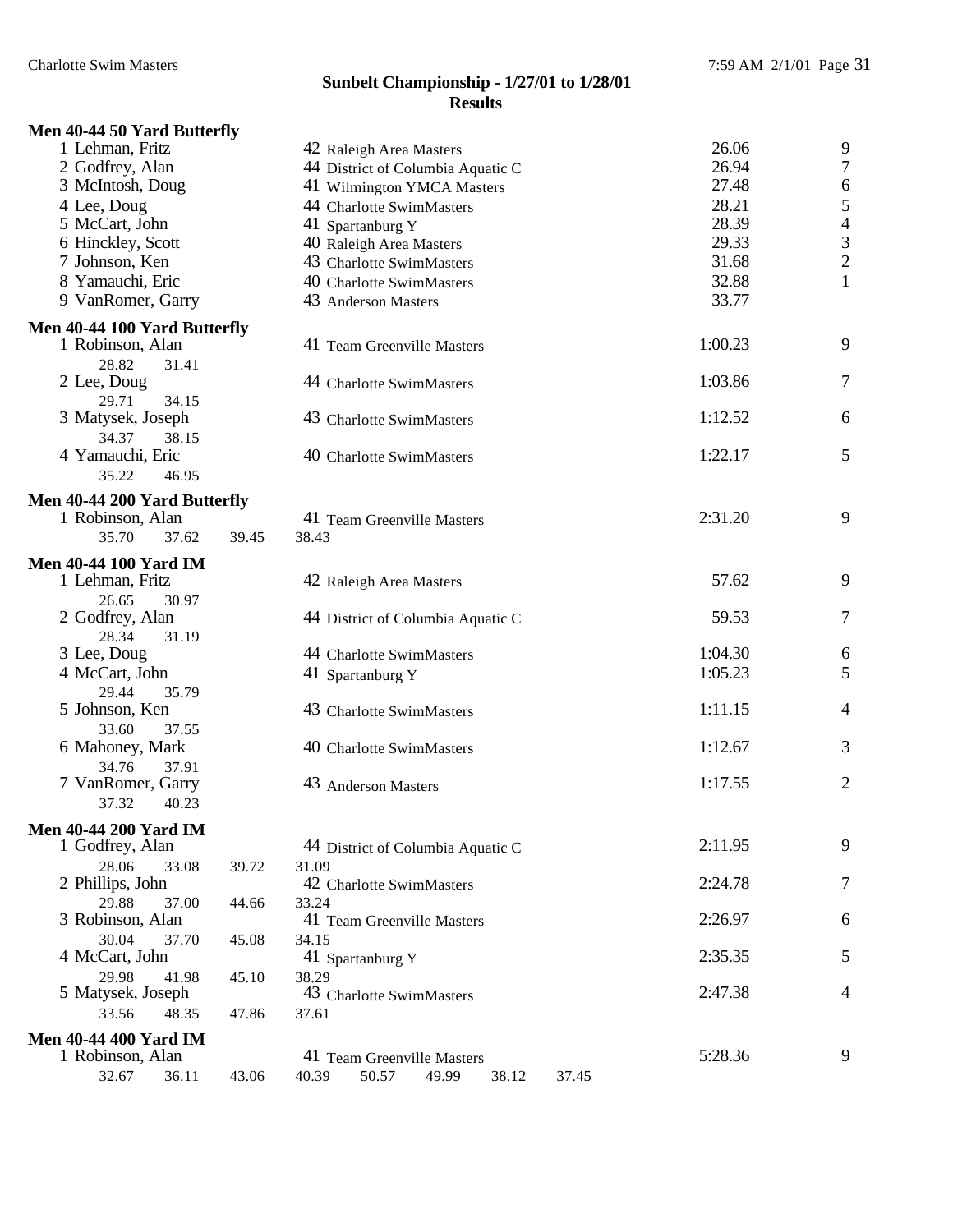| Men 45-49 50 Yard Freestyle                            |       |                          |                         |                            |          |         |                  |        |
|--------------------------------------------------------|-------|--------------------------|-------------------------|----------------------------|----------|---------|------------------|--------|
| 1 Carrow, Hill                                         |       |                          | 46 Raleigh Area Masters |                            |          | 25.01   | 9                |        |
| 2 Facchine, Kevin                                      |       |                          | 45 Raleigh Area Masters |                            |          | 25.09   | $\boldsymbol{7}$ |        |
| 3 Coxhead, George                                      |       |                          |                         | 48 Charlotte SwimMasters   |          |         | 25.31            | 6      |
| 4 Stone, Jeff                                          |       |                          |                         | 49 Team Greenville Masters |          | 28.84   | 5                |        |
| 5 Rensink, Rick                                        |       |                          |                         | 48 Charlotte SwimMasters   |          | 29.55   | $\overline{4}$   |        |
| Men 45-49 100 Yard Freestyle                           |       |                          |                         |                            |          |         |                  |        |
| 1 Facchine, Kevin                                      |       |                          | 45 Raleigh Area Masters |                            |          | 53.88   | 9                |        |
| 23.46<br>30.42                                         |       |                          |                         |                            |          |         |                  |        |
| 2 Floerchinger, Bob                                    |       |                          |                         | 48 Smoky Mtn Auuatic Club  |          |         | 1:01.45          | 7      |
| 29.92<br>31.53                                         |       |                          |                         |                            |          |         |                  |        |
| 3 Rensink, Rick                                        |       |                          |                         | 48 Charlotte SwimMasters   |          |         | 1:07.47          | 6      |
| 31.81<br>35.66                                         |       |                          |                         |                            |          |         |                  |        |
| Men 45-49 200 Yard Freestyle                           |       |                          |                         |                            |          |         |                  |        |
| 1 Facchine, Kevin                                      |       |                          | 45 Raleigh Area Masters |                            |          |         | 2:01.46          | 9      |
| 27.76<br>31.05                                         | 31.45 | 31.20                    |                         |                            |          |         |                  |        |
| Men 45-49 500 Yard Freestyle                           |       |                          |                         |                            |          |         |                  |        |
| 1 Facchine, Kevin                                      |       |                          | 45 Raleigh Area Masters |                            |          | 5:41.59 | 9                |        |
| 31.43<br>34.62                                         | 35.18 | 35.37                    | 35.32                   | 34.38                      | 34.17    | 34.21   |                  |        |
| 34.28<br>32.63                                         |       |                          |                         |                            |          |         |                  |        |
| Men 45-49 1000 Yard Freestyle                          |       |                          |                         |                            |          |         |                  |        |
| 1 Facchine, Kevin                                      |       |                          | 45 Raleigh Area Masters |                            | 11:38.84 | 9       |                  |        |
| 31.43<br>34.76                                         | 35.70 | 35.48                    | 35.81                   | 35.71                      | 35.12    | 34.93   |                  |        |
| 35.07<br>35.19                                         | 35.07 | 35.29                    | 35.25                   | 34.71                      | 34.77    | 35.13   |                  |        |
| 35.05<br>35.19                                         | 35.10 | 34.08                    |                         |                            |          |         |                  |        |
| Men 45-49 50 Yard Backstroke                           |       |                          |                         |                            |          |         |                  |        |
| 1 Rensink, Rick                                        |       | 48 Charlotte SwimMasters |                         |                            |          |         | 35.48            | 9      |
| Men 45-49 100 Yard Backstroke                          |       |                          |                         |                            |          |         |                  |        |
| 1 Eiwen, Bill                                          |       |                          | 47 Gamecock             |                            |          |         | 1:09.19          | 9      |
| 34.42<br>34.77                                         |       |                          |                         |                            |          |         |                  |        |
| 2 Rensink, Rick                                        |       |                          |                         | 48 Charlotte SwimMasters   |          |         | 1:20.06          | $\tau$ |
| 37.79<br>42.27                                         |       |                          |                         |                            |          |         |                  |        |
| Men 45-49 50 Yard Breaststroke                         |       |                          |                         |                            |          |         |                  |        |
| 1 Stone, Jeff                                          |       |                          |                         | 49 Team Greenville Masters |          |         | 32.02            | 9      |
| 2 Coxhead, George                                      |       |                          |                         | 48 Charlotte SwimMasters   |          |         | 32.20            | 7      |
| 3 Eiwen, Bill                                          |       |                          | 47 Gamecock             |                            |          |         | 32.50            | 6      |
| 4 Facchine, Kevin                                      |       |                          | 45 Raleigh Area Masters |                            |          |         | 33.55            | 5      |
| 5 Floerchinger, Bob                                    |       |                          |                         | 48 Smoky Mtn Auuatic Club  |          |         | 35.49            | 4      |
| Men 45-49 100 Yard Breaststroke                        |       |                          |                         |                            |          |         |                  |        |
| 1 Floerchinger, Bob                                    |       |                          |                         | 48 Smoky Mtn Auuatic Club  |          |         | 1:18.60          | 9      |
|                                                        |       |                          |                         |                            |          |         |                  |        |
| Men 45-49 200 Yard Breaststroke<br>1 Floerchinger, Bob |       |                          |                         |                            |          |         | 2:51.23          | 9      |
| 38.07<br>43.88                                         |       | 44.69                    |                         | 48 Smoky Mtn Auuatic Club  |          |         |                  |        |
|                                                        | 44.59 |                          |                         |                            |          |         |                  |        |
| Men 45-49 50 Yard Butterfly                            |       |                          |                         |                            |          |         |                  |        |
| 1 Facchine, Kevin                                      |       |                          | 45 Raleigh Area Masters |                            |          |         | 27.12            | 9      |
| 2 Floerchinger, Bob                                    |       |                          |                         | 48 Smoky Mtn Auuatic Club  |          |         | 29.06            | 7      |
| 3 Rensink, Rick                                        |       |                          |                         | 48 Charlotte SwimMasters   |          |         | 33.05            | 6      |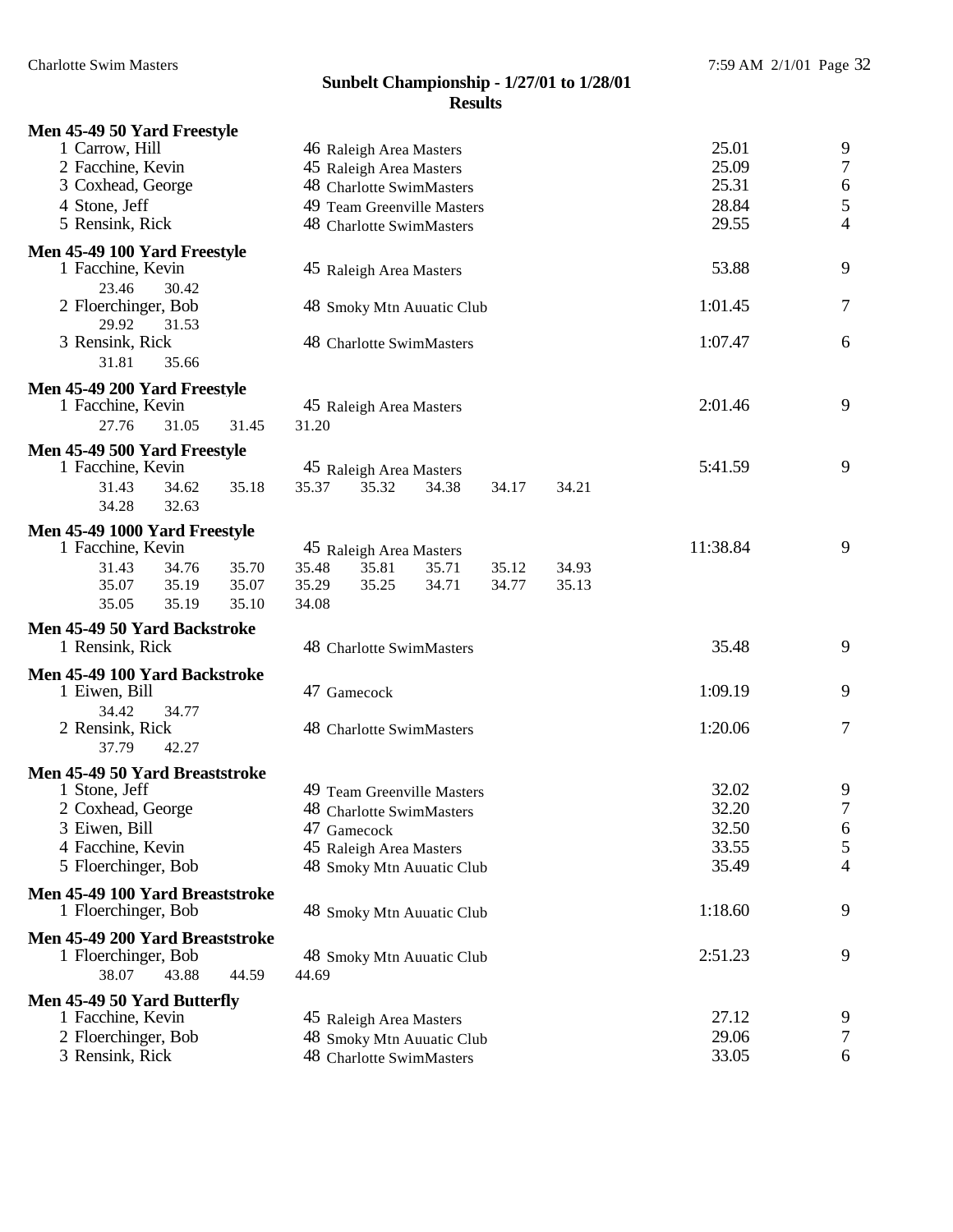| Men 45-49 100 Yard Butterfly     |       |                                           |         |                  |
|----------------------------------|-------|-------------------------------------------|---------|------------------|
| 1 Facchine, Kevin                |       | 45 Raleigh Area Masters                   | 59.97   | 9                |
| 28.02<br>31.95                   |       |                                           |         |                  |
| 2 Floerchinger, Bob              |       | 48 Smoky Mtn Auuatic Club                 | 1:07.78 | 7                |
| 32.02<br>35.76                   |       |                                           |         |                  |
| Men 45-49 200 Yard Butterfly     |       |                                           |         |                  |
| 1 Carrow, Hill                   |       | 46 Raleigh Area Masters                   | 2:29.19 | 9                |
| 32.53<br>38.36                   | 39.05 | 39.25                                     |         |                  |
| <b>Men 45-49 100 Yard IM</b>     |       |                                           |         |                  |
| 1 Coxhead, George                |       | 48 Charlotte SwimMasters                  | 1:03.79 | 9                |
| 30.00<br>33.79                   |       |                                           |         |                  |
| 2 Facchine, Kevin                |       | 45 Raleigh Area Masters                   | 1:04.09 | $\tau$           |
| 29.96<br>34.13                   |       |                                           |         |                  |
| 3 Eiwen, Bill                    |       | 47 Gamecock                               | 1:06.77 | 6                |
| 31.29<br>35.48<br>4 Carrow, Hill |       |                                           | 1:06.94 | 5                |
| 31.12<br>35.82                   |       | 46 Raleigh Area Masters                   |         |                  |
| 5 Floerchinger, Bob              |       | 48 Smoky Mtn Auuatic Club                 | 1:11.11 | $\overline{4}$   |
| 33.40<br>37.71                   |       |                                           |         |                  |
| 6 Stone, Jeff                    |       | 49 Team Greenville Masters                | 1:12.63 | 3                |
| 36.40<br>36.23                   |       |                                           |         |                  |
| 7 Rensink, Rick                  |       | 48 Charlotte SwimMasters                  | 1:19.17 | $\overline{2}$   |
| 35.46<br>43.71                   |       |                                           |         |                  |
| <b>Men 45-49 200 Yard IM</b>     |       |                                           |         |                  |
| 1 Facchine, Kevin                |       | 45 Raleigh Area Masters                   | 2:22.74 | 9                |
| 29.17<br>37.92                   | 42.74 | 32.91                                     |         |                  |
| 2 Floerchinger, Bob              |       | 48 Smoky Mtn Auuatic Club                 | 2:34.36 | $\tau$           |
| 31.52<br>43.06                   | 43.62 | 36.16                                     |         |                  |
| <b>Men 45-49 400 Yard IM</b>     |       |                                           |         |                  |
| 1 Floerchinger, Bob              |       | 48 Smoky Mtn Auuatic Club                 | 5:34.04 | 9                |
| 33.97<br>37.67                   | 47.27 | 49.11<br>43.76<br>45.86<br>39.27<br>37.13 |         |                  |
| Men 50-54 25 Yard Freestyle      |       |                                           |         |                  |
| 1 Byers, Jerry                   |       | 53 Unattached                             | 13.05   | 9                |
| Men 50-54 50 Yard Freestyle      |       |                                           |         |                  |
| 1 Wilder, Hugh T                 |       | 53 Palmetto Masters                       | 24.59   | 9                |
| 2 Glass, Ernie                   |       | 51 Charlotte SwimMasters                  | 25.63   | $\boldsymbol{7}$ |
| 3 Gonzalez, Jorge                |       | 52 Charlotte SwimMasters                  | 26.51   | 6                |
| 4 Glotzer, Rob                   |       | 50 Raleigh Area Masters                   | 27.04   | 5                |
| 5 Miller, Eric                   |       | 53 Virginia Masters                       | 27.79   | $\overline{4}$   |
| 6 Mullen, Chris                  |       | 52 Charlotte SwimMasters                  | 28.46   | 3                |
| 7 Byers, Jerry                   |       | 53 Unattached                             | 31.27   | $\overline{c}$   |
| 8 Payne, Bob                     |       | 50 Raleigh Area Masters                   | 31.97   | $\mathbf{1}$     |
| Men 50-54 100 Yard Freestyle     |       |                                           |         |                  |
| 1 Glotzer, Rob                   |       | 50 Raleigh Area Masters                   | 1:00.09 | 9                |
| 28.56<br>31.53                   |       |                                           |         |                  |
| 2 Miller, Eric<br>30.16<br>34.89 |       | 53 Virginia Masters                       | 1:05.05 | 7                |
| 3 Mullen, Chris                  |       | 52 Charlotte SwimMasters                  | 1:07.12 | 6                |
| 32.78<br>34.34                   |       |                                           |         |                  |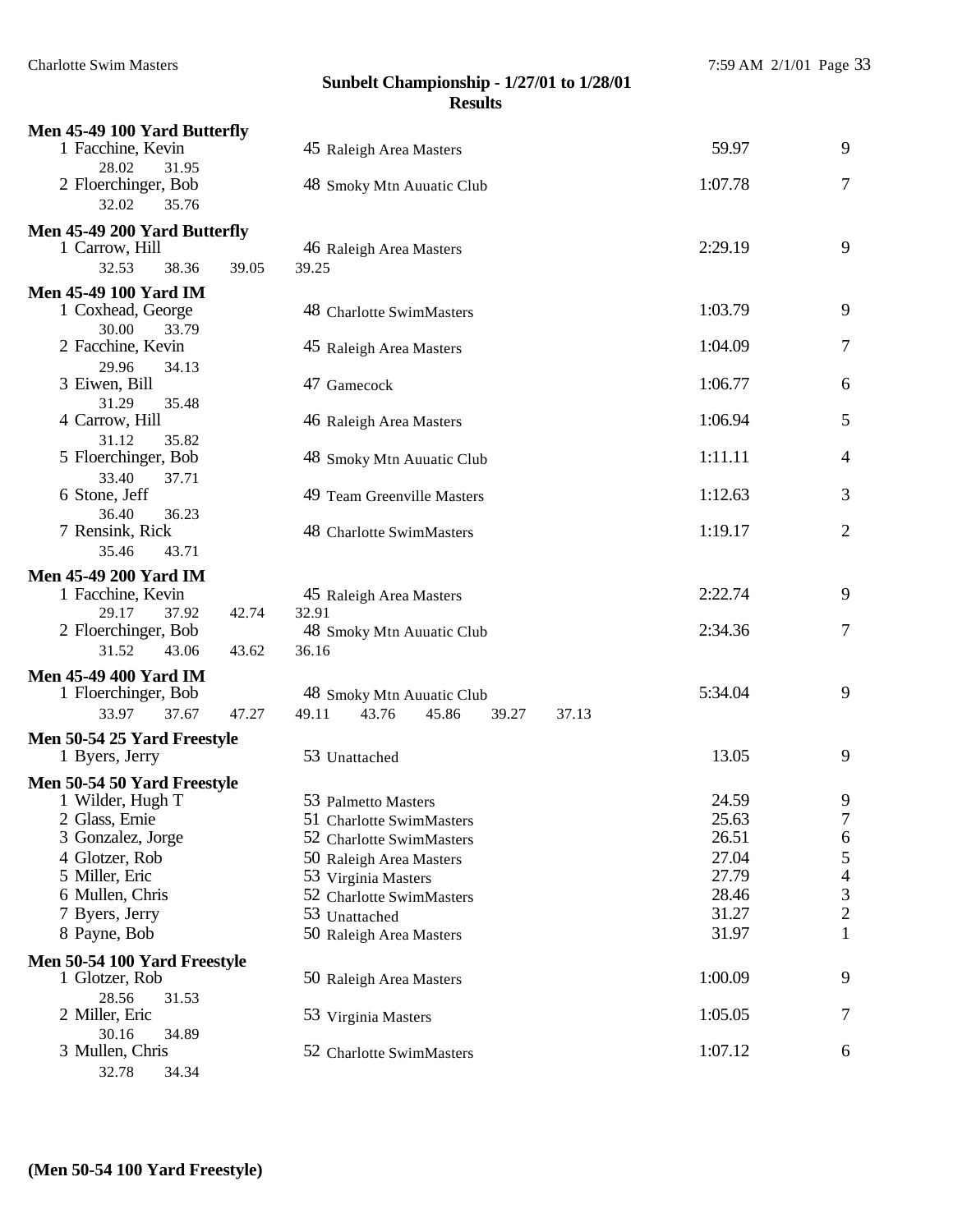| 4 Atkinson, Tom<br>34.27<br>37.81 |       | 51 Traid Masters Swimming |                         |                          |       |       | 1:12.08  | 5                |
|-----------------------------------|-------|---------------------------|-------------------------|--------------------------|-------|-------|----------|------------------|
| Men 50-54 200 Yard Freestyle      |       |                           |                         |                          |       |       |          |                  |
| 1 Wilder, Hugh T                  |       |                           | 53 Palmetto Masters     |                          |       |       | 2:03.32  | 9                |
| 28.11<br>31.17                    | 32.05 | 31.99                     |                         |                          |       |       |          |                  |
| 2 Miller, Eric                    |       |                           | 53 Virginia Masters     |                          |       |       | 2:26.98  | 7                |
| 32.76<br>37.66                    | 37.15 | 39.41                     |                         |                          |       |       |          |                  |
| 3 Mullen, Chris                   |       |                           |                         | 52 Charlotte SwimMasters |       |       | 2:27.46  | 6                |
| 34.44<br>37.36                    | 38.42 | 37.24                     |                         |                          |       |       |          |                  |
| Men 50-54 500 Yard Freestyle      |       |                           |                         |                          |       |       |          |                  |
| 1 Wilder, Hugh T                  |       |                           | 53 Palmetto Masters     |                          |       |       | 5:38.57  | 9                |
| 30.03<br>33.43                    | 34.42 | 34.73                     | 34.79                   | 34.47                    | 34.27 | 34.00 |          |                  |
| 34.31<br>34.12                    |       |                           |                         |                          |       |       |          |                  |
| 2 Andrews, Chuck                  |       |                           | 54 Anderson Masters     |                          |       |       | 6:07.19  | $\boldsymbol{7}$ |
| 32.57<br>37.39                    | 37.77 | 37.74                     | 37.34                   |                          |       |       |          |                  |
| 37.01                             |       |                           |                         | 37.70                    | 37.57 | 37.17 |          |                  |
| 34.93                             |       |                           |                         |                          |       |       | 6:29.52  | 6                |
| 3 Mullen, Chris                   |       |                           |                         | 52 Charlotte SwimMasters |       |       |          |                  |
| 37.11<br>40.17                    | 40.26 | 40.24                     | 39.91                   | 39.29                    | 39.86 | 38.81 |          |                  |
| 37.48<br>36.39                    |       |                           |                         |                          |       |       |          |                  |
| Men 50-54 1000 Yard Freestyle     |       |                           |                         |                          |       |       |          |                  |
| 1 Mullen, Chris                   |       |                           |                         | 52 Charlotte SwimMasters |       |       | 13:31.89 | 9                |
| 37.35<br>40.04                    | 40.58 | 40.50                     | 40.67                   | 40.78                    | 40.34 | 39.81 |          |                  |
| 39.97<br>40.60                    | 40.77 | 40.25                     | 41.23                   | 42.06                    | 41.65 | 41.81 |          |                  |
| 41.19<br>41.78                    | 41.05 | 39.46                     |                         |                          |       |       |          |                  |
| Men 50-54 25 Yard Backstroke      |       |                           |                         |                          |       |       |          |                  |
| 1 Byers, Jerry                    |       |                           | 53 Unattached           |                          |       |       | 20.31    | 9                |
| Men 50-54 50 Yard Backstroke      |       |                           |                         |                          |       |       |          |                  |
| 1 Wilder, Hugh T                  |       |                           | 53 Palmetto Masters     |                          |       |       | 27.61    | 9                |
| 2 Mullen, Chris                   |       |                           |                         | 52 Charlotte SwimMasters |       |       | 43.10    | 7                |
|                                   |       |                           |                         |                          |       |       |          |                  |
| Men 50-54 100 Yard Backstroke     |       |                           |                         |                          |       |       |          |                  |
| 1 Wilder, Hugh T                  |       |                           | 53 Palmetto Masters     |                          |       |       | 1:00.98  | 9                |
| 29.42<br>31.56                    |       |                           |                         |                          |       |       |          |                  |
| 2 Miller, Eric                    |       |                           | 53 Virginia Masters     |                          |       |       | 1:16.72  | 7                |
| 40.22<br>36.50                    |       |                           |                         |                          |       |       |          |                  |
| Men 50-54 200 Yard Backstroke     |       |                           |                         |                          |       |       |          |                  |
| 1 Wilder, Hugh T                  |       |                           | 53 Palmetto Masters     |                          |       |       | 2:16.42  | 9                |
| 31.88<br>34.47                    | 35.25 | 34.82                     |                         |                          |       |       |          |                  |
| 2 Mullen, Chris                   |       |                           |                         | 52 Charlotte SwimMasters |       |       | 3:10.45  | 7                |
| 46.23<br>48.32                    | 48.58 | 47.32                     |                         |                          |       |       |          |                  |
|                                   |       |                           |                         |                          |       |       |          |                  |
| Men 50-54 50 Yard Breaststroke    |       |                           |                         |                          |       |       |          |                  |
| 1 Payne, Bob                      |       |                           | 50 Raleigh Area Masters |                          |       |       | 33.17    | 9                |
| 2 Glotzer, Rob                    |       |                           | 50 Raleigh Area Masters |                          |       |       | 34.88    | 7                |
| 3 Byers, Jerry                    |       |                           | 53 Unattached           |                          |       |       | 36.46    | 6                |
| 4 Mullen, Chris                   |       |                           |                         | 52 Charlotte SwimMasters |       |       | 38.66    | 5                |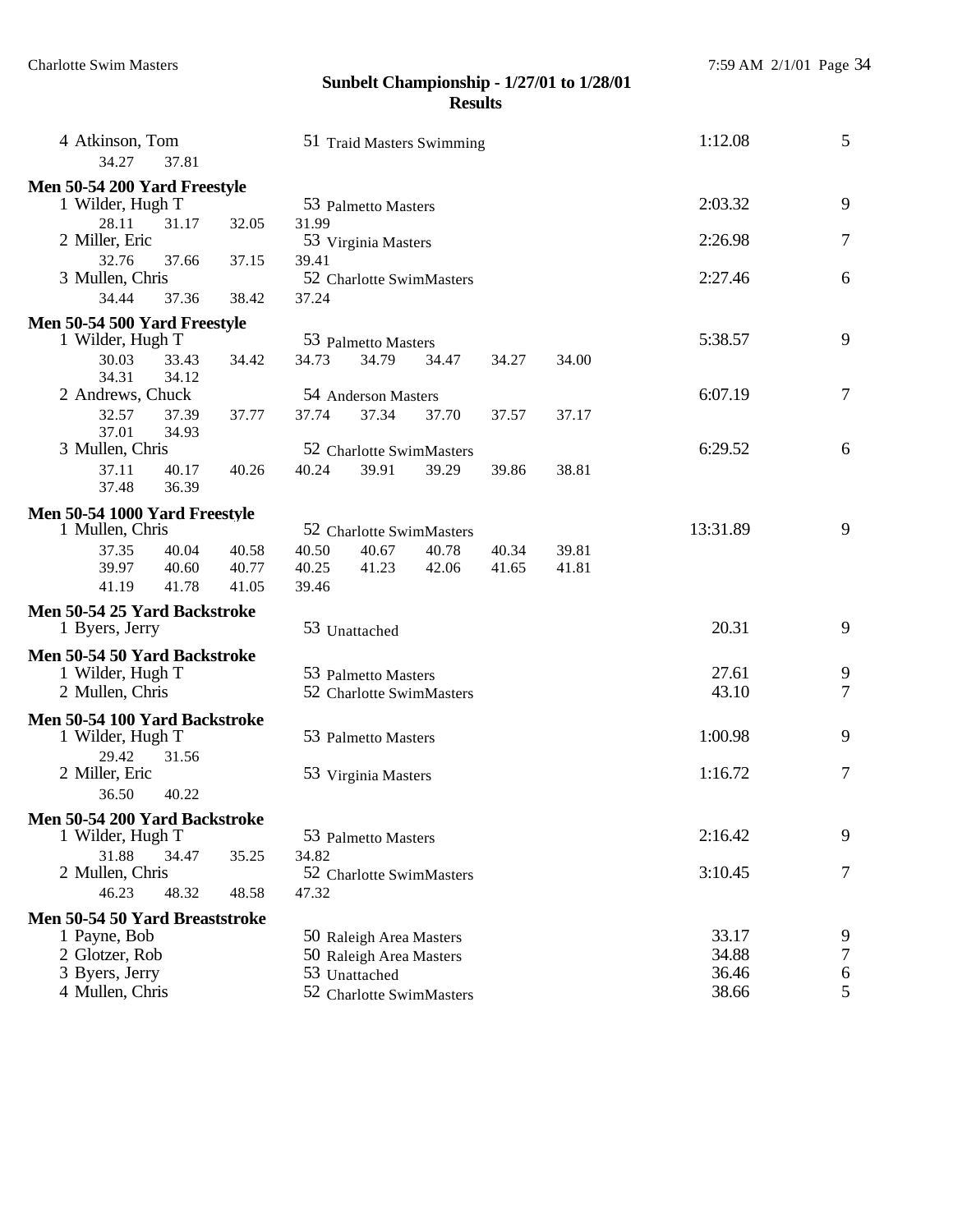| Men 50-54 100 Yard Breaststroke<br>1 Mullen, Chris                             | 52 Charlotte SwimMasters     | 1:27.86 | 9              |
|--------------------------------------------------------------------------------|------------------------------|---------|----------------|
| 39.23<br>48.63                                                                 |                              |         |                |
| Men 50-54 200 Yard Breaststroke<br>1 Andrews, Chuck<br>44.13<br>39.63<br>45.56 | 54 Anderson Masters<br>45.65 | 2:54.97 | 9              |
| Men 50-54 25 Yard Butterfly                                                    |                              |         |                |
| 1 Byers, Jerry                                                                 | 53 Unattached                | 17.25   | 9              |
| Men 50-54 50 Yard Butterfly                                                    |                              |         |                |
| 1 Wilder, Hugh T                                                               | 53 Palmetto Masters          | 27.11   | 9              |
| 2 Glass, Ernie                                                                 | 51 Charlotte SwimMasters     | 28.88   | 7              |
| 3 Glotzer, Rob                                                                 | 50 Raleigh Area Masters      | 31.00   | 6              |
| 4 Miller, Eric                                                                 | 53 Virginia Masters          | 31.42   | 5              |
| 5 Atkinson, Tom                                                                | 51 Traid Masters Swimming    | 33.99   | 4              |
| Men 50-54 100 Yard Butterfly                                                   |                              |         |                |
| 1 Glass, Ernie                                                                 | 51 Charlotte SwimMasters     | 1:05.79 | 9              |
| 29.58<br>36.21<br>2 Glotzer, Rob                                               |                              | 1:14.17 | 7              |
| 34.01<br>40.16                                                                 | 50 Raleigh Area Masters      |         |                |
| 3 Atkinson, Tom                                                                | 51 Traid Masters Swimming    | 1:21.15 | 6              |
| 36.76<br>44.39                                                                 |                              |         |                |
| Men 50-54 200 Yard Butterfly                                                   |                              |         |                |
| 1 Andrews, Chuck                                                               | 54 Anderson Masters          | 2:43.04 | 9              |
| 34.68<br>42.26<br>43.39                                                        | 42.71                        |         |                |
| 2 Atkinson, Tom                                                                | 51 Traid Masters Swimming    | 3:09.61 | 7              |
| 39.16<br>49.46<br>50.60                                                        | 50.39                        |         |                |
| <b>Men 50-54 100 Yard IM</b>                                                   |                              |         |                |
| 1 Wilder, Hugh T                                                               | 53 Palmetto Masters          | 1:04.10 | 9              |
| 28.51<br>35.59                                                                 |                              | 1:10.52 | 7              |
| 2 Glass, Ernie<br>31.50<br>39.02                                               | 51 Charlotte SwimMasters     |         |                |
| 3 Glotzer, Rob                                                                 | 50 Raleigh Area Masters      | 1:10.70 | 6              |
| 34.18<br>36.52                                                                 |                              |         |                |
| 4 Payne, Bob                                                                   | 50 Raleigh Area Masters      | 1:17.48 | 5              |
| 34.81<br>42.67                                                                 |                              |         |                |
| 5 Mullen, Chris                                                                | 52 Charlotte SwimMasters     | 1:19.20 | 4              |
| 38.69<br>40.51                                                                 |                              |         |                |
| 6 Atkinson, Tom<br>38.24<br>43.52                                              | 51 Traid Masters Swimming    | 1:21.76 | 3              |
| 7 Byers, Jerry                                                                 | 53 Unattached                | 1:25.53 | $\overline{c}$ |
| 40.88<br>44.65                                                                 |                              |         |                |
| <b>Men 50-54 200 Yard IM</b>                                                   |                              |         |                |
| 1 Andrews, Chuck                                                               | 54 Anderson Masters          | 2:36.36 | 9              |
| 31.96<br>41.01<br>47.28                                                        | 36.11                        |         |                |
| 2 Atkinson, Tom                                                                | 51 Traid Masters Swimming    | 3:02.44 | 7              |
| 36.79<br>50.85<br>53.61                                                        | 41.19                        |         |                |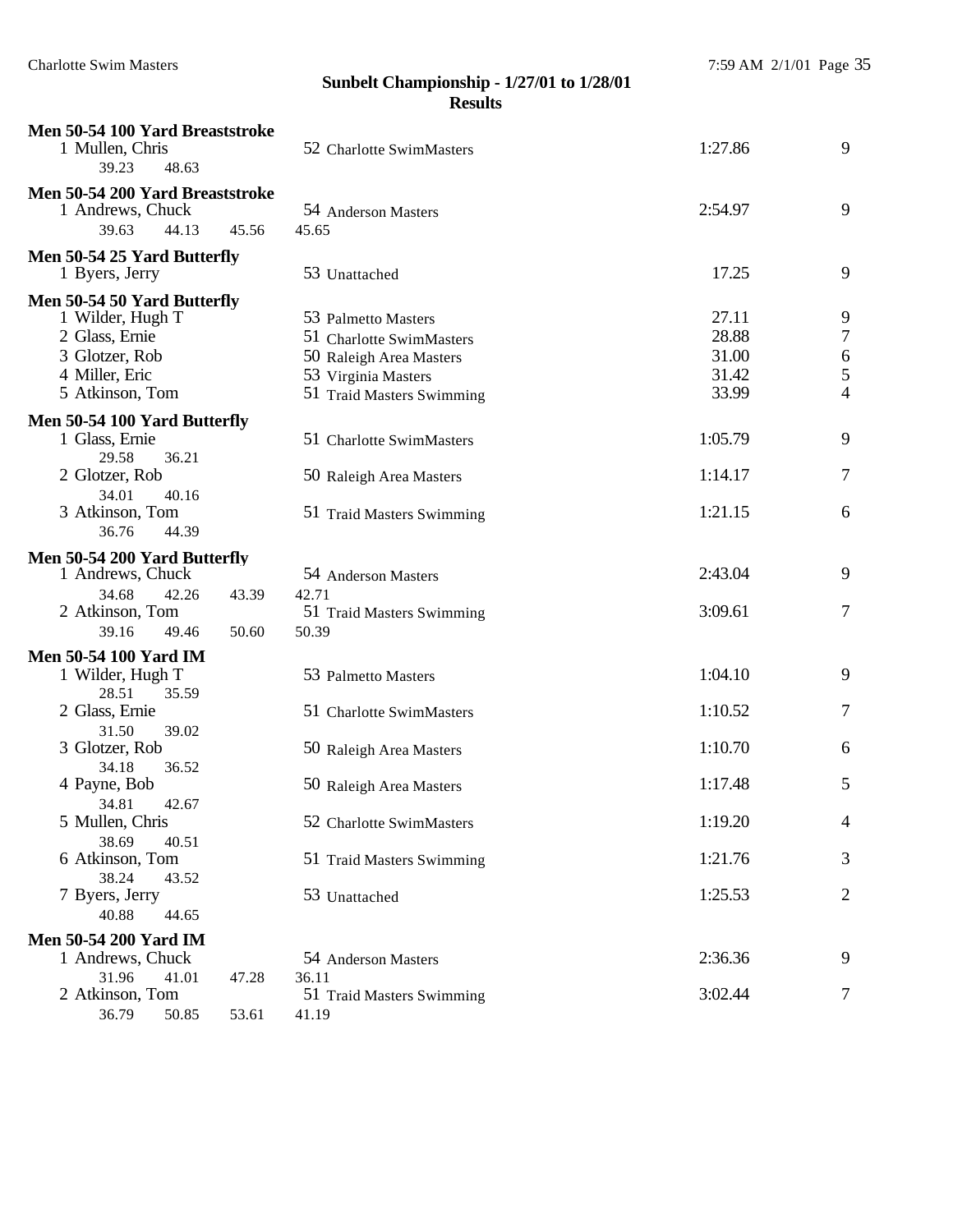| <b>Men 50-54 400 Yard IM</b>                    |       |                |            |                     |                                   |                |       |       |          |                |
|-------------------------------------------------|-------|----------------|------------|---------------------|-----------------------------------|----------------|-------|-------|----------|----------------|
| 1 Andrews, Chuck                                |       |                |            | 54 Anderson Masters |                                   |                |       |       | 5:29.61  | 9              |
| 33.23                                           | 38.74 | 44.02          | 44.71      | 47.34               | 47.38                             | 37.06          | 37.13 |       |          |                |
| 2 Atkinson, Tom                                 |       |                |            |                     | 51 Traid Masters Swimming         |                |       |       | 6:36.77  | $\overline{7}$ |
| 39.28                                           | 49.56 | 54.28          | 52.21      | 56.93               | 57.69                             | 45.49          | 41.33 |       |          |                |
| Men 55-59 50 Yard Freestyle                     |       |                |            |                     |                                   |                |       |       |          |                |
| 1 White, Bernie                                 |       |                |            |                     | 57 Charlotte SwimMasters          |                |       |       | 27.94    | 9              |
| 2 Enyart, Jim                                   |       |                |            |                     | 59 Wilmington YMCA Masters        |                |       |       | 33.30    | $\overline{7}$ |
| Men 55-59 100 Yard Freestyle                    |       |                |            |                     |                                   |                |       |       |          |                |
| 1 Poiletman, Robert                             |       |                |            | 57 Gamecock         |                                   |                |       |       | 56.74    | 9              |
| 25.74                                           | 31.00 |                |            |                     |                                   |                |       |       |          |                |
| 2 Gadol, Lou                                    |       |                |            |                     | 59 Charlotte SwimMasters          |                |       |       | 1:08.68  | 7              |
| 31.96                                           | 36.72 |                |            |                     |                                   |                |       |       |          |                |
| 3 Wycoff, Steve                                 |       |                |            | 56 Anderson Masters |                                   |                |       |       | 1:12.84  | 6              |
| 35.65<br>4 Enyart, Jim                          | 37.19 |                |            |                     | 59 Wilmington YMCA Masters        |                |       |       | 1:15.37  | 5              |
| 35.33                                           | 40.04 |                |            |                     |                                   |                |       |       |          |                |
|                                                 |       |                |            |                     |                                   |                |       |       |          |                |
| Men 55-59 200 Yard Freestyle<br>1 White, Bernie |       |                |            |                     | 57 Charlotte SwimMasters          |                |       |       | 2:38.79  | 9              |
| 38.52                                           | 41.07 | 41.06          | 38.14      |                     |                                   |                |       |       |          |                |
| 2 Enyart, Jim                                   |       |                |            |                     | 59 Wilmington YMCA Masters        |                |       |       | 2:53.87  | $\overline{7}$ |
| 37.67                                           | 43.41 | 47.48          | 45.31      |                     |                                   |                |       |       |          |                |
| Men 55-59 500 Yard Freestyle                    |       |                |            |                     |                                   |                |       |       |          |                |
| 1 Poiletman, Robert                             |       |                |            | 57 Gamecock         |                                   |                |       |       | 5:45.02  | 9              |
| 30.49                                           | 34.01 | 35.50          | 35.78      | 35.68               | 35.97                             | 35.25          | 35.14 |       |          |                |
| 34.52                                           | 32.68 |                |            |                     |                                   |                |       |       |          |                |
| 2 Wycoff, Steve                                 |       |                |            | 56 Anderson Masters |                                   |                |       |       | 7:19.90  | $\tau$         |
| 40.96                                           | 44.00 | 44.20          | 44.97      | 45.14               | 45.05                             | 44.68          | 44.81 |       |          |                |
| 44.59<br>3 Enyart, Jim                          | 41.50 |                |            |                     | 59 Wilmington YMCA Masters        |                |       |       | 7:45.75  | 6              |
| 38.95                                           | 44.33 | 46.45          | 47.62      | 48.95               | 48.60                             | 48.63          | 48.69 |       |          |                |
| 47.71                                           | 45.82 |                |            |                     |                                   |                |       |       |          |                |
| Men 55-59 1000 Yard Freestyle                   |       |                |            |                     |                                   |                |       |       |          |                |
| 1 Zeigler, John                                 |       |                | 55 Georgia |                     |                                   |                |       |       | 13:58.77 | 9              |
| 36.14                                           | 40.26 | 41.03          | 41.23      | 41.93               | 41.47                             | 42.83          | 43.00 |       |          |                |
| 42.17                                           | 41.85 | 43.00          | 43.07      | 43.18               | 42.65                             | 43.53          | 43.56 |       |          |                |
| 41.54                                           | 41.77 | 44.14          | 40.42      |                     |                                   |                |       |       |          |                |
| 2 Enyart, Jim                                   |       |                |            |                     | 59 Wilmington YMCA Masters        |                |       |       | 16:22.19 | 7              |
| 42.00                                           | 47.59 | 48.70          | 48.59      | 49.73               | 49.05                             | 48.65          | 49.68 |       |          |                |
| 49.79                                           | 50.16 | 50.53          | 50.48      | 49.64               | 50.07                             | 50.03          | 50.02 |       |          |                |
| 49.33                                           | 50.25 | 49.45          | 48.45      |                     |                                   |                |       |       |          |                |
| Men 55-59 1650 Yard Freestyle                   |       |                |            |                     |                                   |                |       |       | 25:22.44 | 9              |
| 1 Collins, Ken<br>40.65                         | 45.15 |                | 47.52      | 47.01               | 56 Charlotte SwimMasters<br>47.19 |                | 47.15 |       |          |                |
| 47.33                                           | 47.68 | 46.65<br>47.27 | 47.45      | 47.03               | 46.90                             | 46.82<br>46.41 | 45.12 |       |          |                |
| 45.38                                           | 45.51 | 45.32          | 45.57      | 45.81               | 46.45                             | 44.38          | 46.07 |       |          |                |
| 46.21                                           | 46.25 | 46.44          | 46.37      | 46.63               | 46.24                             | 45.82          | 45.50 | 45.16 |          |                |
| Men 55-59 50 Yard Backstroke                    |       |                |            |                     |                                   |                |       |       |          |                |
| 1 Zeigler, John                                 |       |                | 55 Georgia |                     |                                   |                |       |       | 37.83    | 9              |
| 2 Wycoff, Steve                                 |       |                |            | 56 Anderson Masters |                                   |                |       |       | 40.03    | 7              |
|                                                 |       |                |            |                     |                                   |                |       |       |          |                |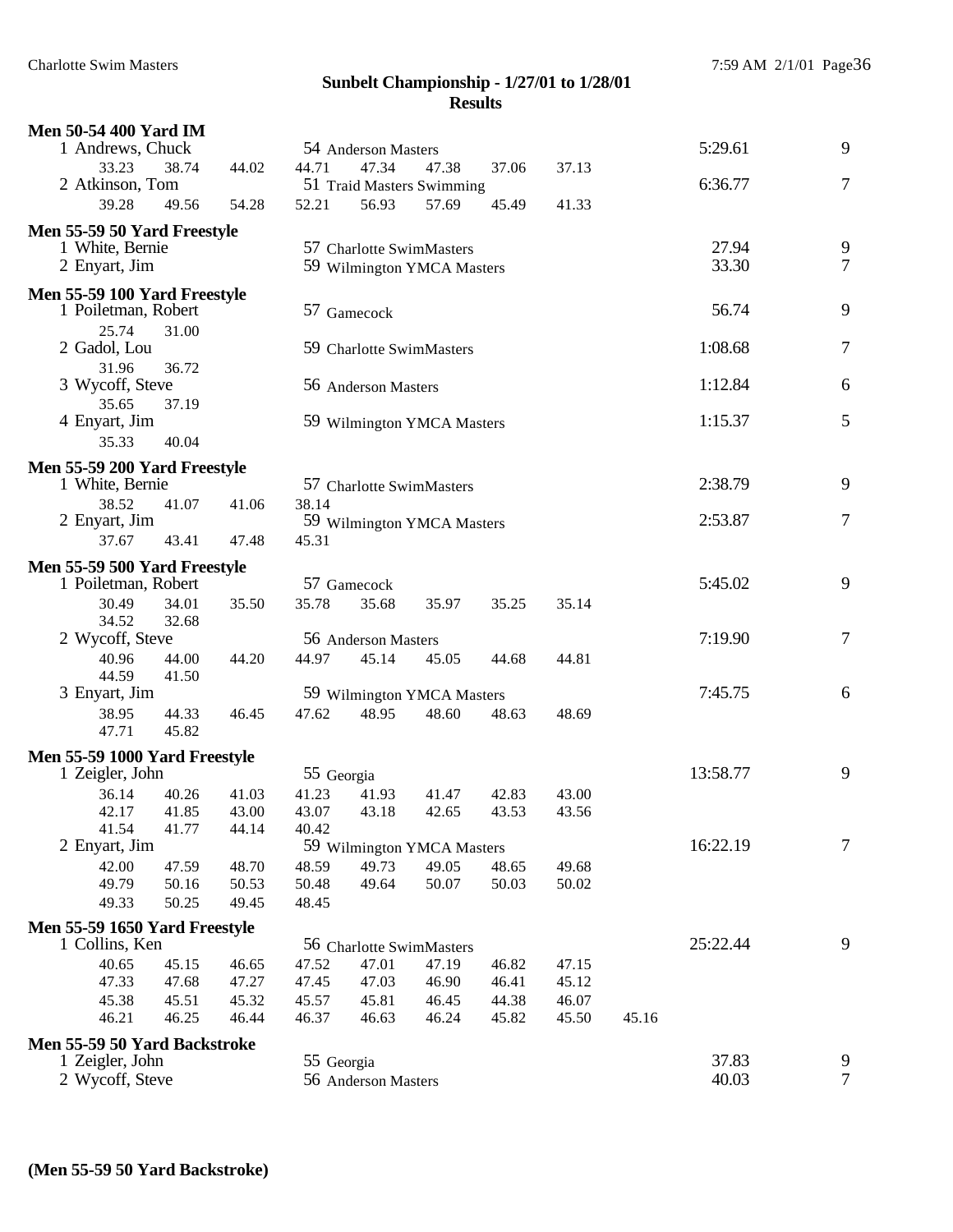| 3 Enyart, Jim                                        | 59 Wilmington YMCA Masters | 50.08              | 6                |
|------------------------------------------------------|----------------------------|--------------------|------------------|
| Men 55-59 100 Yard Backstroke<br>1 Poiletman, Robert | 57 Gamecock                | 1:07.73            | 9                |
| 33.56<br>34.17<br>2 Zeigler, John<br>40.69           | 55 Georgia                 | 1:21.32            | 7                |
| 40.63<br>3 White, Bernie<br>40.78<br>42.41           | 57 Charlotte SwimMasters   | 1:23.19            | 6                |
| 4 Enyart, Jim                                        | 59 Wilmington YMCA Masters | 1:52.88            | 5                |
| Men 55-59 200 Yard Backstroke                        |                            |                    |                  |
| 1 Zeigler, John                                      | 55 Georgia                 | 2:50.18            | 9                |
| 40.67<br>42.80<br>43.74                              | 42.97                      |                    |                  |
| Men 55-59 50 Yard Breaststroke<br>1 Zeigler, John    | 55 Georgia                 | 34.08              | 9                |
| Men 55-59 100 Yard Breaststroke                      |                            |                    |                  |
| 1 Poiletman, Robert                                  | 57 Gamecock                | 1:12.24            | 9                |
| 34.59<br>37.65                                       |                            |                    |                  |
| 2 Zeigler, John                                      | 55 Georgia                 | 1:15.20            | 7                |
| 3 Wycoff, Steve                                      | 56 Anderson Masters        | 1:23.35<br>1:28.34 | 6                |
| 4 Gadol, Lou<br>38.14<br>50.20                       | 59 Charlotte SwimMasters   |                    | 5                |
|                                                      |                            |                    |                  |
| Men 55-59 200 Yard Breaststroke                      |                            | 2:36.40            | 9                |
| 1 Poiletman, Robert                                  | 57 Gamecock                |                    |                  |
| 35.68<br>39.87<br>41.19<br>2 Zeigler, John           | 39.66<br>55 Georgia        | 2:48.44            | 7                |
| 38.81<br>42.76<br>44.33                              | 42.54                      |                    |                  |
|                                                      |                            |                    |                  |
| Men 55-59 50 Yard Butterfly<br>1 White, Bernie       | 57 Charlotte SwimMasters   | 29.56              | 9                |
| 2 Gadol, Lou                                         | 59 Charlotte SwimMasters   | 32.16              | $\boldsymbol{7}$ |
| 3 Zeigler, John                                      | 55 Georgia                 | 32.96              | 6                |
|                                                      |                            |                    |                  |
| Men 55-59 100 Yard Butterfly<br>1 Poiletman, Robert  | 57 Gamecock                | 59.74              | 9                |
| 28.27<br>31.47                                       |                            |                    |                  |
| 2 White, Bernie                                      | 57 Charlotte SwimMasters   | 1:14.21            | 7                |
| 38.73<br>35.48                                       |                            |                    |                  |
| Men 55-59 200 Yard Butterfly                         |                            |                    |                  |
| 1 Poiletman, Robert                                  | 57 Gamecock                | 2:13.35            | 9                |
| 34.18<br>29.59<br>35.41                              | 34.17                      |                    |                  |
| <b>Men 55-59 100 Yard IM</b>                         |                            |                    |                  |
| 1 Enyart, Jim                                        | 59 Wilmington YMCA Masters | 1:43.98            | 9                |
| 51.23<br>52.75                                       |                            |                    |                  |
| <b>Men 55-59 200 Yard IM</b>                         |                            |                    |                  |
| 1 Poiletman, Robert                                  | 57 Gamecock                | 2:22.62            | 9                |
| 30.76<br>37.52<br>41.90                              | 32.44                      |                    |                  |
| 2 Zeigler, John                                      | 55 Georgia                 | 2:39.22            | 7                |
| 34.19<br>43.64<br>43.28                              | 38.11                      |                    |                  |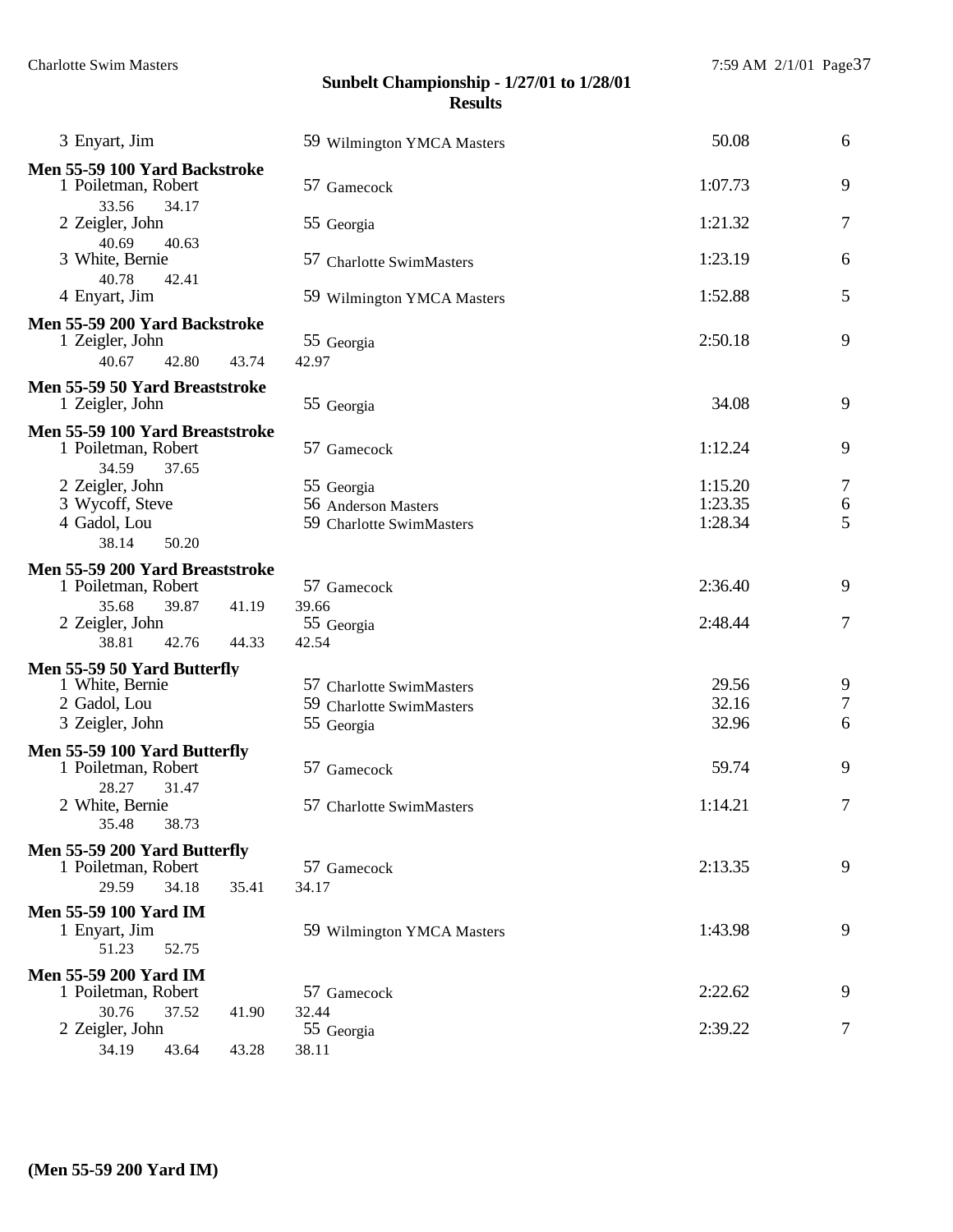| 3 Wycoff, Steve                                     |                |       |                                   | 56 Anderson Masters       |       |         |       | 3:01.39  | 6                                     |
|-----------------------------------------------------|----------------|-------|-----------------------------------|---------------------------|-------|---------|-------|----------|---------------------------------------|
| 40.75<br>4 Gadol, Lou                               | 47.21          | 50.74 | 42.69<br>59 Charlotte SwimMasters |                           |       |         |       | 3:05.30  | 5                                     |
| 33.83                                               | 53.42          | 53.79 | 44.26                             |                           |       |         |       |          |                                       |
| <b>Men 55-59 400 Yard IM</b>                        |                |       |                                   |                           |       |         |       |          |                                       |
| 1 Zeigler, John<br>37.58                            | 43.24          | 47.13 | 55 Georgia<br>45.12               | 45.79                     | 44.73 | 39.34   | 35.99 | 5:38.92  | 9                                     |
| Men 60-64 50 Yard Freestyle                         |                |       |                                   |                           |       |         |       |          |                                       |
| 1 Clark, Jerry                                      |                |       |                                   | 63 Charlotte SwimMasters  |       |         |       | 26.58    | 9                                     |
| 2 Pinkerton, Rolffs                                 |                |       |                                   | 61 NC Aquatic Masters     |       |         |       | 30.45    | $\tau$                                |
| 3 Canterbury, Kirk                                  |                |       |                                   | 64 Charlotte SwimMasters  |       |         |       | 31.45    |                                       |
| 4 Hemmerle, Harry                                   |                |       |                                   | 61 Colonials 1776         |       |         |       | 34.05    | $\begin{array}{c} 6 \\ 5 \end{array}$ |
| 5 Gee, Milton                                       |                |       |                                   | 64 Charlotte SwimMasters  |       |         |       | 34.58    | $\overline{4}$                        |
| 6 Morvay, Rudolph C                                 |                |       |                                   | 63 Charlotte SwimMasters  |       |         |       | 39.94    | 3                                     |
| Men 60-64 100 Yard Freestyle                        |                |       |                                   |                           |       |         |       |          |                                       |
| 1 Clark, Jerry                                      |                |       |                                   | 63 Charlotte SwimMasters  |       |         |       | 59.65    | 9                                     |
| 29.94                                               | 29.71          |       |                                   |                           |       |         |       |          |                                       |
| 2 Gee, Milton                                       |                |       |                                   | 64 Charlotte SwimMasters  |       |         |       | 1:16.77  | 7                                     |
| 35.13<br>3 Hemmerle, Harry                          | 41.64          |       |                                   | 61 Colonials 1776         |       |         |       | 1:22.02  | 6                                     |
| 4 Goldsten, Simon                                   |                |       |                                   | 63 Smoky Mtn Auuatic Club |       | 1:24.24 | 5     |          |                                       |
| 26.33                                               | 57.91          |       |                                   |                           |       |         |       |          |                                       |
| Men 60-64 200 Yard Freestyle                        |                |       |                                   |                           |       |         |       |          |                                       |
| 1 Clark, Jerry                                      |                |       |                                   | 63 Charlotte SwimMasters  |       |         |       | 2:15.17  | 9                                     |
| 33.18                                               | 34.34          | 34.66 | 32.99                             |                           |       |         |       |          |                                       |
| 2 Canterbury, Kirk                                  |                |       |                                   | 64 Charlotte SwimMasters  |       |         |       | 2:40.99  | 7                                     |
| 35.77                                               | 39.55          | 42.69 | 42.98                             |                           |       |         |       |          |                                       |
| 3 Pinkerton, Rolffs                                 |                |       |                                   | 61 NC Aquatic Masters     |       |         |       | 2:41.01  | 6                                     |
| 35.89                                               | 41.11          | 42.94 | 41.07                             |                           |       |         |       |          |                                       |
| Men 60-64 500 Yard Freestyle                        |                |       |                                   |                           |       |         |       |          |                                       |
| 1 Clark, Jerry                                      |                |       |                                   | 63 Charlotte SwimMasters  |       |         |       | 6:24.35  | 9                                     |
| 36.54<br>38.27                                      | 38.52<br>36.52 | 38.73 | 40.04                             | 38.64                     | 38.55 | 39.80   | 38.74 |          |                                       |
| Men 60-64 1000 Yard Freestyle                       |                |       |                                   |                           |       |         |       |          |                                       |
| 1 Pinkerton, Rolffs                                 |                |       |                                   | 61 NC Aquatic Masters     |       |         |       | 15:16.01 | 9                                     |
| 39.40                                               | 45.93          | 46.85 | 47.92                             | 47.18                     | 46.26 | 46.64   | 46.57 |          |                                       |
| 45.84                                               | 46.47          | 45.78 | 46.47                             | 46.28                     | 47.11 | 45.84   | 45.83 |          |                                       |
| 45.85                                               | 45.01          | 44.78 | 44.00                             |                           |       |         |       |          |                                       |
| Men 60-64 25 Yard Backstroke<br>1 Morvay, Rudolph C |                |       |                                   | 63 Charlotte SwimMasters  |       |         |       | 20.29    | 9                                     |
| Men 60-64 50 Yard Backstroke                        |                |       |                                   |                           |       |         |       |          |                                       |
| 1 Clark, Jerry                                      |                |       |                                   | 63 Charlotte SwimMasters  |       |         |       | 39.50    | 9                                     |
| 2 Morvay, Rudolph C                                 |                |       |                                   | 63 Charlotte SwimMasters  |       |         |       | 43.86    | 7                                     |
| Men 60-64 100 Yard Backstroke                       |                |       |                                   |                           |       |         |       |          |                                       |
| 1 Canterbury, Kirk                                  |                |       |                                   | 64 Charlotte SwimMasters  |       |         |       | 1:21.90  | 9                                     |
|                                                     |                |       |                                   |                           |       |         |       |          |                                       |

39.38 42.52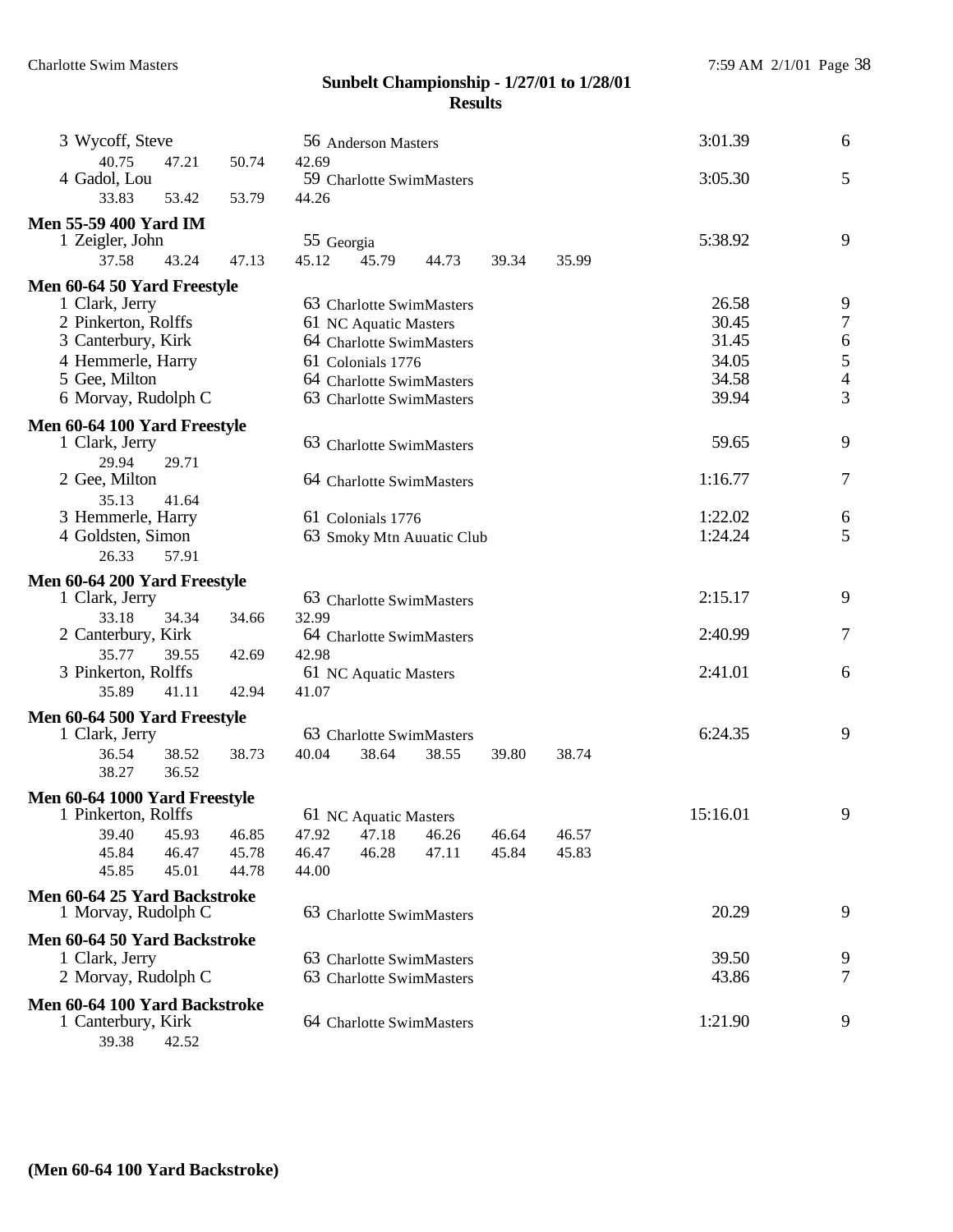| 2 Morvay, Rudolph C                                                                                                                                        | 63 Charlotte SwimMasters                                                                                                                                   | 1:35.34                                            | $\tau$                                                 |
|------------------------------------------------------------------------------------------------------------------------------------------------------------|------------------------------------------------------------------------------------------------------------------------------------------------------------|----------------------------------------------------|--------------------------------------------------------|
| Men 60-64 200 Yard Backstroke<br>1 Morvay, Rudolph C<br>53.49<br>58.58<br>46.42                                                                            | 63 Charlotte SwimMasters<br>58.36                                                                                                                          | 3:36.85                                            | 9                                                      |
| Men 60-64 25 Yard Breaststroke<br>1 Morvay, Rudolph C                                                                                                      | 63 Charlotte SwimMasters                                                                                                                                   | 20.21                                              | 9                                                      |
| Men 60-64 50 Yard Breaststroke<br>1 Clark, Jerry<br>2 Gee, Milton<br>3 Hemmerle, Harry<br>4 Morvay, Rudolph C<br>5 Canterbury, Kirk<br>6 Pinkerton, Rolffs | 63 Charlotte SwimMasters<br>64 Charlotte SwimMasters<br>61 Colonials 1776<br>63 Charlotte SwimMasters<br>64 Charlotte SwimMasters<br>61 NC Aquatic Masters | 38.10<br>38.34<br>39.20<br>42.78<br>43.56<br>43.62 | 9<br>$\boldsymbol{7}$<br>6<br>5<br>$\overline{4}$<br>3 |
| Men 60-64 100 Yard Breaststroke                                                                                                                            |                                                                                                                                                            |                                                    |                                                        |
| 1 Gee, Milton<br>38.89<br>49.38<br>2 Hemmerle, Harry<br>37.46<br>56.17<br>3 Morvay, Rudolph C                                                              | 64 Charlotte SwimMasters<br>61 Colonials 1776<br>63 Charlotte SwimMasters                                                                                  | 1:28.27<br>1:33.63<br>1:38.00                      | 9<br>7<br>6                                            |
| --- Canterbury, Kirk<br>37.24                                                                                                                              | 64 Charlotte SwimMasters                                                                                                                                   | DQ                                                 |                                                        |
| Men 60-64 200 Yard Breaststroke<br>--- Morvay, Rudolph C<br>57.19<br>47.49<br>58.50                                                                        | 63 Charlotte SwimMasters<br>56.52                                                                                                                          | DQ                                                 |                                                        |
| Men 60-64 50 Yard Butterfly<br>1 Goldsten, Simon<br>2 Hemmerle, Harry<br>3 Morvay, Rudolph C                                                               | 63 Smoky Mtn Auuatic Club<br>61 Colonials 1776<br>63 Charlotte SwimMasters                                                                                 | 38.66<br>40.33<br>53.87                            | 9<br>$\boldsymbol{7}$<br>6                             |
| Men 60-64 100 Yard Butterfly<br>1 Goldsten, Simon<br>45.60<br>1:01.77                                                                                      | 63 Smoky Mtn Auuatic Club                                                                                                                                  | 1:47.37                                            | 9                                                      |
| Men 60-64 200 Yard Butterfly<br>1 Goldsten, Simon<br>55.92<br>1:09.03<br>1:10.50                                                                           | 63 Smoky Mtn Auuatic Club<br>1:09.60                                                                                                                       | 4:25.05                                            | 9                                                      |
| <b>Men 60-64 100 Yard IM</b><br>1 Clark, Jerry<br>38.16<br>39.90                                                                                           | 63 Charlotte SwimMasters                                                                                                                                   | 1:18.06                                            | 9                                                      |
| 2 Canterbury, Kirk<br>38.62<br>45.68                                                                                                                       | 64 Charlotte SwimMasters                                                                                                                                   | 1:24.30                                            | 7                                                      |
| 3 Hemmerle, Harry<br>47.92<br>46.57                                                                                                                        | 61 Colonials 1776                                                                                                                                          | 1:34.49                                            | 6                                                      |
| 4 Goldsten, Simon<br>41.84<br>53.38                                                                                                                        | 63 Smoky Mtn Auuatic Club                                                                                                                                  | 1:35.22                                            | 5                                                      |
| 5 Morvay, Rudolph C<br>49.67<br>53.49                                                                                                                      | 63 Charlotte SwimMasters                                                                                                                                   | 1:43.16                                            | 4                                                      |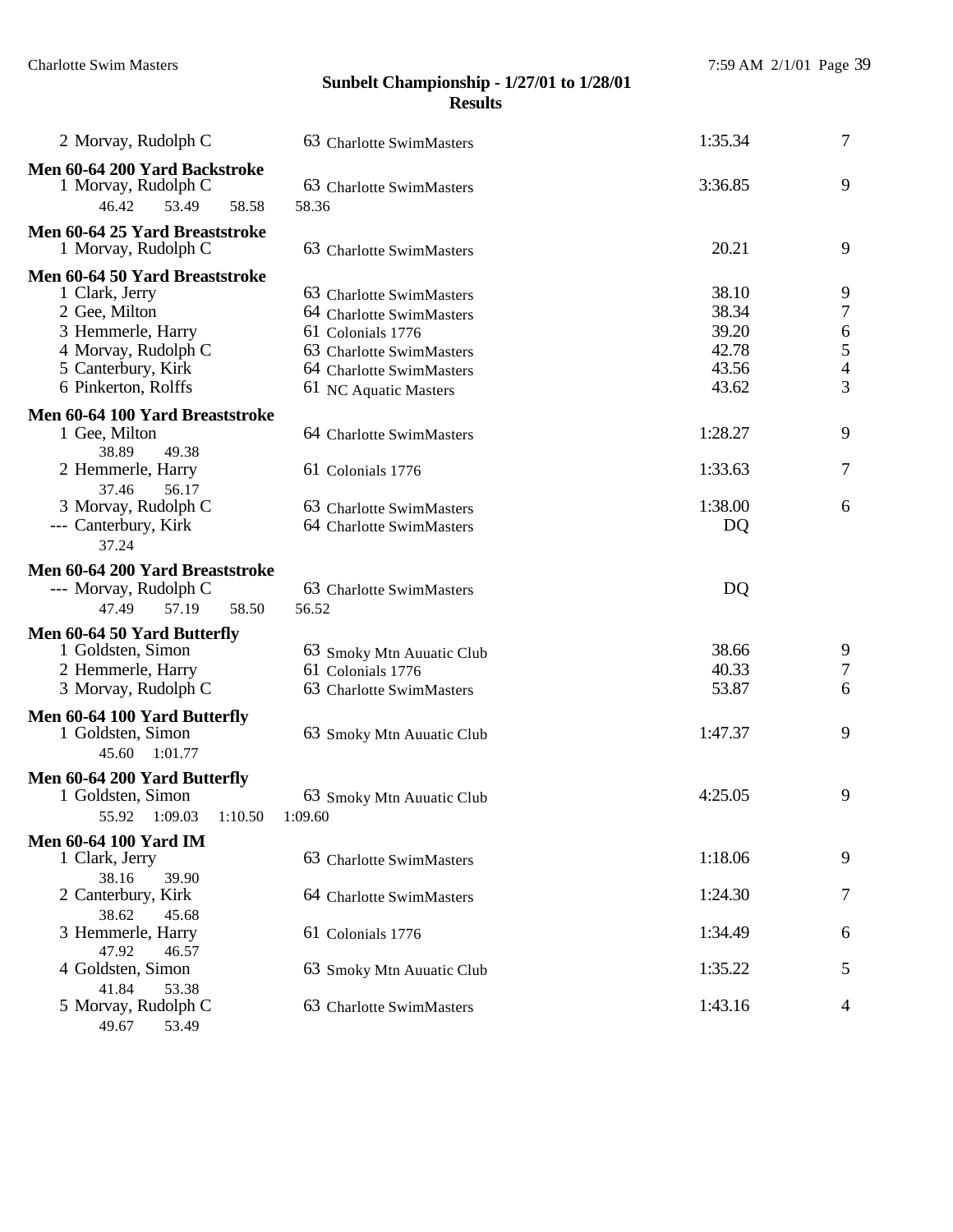| <b>Men 60-64 200 Yard IM</b>     |                |                |                           |                           |                |                |       |          |                |
|----------------------------------|----------------|----------------|---------------------------|---------------------------|----------------|----------------|-------|----------|----------------|
| 1 Canterbury, Kirk               |                |                | 64 Charlotte SwimMasters  |                           |                |                |       | 3:15.00  | 9              |
| 41.35<br>49.67                   | 59.57          | 44.41          |                           |                           |                |                |       |          |                |
| 2 Goldsten, Simon                |                |                | 63 Smoky Mtn Auuatic Club |                           |                |                |       | 3:43.12  | 7              |
| 46.79<br>57.44                   | 1:06.47        | 52.42          |                           |                           |                |                |       |          |                |
| <b>Men 60-64 400 Yard IM</b>     |                |                |                           |                           |                |                |       |          |                |
| 1 Goldsten, Simon                |                |                |                           | 63 Smoky Mtn Auuatic Club |                |                |       | 8:28.32  | 9              |
| 54.08 1:09.72                    | 1:01.00        | 1:02.49        | 1:11.05                   | 1:13.81                   | 59.73          | 56.44          |       |          |                |
| Men 65-69 25 Yard Freestyle      |                |                |                           |                           |                |                |       |          |                |
| 1 MaGuire, Richard               |                |                | 68 Charlotte SwimMasters  |                           |                |                |       | 25.47    | 9              |
| Men 65-69 50 Yard Freestyle      |                |                |                           |                           |                |                |       |          |                |
| 1 Kortheuer, John                |                |                | 69 Charlotte SwimMasters  |                           |                |                |       | 28.45    | 9              |
| 2 Mitchell, Clarke               |                |                | 68 Peak Masters           |                           |                |                |       | 29.67    | $\overline{7}$ |
| 3 Alkire, David                  |                |                | 67 Charlotte SwimMasters  |                           |                |                |       | 41.79    | 6              |
| 4 Appelbaum, Bill                |                |                | 65 Charlotte SwimMasters  |                           |                |                |       | 43.52    | 5              |
| 5 Shouse, W D                    |                |                | 67 Unattached             |                           |                |                |       | 46.39    | $\overline{4}$ |
| 6 MaGuire, Richard               |                |                | 68 Charlotte SwimMasters  |                           |                |                |       | 56.03    | 3              |
| Men 65-69 100 Yard Freestyle     |                |                |                           |                           |                |                |       |          |                |
| 1 Appelbaum, Bill                |                |                | 65 Charlotte SwimMasters  |                           |                |                |       | 1:34.39  | 9              |
| 30.04 1:04.35                    |                |                |                           |                           |                |                |       |          |                |
| 2 Shouse, W D                    |                |                | 67 Unattached             |                           |                |                |       | 1:43.76  | 7              |
| 29.08<br>1:14.68                 |                |                |                           |                           |                |                |       |          |                |
| Men 65-69 200 Yard Freestyle     |                |                |                           |                           |                |                |       |          |                |
| 1 Mitchell, Clarke               |                |                | 68 Peak Masters           |                           |                |                |       | 2:32.27  | 9              |
| 34.33<br>38.81                   | 40.41          | 38.72          |                           |                           |                |                |       |          |                |
| 2 Appelbaum, Bill                |                |                | 65 Charlotte SwimMasters  |                           |                |                |       | 3:27.54  | 7              |
| 47.65<br>53.64                   | 54.10          | 52.15          |                           |                           |                |                |       |          |                |
| Men 65-69 500 Yard Freestyle     |                |                |                           |                           |                |                |       |          |                |
| 1 Appelbaum, Bill                |                |                | 65 Charlotte SwimMasters  |                           |                |                |       | 8:48.61  | 9              |
| 47.53<br>53.39                   | 53.88          | 53.99          | 53.53                     | 53.67                     | 53.70          | 53.35          |       |          |                |
| 53.53<br>52.04                   |                |                |                           |                           |                |                |       |          |                |
| Men 65-69 1650 Yard Freestyle    |                |                |                           |                           |                |                |       |          |                |
| 1 Appelbaum, Bill                |                |                |                           | 65 Charlotte SwimMasters  |                |                |       | 29:04.24 | 9              |
| 46.90<br>52.41                   | 52.87          | 52.94          | 53.10                     | 52.70                     | 52.91          | 52.48          |       |          |                |
| 52.59<br>52.98                   | 52.36          | 52.85          | 52.79                     | 52.81                     | 53.20          | 53.64          |       |          |                |
| 53.23<br>52.77<br>53.26<br>53.07 | 52.94<br>53.63 | 53.35<br>53.52 | 53.16<br>53.76            | 53.46<br>54.11            | 53.37<br>53.15 | 53.31<br>53.15 | 51.47 |          |                |
|                                  |                |                |                           |                           |                |                |       |          |                |
| Men 65-69 25 Yard Backstroke     |                |                |                           |                           |                |                |       |          |                |
| 1 MaGuire, Richard               |                |                | 68 Charlotte SwimMasters  |                           |                |                |       | 29.30    | 9              |
| Men 65-69 50 Yard Backstroke     |                |                |                           |                           |                |                |       |          |                |
| 1 Mitchell, Clarke               |                |                | 68 Peak Masters           |                           |                |                |       | 37.68    | 9              |
| 2 Shouse, W D                    |                |                | 67 Unattached             |                           |                |                |       | 56.48    | 7              |
| --- MaGuire, Richard             |                |                | 68 Charlotte SwimMasters  |                           |                |                |       | DQ       |                |
| Men 65-69 100 Yard Backstroke    |                |                |                           |                           |                |                |       |          |                |
| 1 Mitchell, Clarke               |                |                | 68 Peak Masters           |                           |                |                |       | 1:14.68  | 9              |

36.71 37.97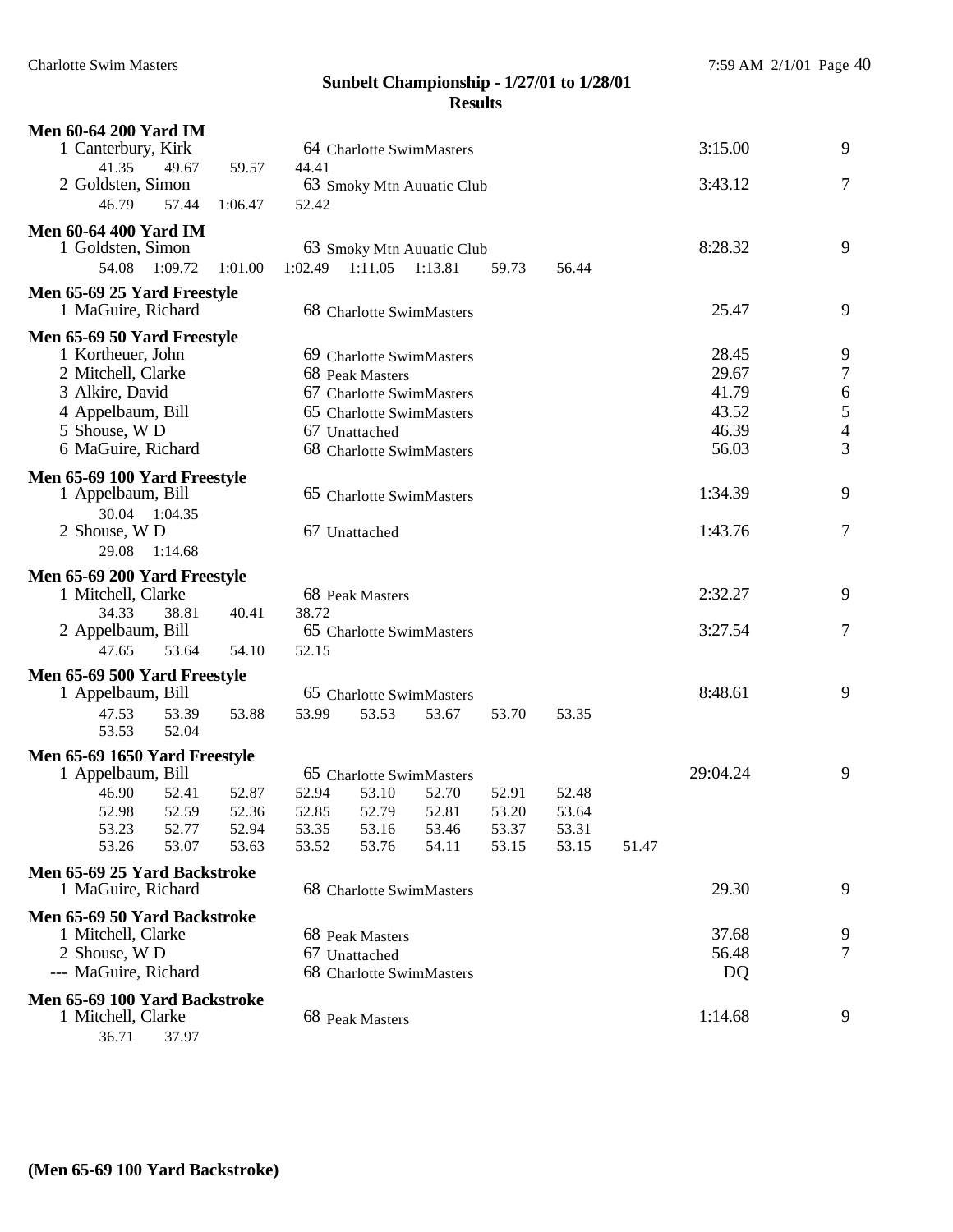| 2 Shouse, W D<br>56.73<br>1:00.84                                                                             | 67 Unattached                                                                                     | 1:57.57                            | $\tau$                |
|---------------------------------------------------------------------------------------------------------------|---------------------------------------------------------------------------------------------------|------------------------------------|-----------------------|
| Men 65-69 200 Yard Backstroke<br>1 Mitchell, Clarke<br>40.16<br>42.45                                         | 68 Peak Masters<br>42.70<br>41.29                                                                 | 2:46.60                            | 9                     |
| Men 65-69 50 Yard Breaststroke<br>1 Kortheuer, John<br>2 Shouse, W D<br>3 Alkire, David<br>4 MaGuire, Richard | 69 Charlotte SwimMasters<br>67 Unattached<br>67 Charlotte SwimMasters<br>68 Charlotte SwimMasters | 33.16<br>47.49<br>55.11<br>1:12.10 | 9<br>$\tau$<br>6<br>5 |
| Men 65-69 100 Yard Breaststroke<br>1 Kortheuer, John<br>2 Shouse, W D<br>38.28<br>1:04.33                     | 69 Charlotte SwimMasters<br>67 Unattached                                                         | 1:15.32<br>1:42.61                 | 9<br>$\overline{7}$   |
| Men 65-69 200 Yard Breaststroke<br>1 Shouse, W D<br>50.01<br>56.35<br>2 Alkire, David<br>1:00.98 1:10.70      | 67 Unattached<br>57.00<br>58.12<br>67 Charlotte SwimMasters<br>1:16.86<br>1:14.31                 | 3:41.48<br>4:42.85                 | 9<br>$\tau$           |
| Men 65-69 50 Yard Butterfly<br>1 Kortheuer, John<br>2 Mitchell, Clarke                                        | 69 Charlotte SwimMasters<br>68 Peak Masters                                                       | 30.72<br>32.16                     | 9<br>7                |
| <b>Men 65-69 100 Yard IM</b><br>1 Kortheuer, John<br>33.32<br>36.70<br>2 Alkire, David<br>57.27<br>1:05.57    | 69 Charlotte SwimMasters<br>67 Charlotte SwimMasters                                              | 1:10.02<br>2:02.84                 | 9<br>$\tau$           |
| <b>Men 65-69 200 Yard IM</b><br>--- Alkire, David<br>57.19 1:21.93                                            | 67 Charlotte SwimMasters                                                                          | DQ                                 |                       |
| Men 70-74 50 Yard Freestyle<br>1 Webber, Dick                                                                 | 71 Raleigh Area Masters                                                                           | 28.43                              | 9                     |
| Men 70-74 100 Yard Freestyle<br>1 Stolz, Irwin<br>34.44<br>37.36                                              | 71 Georgia                                                                                        | 1:11.80                            | 9                     |
| Men 70-74 200 Yard Freestyle<br>1 Stolz, Irwin<br>40.06<br>44.85                                              | 71 Georgia<br>41.88<br>45.98                                                                      | 2:52.77                            | 9                     |
| Men 70-74 500 Yard Freestyle<br>1 Stolz, Irwin<br>40.35<br>45.62<br>47.63<br>46.16                            | 71 Georgia<br>46.94<br>47.75<br>48.14<br>47.97<br>48.02<br>47.49                                  | 7:46.07                            | 9                     |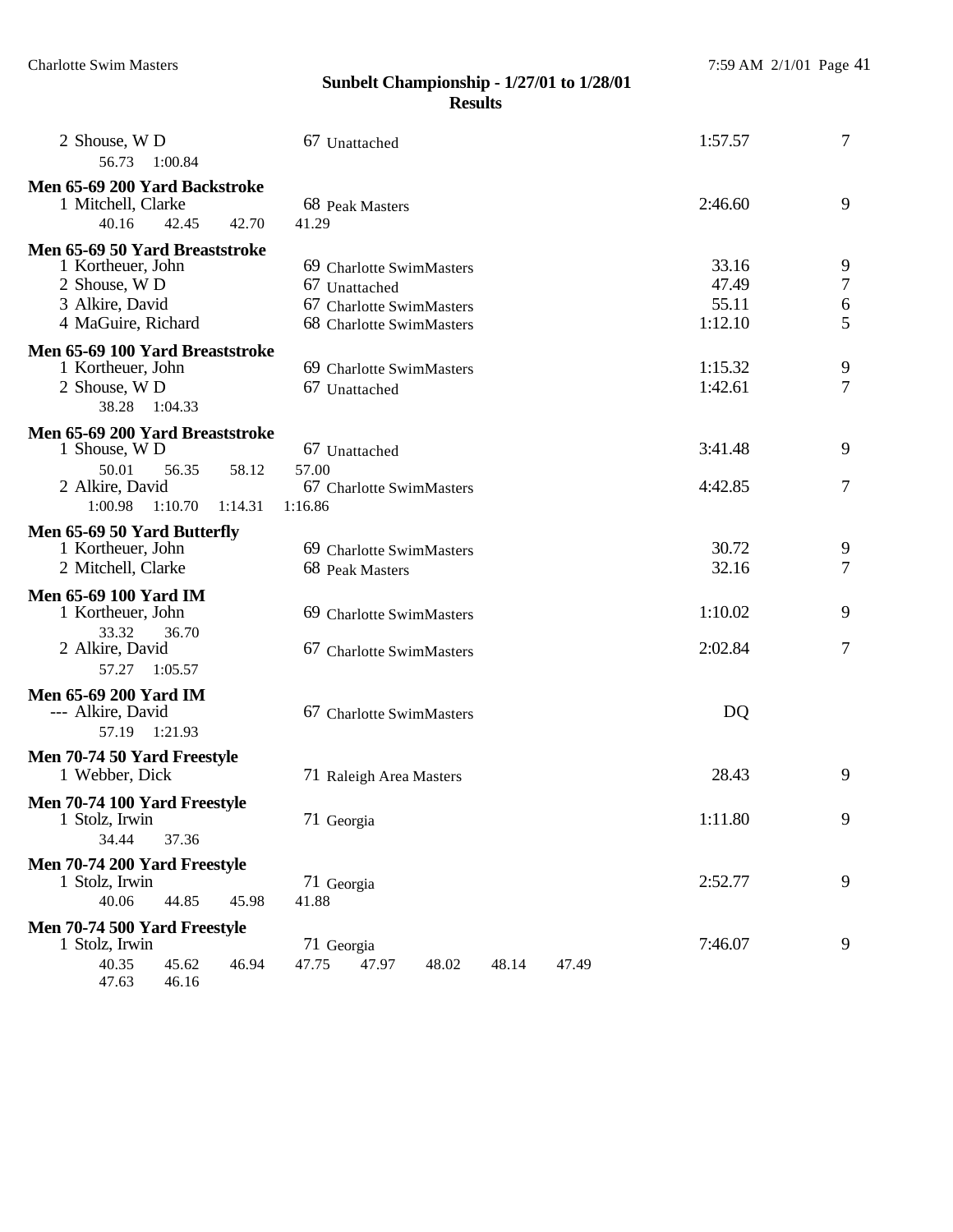| Men 70-74 1650 Yard Freestyle                     |                  |            |                         |                          |       |       |       |          |        |
|---------------------------------------------------|------------------|------------|-------------------------|--------------------------|-------|-------|-------|----------|--------|
| 1 Stolz, Irwin                                    |                  | 71 Georgia |                         |                          |       |       |       | 26:46.84 | 9      |
| 42.17                                             | 46.50<br>48.54   | 48.58      | 48.34                   | 48.63                    | 48.28 | 48.05 |       |          |        |
| 49.04                                             | 49.03<br>48.45   | 48.94      | 48.55                   | 48.80                    | 48.80 | 49.12 |       |          |        |
| 49.60                                             | 49.13<br>49.48   | 49.23      | 49.31                   | 49.97                    | 49.26 | 49.05 |       |          |        |
| 49.80                                             | 49.41<br>48.93   | 49.16      | 49.04                   | 49.68                    | 49.84 | 49.07 | 47.06 |          |        |
| Men 70-74 50 Yard Breaststroke                    |                  |            |                         |                          |       |       |       |          |        |
| 1 Stolz, Irwin                                    |                  | 71 Georgia |                         |                          |       |       |       | 42.36    | 9      |
| 2 Webber, Dick                                    |                  |            | 71 Raleigh Area Masters |                          |       |       |       | 45.38    | $\tau$ |
| Men 70-74 100 Yard Breaststroke<br>1 Stolz, Irwin |                  | 71 Georgia |                         |                          |       |       |       | 1:32.47  | 9      |
| 39.69                                             | 52.78            |            |                         |                          |       |       |       |          |        |
| Men 70-74 200 Yard Breaststroke                   |                  |            |                         |                          |       |       |       |          |        |
| 1 Stolz, Irwin                                    |                  | 71 Georgia |                         |                          |       |       |       | 3:22.86  | 9      |
| 45.75                                             | 52.12<br>52.34   | 52.65      |                         |                          |       |       |       |          |        |
| Men 70-74 50 Yard Butterfly                       |                  |            |                         |                          |       |       |       |          |        |
| 1 Webber, Dick                                    |                  |            | 71 Raleigh Area Masters |                          |       |       |       | 34.57    | 9      |
| Men 70-74 200 Yard Butterfly                      |                  |            |                         |                          |       |       |       |          |        |
| 1 Stolz, Irwin                                    |                  | 71 Georgia |                         |                          |       |       |       | 3:37.42  | 9      |
| 48.16                                             | 55.76<br>56.90   | 56.60      |                         |                          |       |       |       |          |        |
| <b>Men 70-74 100 Yard IM</b>                      |                  |            |                         |                          |       |       |       |          |        |
| 1 Webber, Dick                                    |                  |            | 71 Raleigh Area Masters |                          |       |       |       | 1:24.50  | 9      |
| 40.14                                             | 44.36            |            |                         |                          |       |       |       |          |        |
| <b>Men 70-74 200 Yard IM</b>                      |                  |            |                         |                          |       |       |       |          |        |
| 1 Stolz, Irwin                                    |                  | 71 Georgia |                         |                          |       |       |       | 3:12.04  | 9      |
| 43.49                                             | 52.45<br>53.16   | 42.94      |                         |                          |       |       |       |          |        |
| 2 Webber, Dick                                    |                  |            | 71 Raleigh Area Masters |                          |       |       |       | 3:22.03  | $\tau$ |
| 40.59                                             | 58.45<br>1:00.34 | 42.65      |                         |                          |       |       |       |          |        |
| Men 75-79 50 Yard Freestyle                       |                  |            |                         |                          |       |       |       |          |        |
| 1 Scherbarth, Jim                                 |                  |            | 77 Raleigh Area Masters |                          |       |       |       | 46.99    | 9      |
| 2 McCarthy, Ed                                    |                  |            |                         | 75 Charlotte SwimMasters |       |       |       | 57.24    | $\tau$ |
| Men 75-79 100 Yard Freestyle<br>1 McCarthy, Ed    |                  |            |                         | 75 Charlotte SwimMasters |       |       |       | 2:06.10  | 9      |
| 28.75 1:37.35                                     |                  |            |                         |                          |       |       |       |          |        |
| Men 75-79 200 Yard Freestyle                      |                  |            |                         |                          |       |       |       |          |        |
| 1 McCarthy, Ed                                    |                  |            |                         | 75 Charlotte SwimMasters |       |       |       | 4:30.59  | 9      |
| 1:00.55<br>1:10.04                                | 1:11.12          | 1:08.88    |                         |                          |       |       |       |          |        |
| Men 75-79 50 Yard Backstroke                      |                  |            |                         |                          |       |       |       |          |        |
| 1 Scherbarth, Jim                                 |                  |            | 77 Raleigh Area Masters |                          |       |       |       | 1:05.46  | 9      |
| Men 75-79 100 Yard Backstroke                     |                  |            |                         |                          |       |       |       |          |        |
| 1 Scherbarth, Jim                                 |                  |            | 77 Raleigh Area Masters |                          |       |       |       | 2:27.82  | 9      |
| Men 75-79 50 Yard Breaststroke                    |                  |            |                         |                          |       |       |       |          |        |
| 1 Scherbarth, Jim                                 |                  |            | 77 Raleigh Area Masters |                          |       |       |       | 1:03.44  | 9      |
| 2 McCarthy, Ed                                    |                  |            |                         | 75 Charlotte SwimMasters |       |       |       | 1:05.24  | $\tau$ |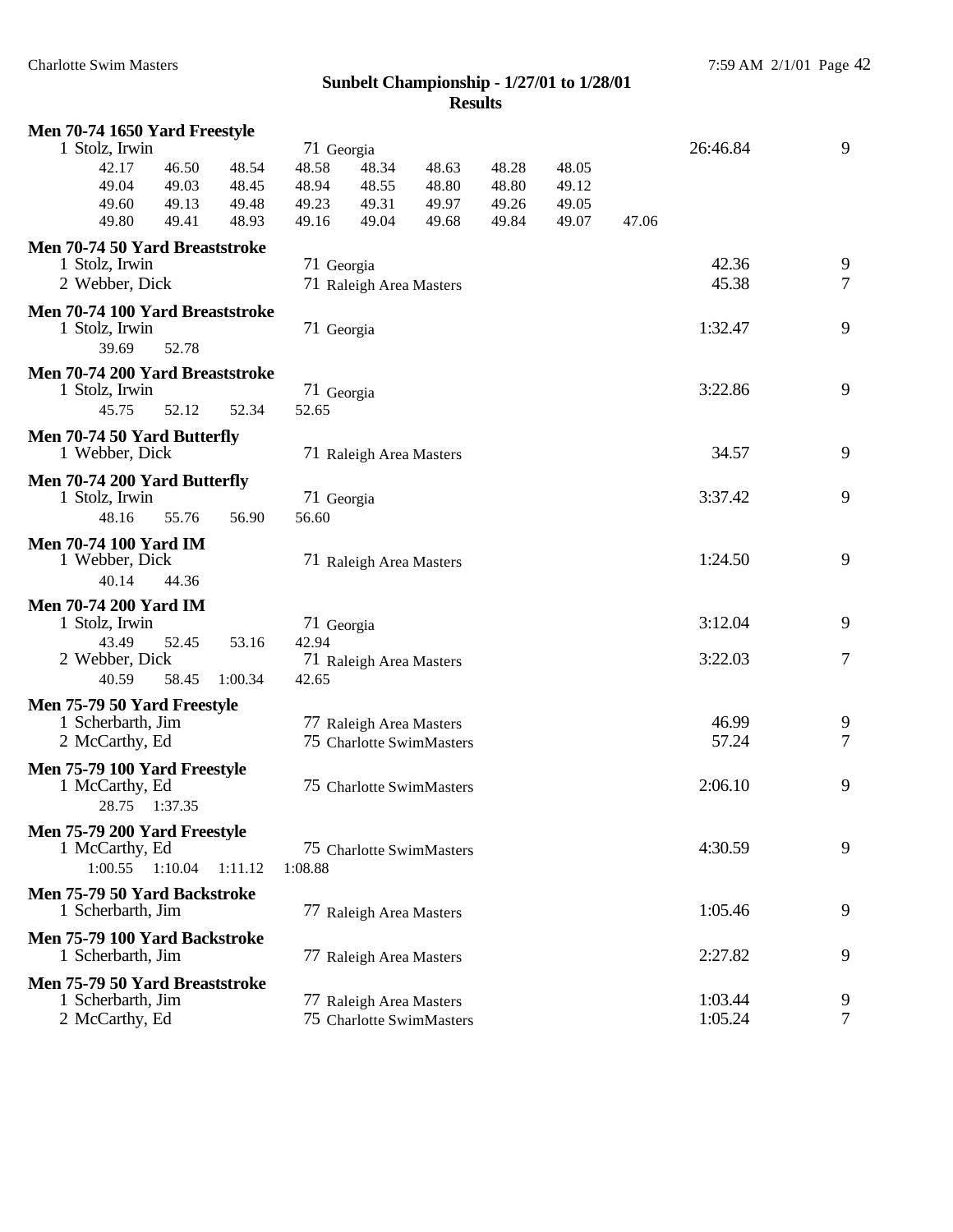| Men 75-79 100 Yard Breaststroke                                                                 |                                                        |                            |                                       |    |
|-------------------------------------------------------------------------------------------------|--------------------------------------------------------|----------------------------|---------------------------------------|----|
| 1 Scherbarth, Jim                                                                               | 77 Raleigh Area Masters                                |                            | 2:24.13                               | 9  |
| 2 McCarthy, Ed                                                                                  | 75 Charlotte SwimMasters                               |                            | 2:32.71                               | 7  |
| Men 90-94 50 Yard Freestyle<br>1 Campbell, Boyd                                                 | 91 Raleigh Area Masters                                |                            | 1:04.82                               | 9  |
| Men 90-94 100 Yard Freestyle<br>1 Campbell, Boyd<br>28.38 2:00.31                               | 91 Raleigh Area Masters                                |                            | 2:28.69                               | 9  |
| Men 90-94 200 Yard Freestyle<br>1 Campbell, Boyd<br>1:13.40  1:34.15  1:36.62                   | 91 Raleigh Area Masters<br>1:32.14                     |                            | 5:56.31                               | 9  |
| Men 90-94 50 Yard Backstroke<br>1 Campbell, Boyd                                                | 91 Raleigh Area Masters                                |                            | 1:22.73                               | 9  |
| Men 90-94 100 Yard Backstroke<br>--- Campbell, Boyd                                             | 91 Raleigh Area Masters                                |                            | DQ                                    |    |
| Women 19+200 Yard Freestyle Relay                                                               |                                                        |                            |                                       |    |
| 1 Raleigh Area Masters<br>1) Mancini, Jennifer 24<br>28.69<br>28.55<br>27.46                    | $\mathbf{A}$<br>2) Geiss, Angelique 36<br>24.70        | 3) Riley, Jennifer 28      | 1:49.40<br>4) Waterstron, Adrienne 34 | 18 |
| 2 Charlotte SwimMasters<br>1) Bruch, Rebecca 28                                                 | $\mathbf{A}$<br>2) Horton, Lora 23                     | 3) Hartnett, Maureen 31    | 1:58.04<br>4) Brigden, Lorin 33       | 14 |
| 29.03<br>27.73<br>34.64<br>3 Anderson Masters<br>1) Leddon, Julie 35<br>37.16<br>31.13<br>30.06 | 26.64<br>$\mathbf{A}$<br>2) Tidwell, Tammy 23<br>26.87 | 3) Greenlee, Brandy 25     | 2:05.22<br>4) Alkis, Mary-Halis 21    | 12 |
| Women 19+200 Yard Medley Relay                                                                  |                                                        |                            |                                       |    |
| 1 Raleigh Area Masters                                                                          | $\mathbf{A}$                                           |                            | 2:03.16                               | 18 |
| 1) DeMilia, Mary 29<br>32.13<br>35.24<br>27.77                                                  | 2) Mancini, Jennifer 24<br>28.02                       | 3) Waterstron, Adrienne 34 | 4) Riley, Jennifer 28                 |    |
| 2 Anderson Masters                                                                              | A                                                      |                            | 2:19.97                               | 14 |
| 1) Alkis, Mary-Halis 21<br>33.07<br>30.19<br>45.94                                              | 2) Tidwell, Tammy 23<br>30.77                          | 3) Leddon, Julie 35        | 4) Greenlee, Brandy 25                |    |
| Women 25+200 Yard Medley Relay                                                                  |                                                        |                            |                                       |    |
| 1 Charlotte SwimMasters                                                                         | B                                                      |                            | 2:04.08                               | 18 |
| 1) Bruch, Rebecca 28 2) Hageman, Heather 30<br>34.24<br>36.06<br>28.99                          | 24.79                                                  | 3) Hartnett, Maureen 31    | 4) Tone, Stancey 27                   |    |
| 2 Traid Masters Swimming                                                                        | A                                                      |                            | 2:24.23                               | 14 |
| 1) Tiska-Rivers, Patty 40                                                                       | 2) Day, Sarah 25                                       | 3) Rock, Jennifer 32       | 4) McGee, Charlotte 28                |    |
| 40.72<br>39.31<br>30.11<br>3 Raleigh Area Masters                                               | 34.09<br>A                                             |                            | 2:31.25                               | 12 |
| 1) Angel, Lisa 32<br>47.14<br>38.63<br>36.97                                                    | 2) Mc Bride, Sandra 33<br>28.51                        | 3) Duffy, Lisa 42          | 4) Geiss, Angelique 36                |    |
| 4 Charlotte SwimMasters                                                                         | $\mathbf C$                                            |                            | 2:39.91                               | 10 |
| 1) Brigden, Lorin 33                                                                            | 2) Dawson, Dianna 32                                   | 3) Gleichauf, Sabine 30    | 4) Bredeson, Cami 31                  |    |
| 36.22<br>42.85<br>46.81<br>5 Team Greenville Masters                                            | 34.03<br>A                                             |                            | 2:42.65                               | 8  |
| 1) Kilgore, Susan 39<br>38.87 1:05.07<br>27.62                                                  | 2) Thornton, Charlotte 43<br>31.09                     | 3) Lindberg, Melinda 30    | 4) Smith, Jeannine 30                 |    |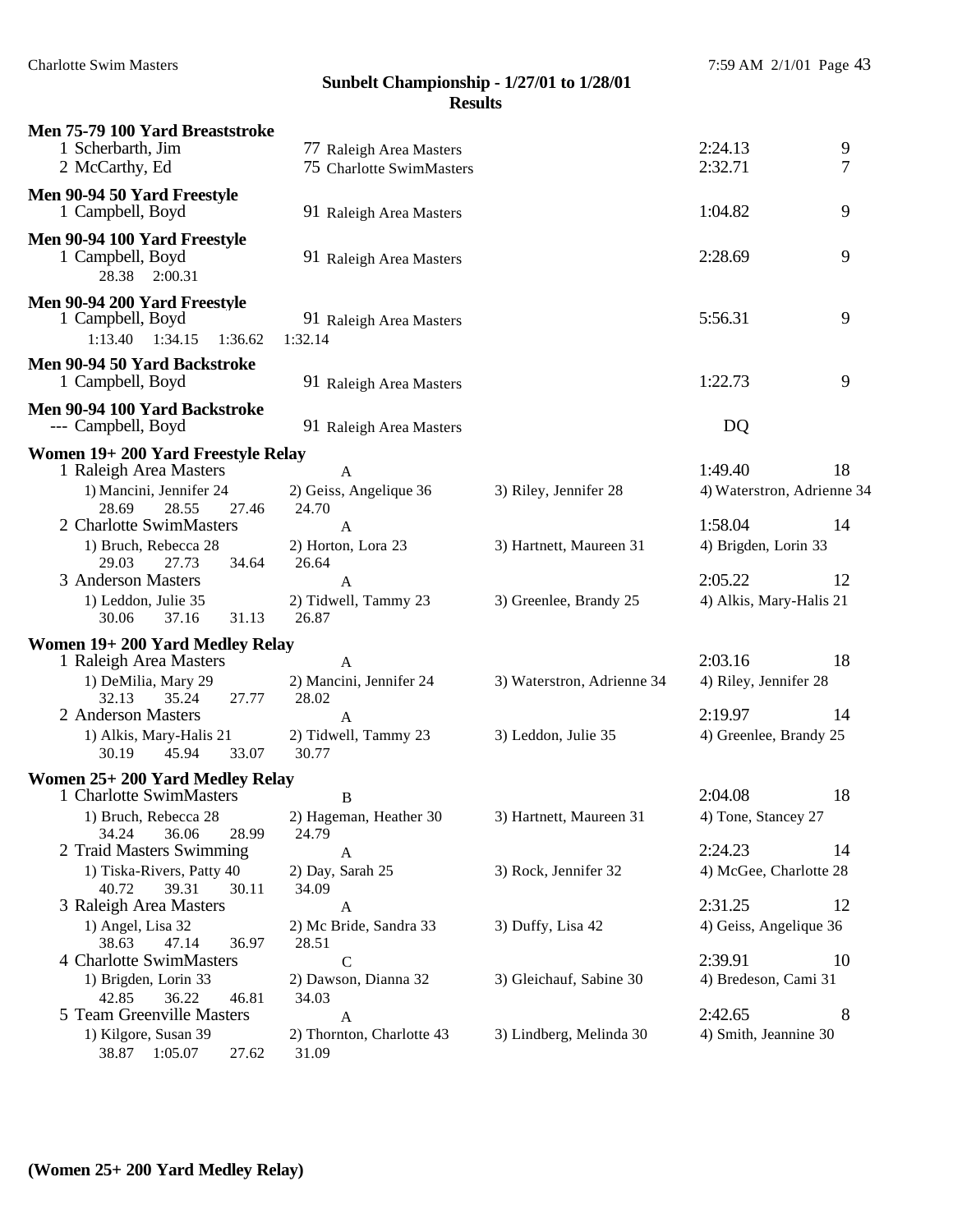| 6 Charlotte SwimMasters<br>1) Vass, Mary Katherine 64                       | A<br>2) Woodard, Alis R 40                     | 3) Doboze, Deborah 39                           | 3:10.29<br>4) Smith, Celeste 34 | 6   |
|-----------------------------------------------------------------------------|------------------------------------------------|-------------------------------------------------|---------------------------------|-----|
| 57.31 43.59<br>54.22                                                        | 35.17                                          |                                                 |                                 |     |
| Women 35+200 Yard Freestyle Relay<br>1 Charlotte SwimMasters                |                                                |                                                 | 2:07.97                         | 18  |
| 1) Coneys, Suzanne 36<br>31.63<br>35.78<br>30.39                            | $\mathbf{A}$<br>2) Groce, Michelle 40<br>30.17 | 3) Doboze, Deborah 39                           | 4) Woodard, Alis R 40           |     |
| Women 35+200 Yard Medley Relay<br>1 Charlotte SwimMasters                   | $\mathbf{A}$                                   |                                                 | 2:22.38                         | -18 |
| 1) Groce, Michelle 40<br>37.86 1:14.06<br>30.59                             | 2) Nestor, Susan 38                            | 3) Frederick, Bette 41                          | 4) Coneys, Suzanne 36           |     |
| Women 45+200 Yard Medley Relay                                              |                                                |                                                 |                                 |     |
| 1 Charlotte SwimMasters<br>1) Phillips, Rita 47<br>42.84 46.29<br>55.73     | A<br>2) Pline, Elizabeth 46<br>37.42           | 3) Medearis, Rebecca 47                         | 3:02.28<br>4) Kelly, Elaine 51  | 18  |
| Women 55+200 Yard Medley Relay                                              |                                                |                                                 |                                 |     |
| 1 Raleigh Area Masters<br>1) Blackwell, Ceil 60<br>43.71<br>51.06<br>37.21  | A<br>2) Newell, Sally 63<br>48.73              | 3) Robbins-Bonitz, Suzanne 67 4) Brooks, Sam 57 | 3:00.71                         | 18  |
| Women 65+200 Yard Medley Relay                                              |                                                |                                                 |                                 |     |
| 1 Charlotte SwimMasters<br>$1)$ , Penny 66<br>50.78                         | $\mathbf{A}$<br>2) Goble, Lynne 78<br>1:59.22  | 3) Trivette, Daisy 74                           | 3:59.77<br>4) White, Rachel 65  | 18  |
| Men 19+200 Yard Freestyle Relay                                             |                                                |                                                 |                                 |     |
| 1 Anderson Masters<br>1) Kozicki, Karl 26<br>26.09<br>30.95<br>29.01        | A<br>2) Wycoff, Steve 56<br>27.13              | 3) VanRomer, Garry 43                           | 1:53.18<br>4) Andrews, Chuck 54 | 18  |
| Men 19+200 Yard Medley Relay                                                |                                                |                                                 |                                 |     |
| 1 Charlotte SwimMasters<br>1) Hughes, Richard 21<br>31.65<br>29.29<br>26.93 | $\mathbf{A}$<br>2) Flowe, Layne 32<br>28.18    | 3) Kucharski, Michael 33                        | 1:56.05<br>4) Aber, Dan 27      | 18  |
| Men 25+200 Yard Freestyle Relay                                             |                                                |                                                 |                                 |     |
| 1 Raleigh Area Masters<br>1) McIntosh, Doug 41<br>24.89 24.85<br>23.43      | A<br>2) Stringer, Sean 25<br>23.17             | 3) Allen, Scott 29                              | 1:36.34<br>4) Lehman, Fritz 42  | 18  |
| 2 Charlotte SwimMasters<br>1) Flowe, Layne 32<br>26.86<br>24.24<br>26.69    | A<br>2) Green, Marcus E 25<br>23.34            | 3) Kucharski, Michael 33                        | 1:41.13<br>4) Martelle, John 29 | 14  |
| Men 25+200 Yard Medley Relay                                                |                                                |                                                 |                                 |     |
| 1 Charlotte SwimMasters<br>1) Green, Marcus E 25                            | $\mathcal{C}$<br>2) Brunsman, Matt 29          | 3) Martelle, John 29                            | 1:47.03<br>4) Dugan, Kevin 34   | 18  |
| 28.78<br>29.26<br>26.87<br>2 Team Greenville Masters                        | 22.12<br>A                                     |                                                 | 1:57.89                         | 14  |
| 1) Giambalvo, Will 33                                                       | 2) Stone, Jeff 49                              | 3) Robinson, Alan 41                            | 4) Morris, Doug 28              |     |
| 26.99<br>30.97<br>27.44<br>3 Charlotte SwimMasters                          | 32.49<br>A                                     |                                                 | 2:04.38                         | 12  |
| 1) Rensink, Rick 48<br>35.33<br>32.69<br>31.75                              | 2) Mahoney, Mark 40<br>24.61                   | 3) Yamauchi, Eric 40                            | 4) Denison, John 37             |     |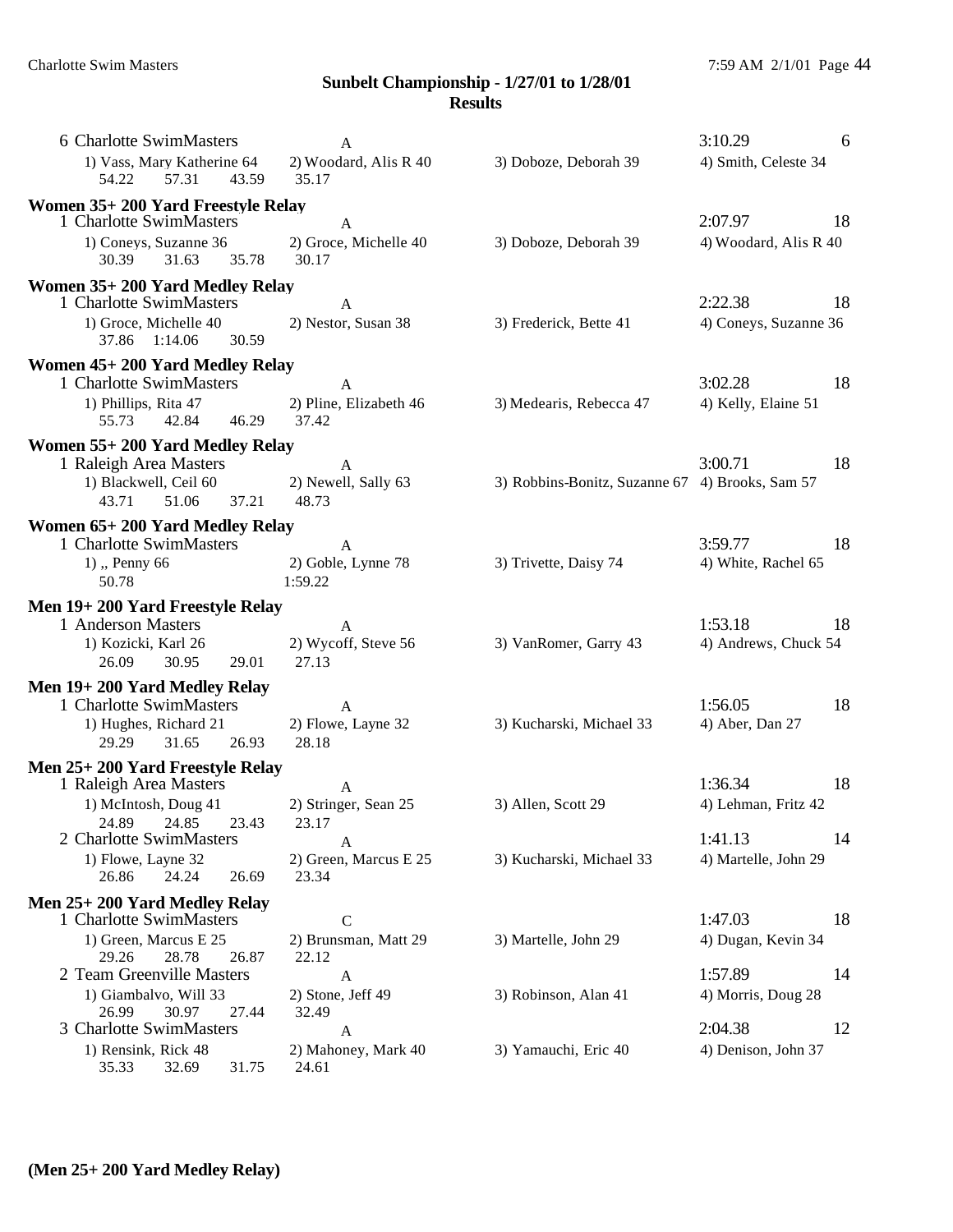| 4 Raleigh Area Masters                                     | $\mathbf{A}$                   |                        | 2:04.67<br>10         |
|------------------------------------------------------------|--------------------------------|------------------------|-----------------------|
| 1) Allen, Scott 29                                         | 2) Sexauer, Tim D 35           | 3) Hinckley, Scott 40  | 4) Shamlin, David 35  |
| 36.47<br>31.31<br>29.61                                    | 27.28                          |                        |                       |
| 5 Charlotte SwimMasters                                    | B                              |                        | 2:10.63<br>8          |
| 1) Whaley, Chad 28<br>32.31<br>33.26<br>30.89              | 2) Seidler, Howard 39<br>34.17 | 3) Johnson, Ken 43     | 4) Green, Kelly 35    |
| --- Charlotte SwimMasters                                  | D                              |                        | DQ                    |
| 1) Taylor, Jeff 27                                         | 2) Kennedy, Gene 41            | 3) O'Brien, Paul 41    | 4) Reed, Steve 32     |
| 31.52<br>32.74<br>32.30                                    | 28.76                          |                        |                       |
| Men 35+200 Yard Freestyle Relay                            |                                |                        |                       |
| 1 Charlotte SwimMasters                                    | A                              |                        | 18<br>1:39.97         |
| 1) Smith, Jeff 37                                          | 2) Fary, Robert 36             | 3) Kennedy, Gene 41    | 4) Lee, Doug 44       |
| 2 Charlotte SwimMasters                                    | B                              |                        | 14<br>1:48.34         |
| 1) Denison, John 37                                        | 2) Mahoney, Mark 40            | 3) Johnson, Ken 43     | 4) Green, Kelly 35    |
| 3 Raleigh Area Masters                                     | $\mathbf{A}$                   |                        | 12<br>1:55.65         |
| 1) Glotzer, Rob 50                                         | 2) Sexauer, Tim D 35           | 3) Holshouser, Jay 38  | 4) Hinckley, Scott 40 |
| Men 35+200 Yard Medley Relay                               |                                |                        |                       |
| 1 Charlotte SwimMasters                                    | $\mathbf{A}$                   |                        | 1:56.59<br>18         |
| 1) Matysek, Joseph 43                                      | 2) Fary, Robert 36             | 3) Byers, Jerry 53     | 4) Lee, Doug 44       |
| 28.43<br>31.70<br>30.76                                    | 25.70                          |                        |                       |
| Men 45+200 Yard Medley Relay                               |                                |                        |                       |
| 1 Raleigh Area Masters                                     | A                              |                        | 1:58.50<br>18         |
| 1) Carrow, Hill 46                                         | 2) Payne, Bob 50               | 3) Glotzer, Rob 50     | 4) Facchine, Kevin 45 |
| 32.30<br>32.42<br>27.11<br>2 Charlotte SwimMasters         | 26.67                          |                        | 2:07.05<br>14         |
|                                                            | A                              |                        | 4) Coxhead, George 48 |
| 1) Mullen, Chris 52<br>40.34<br>32.39<br>27.93             | 2) Gonzalez, Jorge 52<br>26.39 | 3) Glass, Ernie 51     |                       |
|                                                            |                                |                        |                       |
| Men 55+200 Yard Freestyle Relay<br>1 Charlotte SwimMasters |                                |                        | 2:17.40<br>18         |
| 1) Clark, Jerry 63                                         | A<br>2) White, Bernie 57       | 3) Gee, Milton 64      | 4) Appelbaum, Bill 65 |
|                                                            |                                |                        |                       |
| Men 55+200 Yard Medley Relay<br>1 Charlotte SwimMasters    |                                |                        | 2:13.41<br>18         |
| 1) Kortheuer, John 69                                      | A                              |                        |                       |
| 35.06<br>38.85<br>29.65                                    | 2) Clark, Jerry 63<br>29.85    | 3) White, Bernie 57    | 4) Gee, Milton 64     |
|                                                            |                                |                        |                       |
| Men 65+200 Yard Medley Relay<br>1 Charlotte SwimMasters    |                                |                        | 3:49.65<br>18         |
| 1) Appelbaum, Bill 65                                      | 2) Alkire, David 67            | 3) MaGuire, Richard 68 | 4) McCarthy, Ed 75    |
| 1:07.97<br>1:03.86<br>54.41                                | 43.41                          |                        |                       |
| Mixed 19+200 Yard Freestyle Relay                          |                                |                        |                       |
| 1 Raleigh Area Masters                                     | A                              |                        | 1:39.50<br>18         |
| 1) Mancini, Jennifer 24                                    | 2) Riley, Jennifer 28          | 3) Allen, Scott 29     | 4) Stringer, Sean 25  |
| 27.36<br>24.73<br>24.77                                    | 22.64                          |                        |                       |
| 2 Anderson Masters                                         | B                              |                        | 1:47.02<br>14         |
| 1) Leddon, Julie 35                                        | 2) Alkis, Mary-Halis 21        | 3) Andrews, Chuck 54   | 4) Kozicki, Karl 26   |
| 28.89<br>26.53<br>27.57                                    | 24.03                          |                        |                       |
| 3 Charlotte SwimMasters                                    | A                              |                        | 2:04.34<br>12         |
| 1) Horton, Lora 23<br>28.56<br>35.57<br>31.42              | 2) Brigden, Lorin 33<br>28.79  | 3) Lydon, Bedford 30   | 4) Vess, Eric 30      |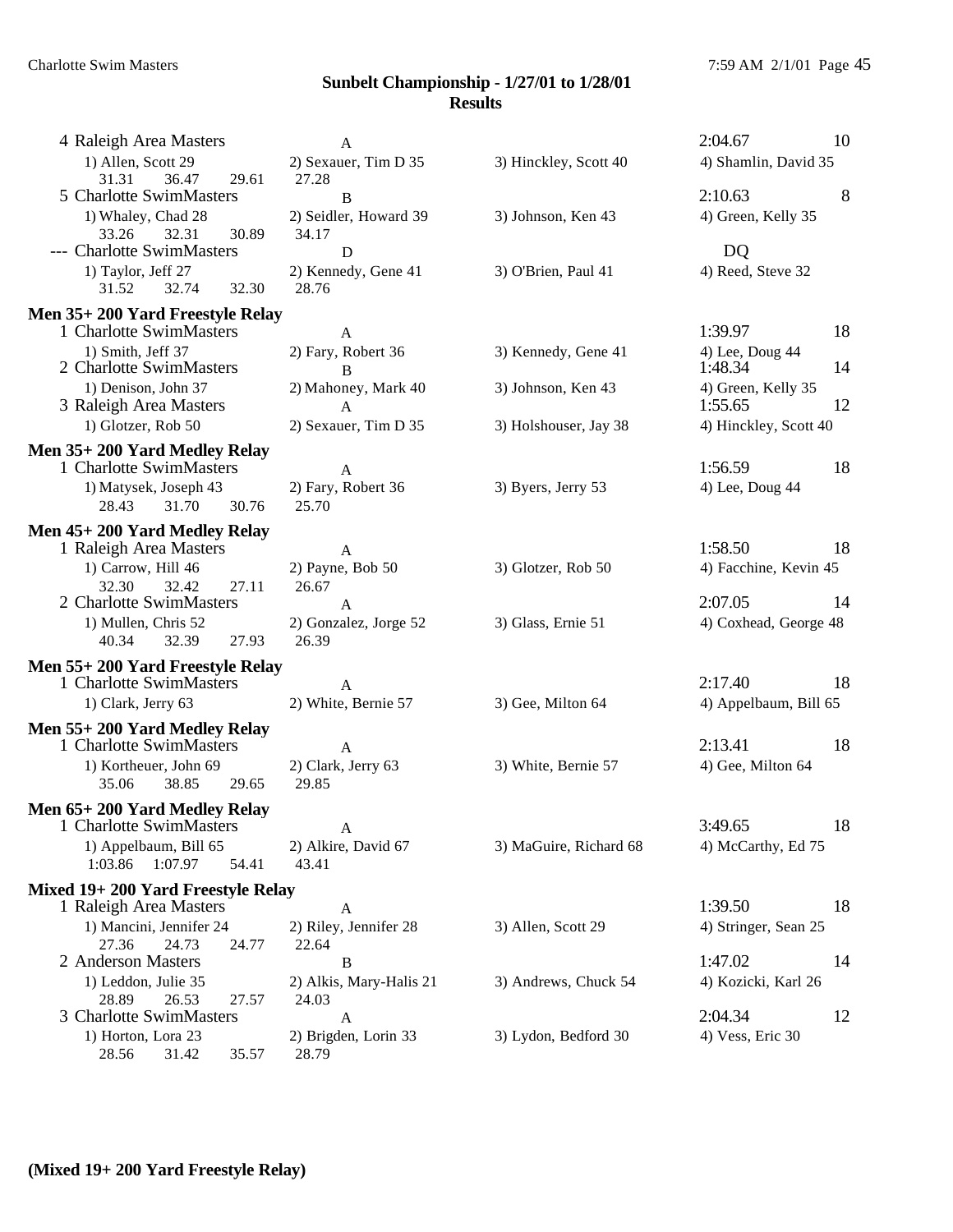| 4 Anderson Masters                                 | A                                |                            | 2:09.85<br>10            |  |
|----------------------------------------------------|----------------------------------|----------------------------|--------------------------|--|
| 1) Wycoff, Steve 56<br>33.49<br>31.37 1:04.99      | 2) Greenlee, Brandy 25           | 3) Tidwell, Tammy 23       | 4) VanRomer, Garry 43    |  |
| Mixed 19+200 Yard Medley Relay                     |                                  |                            |                          |  |
| 1 Charlotte SwimMasters                            | $\mathbf{A}$                     |                            | 1:58.33<br>18            |  |
| 1) Denison, John 37<br>34.08<br>29.45<br>27.01     | 2) Green, Marcus E 25<br>27.79   | 3) Hartnett, Maureen 31    | 4) Horton, Lora 23       |  |
| 2 Raleigh Area Masters                             | $\mathbf{A}$                     |                            | 2:00.21<br>14            |  |
| 1) Stringer, Sean 25<br>33.57<br>26.63<br>28.28    | 2) Duval, Michelle 31<br>31.73   | 3) Mancini, Jennifer 24    | 4) Hinckley, Scott 40    |  |
| 3 Anderson Masters                                 | $\mathbf{A}$                     |                            | 2:09.16<br>12            |  |
| 1) Alkis, Mary-Halis 21<br>31.17<br>38.67<br>30.17 | 2) VanRomer, Garry 43<br>29.15   | 3) Andrews, Chuck 54       | 4) Leddon, Julie 35      |  |
| 4 Traid Masters Swimming                           | $\mathbf{A}$                     |                            | 2:47.85<br>10            |  |
| 1) Syuhler, Callie 29<br>54.82<br>46.45<br>31.56   | 2) Feimster, Melissa 22<br>35.02 | 3) Atkinson, Tom 51        | 4) Hemmerle, Harry 61    |  |
| Mixed 25+ 200 Yard Freestyle Relay                 |                                  |                            |                          |  |
| 1 Charlotte SwimMasters                            | $\bf{B}$                         |                            | 1:46.32<br>18            |  |
| 1) Hartnett, Maureen 31                            | 2) Bruch, Rebecca 28             | 3) Martelle, John 29       | 4) Parrish, Chris 30     |  |
| 26.69<br>28.51<br>28.40                            | 22.72                            |                            |                          |  |
| 2 Team Greenville Masters                          | $\mathbf{A}$                     |                            | 1:47.77<br>14            |  |
| 1) Giambalvo, Will 33<br>22.76<br>29.02<br>29.40   | 2) Kilgore, Susan 39<br>26.59    | 3) Smith, Jeannine 30      | 4) Robinson, Alan 41     |  |
| 3 Raleigh Area Masters                             | $\mathbf{A}$                     |                            | 1:48.25<br>12            |  |
| 1) DeMilia, Mary 29                                | 2) Waterstron, Adrienne 34       | 3) Doan, Brian D 30        | 4) Hinckley, Scott 40    |  |
| 27.19<br>28.09<br>26.42                            | 26.55                            |                            |                          |  |
| 4 Charlotte SwimMasters                            | $\mathbf{A}$                     |                            | 1:55.44<br>10            |  |
| 1) Bredeson, Cami 31                               | 2) Dawson, Dianna 32             | 3) Scheader, Joseph 31     | 4) Kucharski, Michael 33 |  |
| 25.79<br>26.78<br>30.40                            | 32.47                            |                            |                          |  |
| Mixed 25+ 200 Yard Medley Relay                    |                                  |                            |                          |  |
| 1 Charlotte SwimMasters                            | $\mathbf C$                      |                            | 1:54.71<br>18            |  |
| 1) Bruch, Rebecca 28                               | 2) Hageman, Heather 30           | 3) Brunsman, Matt 29       | 4) Taylor, Jeff 27       |  |
| 33.19<br>29.27<br>27.19                            | 25.06                            |                            |                          |  |
| 2 Raleigh Area Masters                             | D                                |                            | 2:03.54<br>14            |  |
| 1) Lehman, Fritz 42                                | 2) Springer, Margie 39           | 3) Waterstron, Adrienne 34 | 4) McIntosh, Doug 41     |  |
| 28.25<br>40.37<br>31.56                            | 23.36                            |                            |                          |  |
| 3 Raleigh Area Masters                             | B                                |                            | 2:08.64<br>12            |  |
| 1) Hogan, Patricia 31                              | 2) Boshoff, Alton 32             | 3) Stutts, David 28        | 4) Angel, Lisa 32        |  |
| 34.76<br>34.95<br>25.96                            | 32.97                            |                            |                          |  |
| 4 Charlotte SwimMasters                            | A                                |                            | 2:25.66<br>10            |  |
| 1) Brigden, Lorin 33                               | 2) Pline, Elizabeth 46           | 3) Kucharski, Michael 33   | 4) Flowe, Layne 32       |  |
| 31.87<br>42.80<br>36.16<br>5 Charlotte SwimMasters | 34.83                            |                            | 2:27.98<br>8             |  |
|                                                    | $\, {\bf B}$                     |                            |                          |  |
| 1) Woodard, Alis R 40<br>42.72<br>40.33<br>33.18   | 2) Bredeson, Cami 31<br>31.75    | 3) Lydon, Bedford 30       | 4) Vess, Eric 30         |  |
| 6 Raleigh Area Masters                             | $\mathbf A$                      |                            | 2:41.52<br>6             |  |
| 1) Doan, Brian D 30<br>2) Doan, Kelly 29           |                                  | 3) Allen, Scott 29         | 4) Mc Bride, Sandra 33   |  |
| 51.56<br>51.10<br>29.39                            | 29.47                            |                            |                          |  |
|                                                    |                                  |                            |                          |  |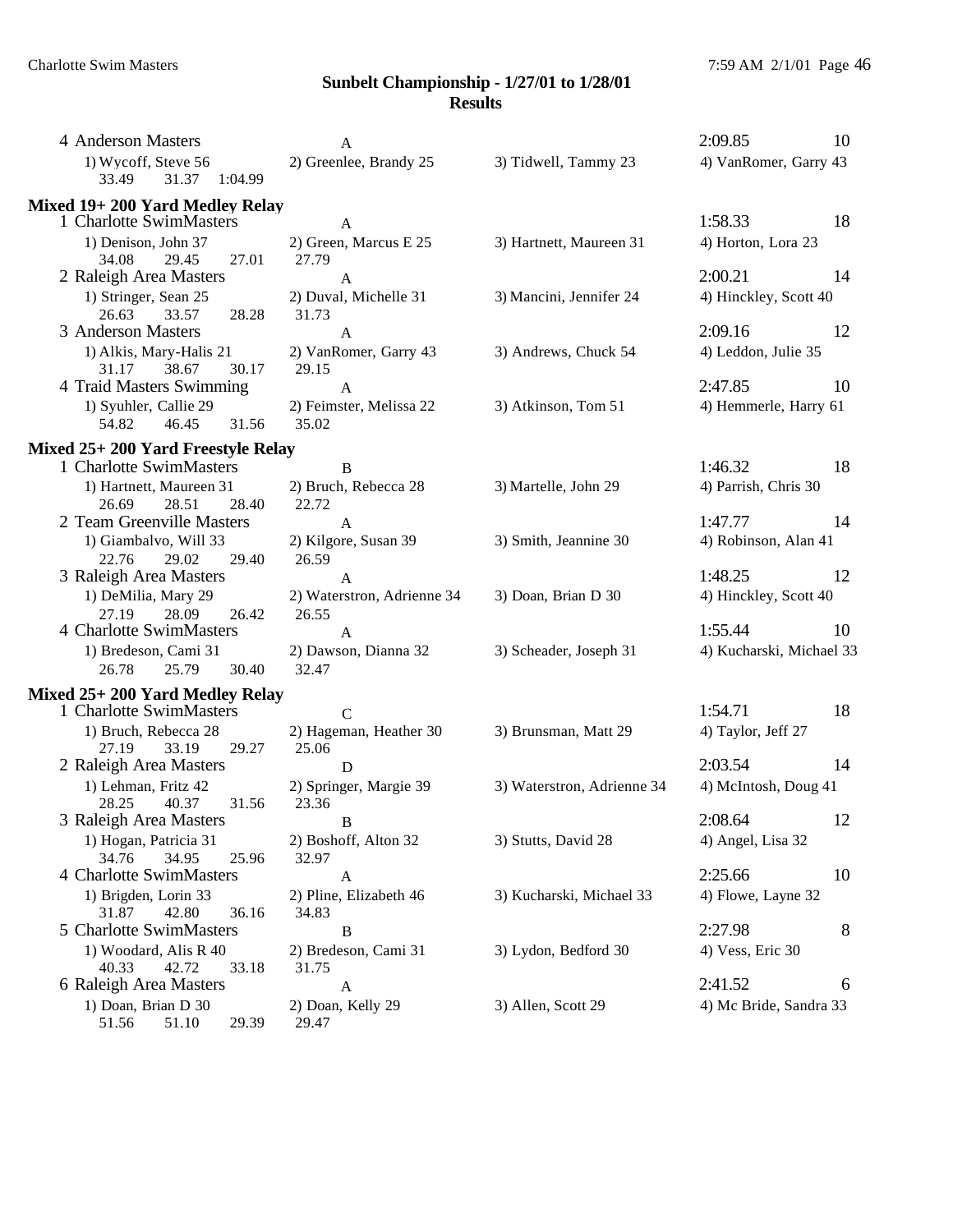#### Charlotte Swim Masters 7:59 AM 2/1/01 Page 47 **Sunbelt Championship - 1/27/01 to 1/28/01 Results Mixed 35+ 200 Yard Freestyle Relay** 1 Charlotte SwimMasters B 1:49.65 18 1) Coneys, Suzanne 36 2) Groce, Michelle 40 3) Kennedy, Gene 41 4) Smith, Jeff 37 30.55 29.84 25.12 24.14 2 Charlotte SwimMasters A 1:52.49 14 1) Frederick, Bette 41 2) Woodard, Alis R 40 3) Johnson, Ken 43 4) Phillips, John 42 25.22 30.57 30.94 25.76 3 Raleigh Area Masters A 1:53.74 12 1) Stott, Kim 41 2) Springer, Margie 39 3) Lehman, Fritz 42 4) Shamlin, David 35 31.39 26.81 32.46 23.08 4 Charlotte SwimMasters C C 2:00.95 10 1) Doboze, Deborah 39 2) Nestor, Susan 38 3) Mahoney, Mark 40 4) Green, Kelly 35 27.08 31.03 36.08 26.76 **Mixed 35+ 200 Yard Medley Relay** 1 Raleigh Area Masters A 2:08.83 18 1) Carrow, Hill 46 2) Facchine, Kevin 45 3) Stott, Kim 41 4) Jarrett, Mary 39 35.92 39.04 28.55 25.32 2 Charlotte SwimMasters  $A$  A 2:10.19 14 1) Nestor, Susan 38 2) Coneys, Suzanne 36 3) Lee, Doug 44 4 4) Kennedy, Gene 41 37.63 32.13 29.74 30.69 3 Raleigh Area Masters C C 2:11.47 12 1) Shamlin, David 35 2) Sexauer, Tim D 35 3) Lindroos, Pamela 35 4) Geiss, Angelique 36 36.29 35.36 31.87 27.95 4 Charlotte SwimMasters B 2:16.46 10 1) Frederick, Bette 41 2) Groce, Michelle 40 3) Matysek, Joseph 43 4) Fary, Robert 36 38.55 39.09 32.69 26.13 **Mixed 45+ 200 Yard Freestyle Relay** 1 Charlotte SwimMasters A 2:09.06 18 1) Medearis, Rebecca 47 2) Pline, Elizabeth 46 3) Mullen, Chris 52 4) Glass, Ernie 51 33.10 39.78 30.89 25.29 **Mixed 45+ 200 Yard Medley Relay** 1 Charlotte SwimMasters  $A$  A 2:08.39 18 1) Sansbury, Mary 47 2) Amick, Beverly 46 3) Glass, Ernie 51 4) Coxhead, George 48 32.22 33.39 31.95 30.83 **Mixed 55+ 200 Yard Freestyle Relay** 1 Raleigh Area Masters A 2:18.58 18 1) Blackwell, Ceil 60 2) Newell, Sally 63 3) Enyart, Jim 59 4) Webber, Dick 71 37.67 36.19 33.30 31.42 2 Charlotte SwimMasters  $A$  4 3:30.97 14 1) Appelbaum, Bill 65 2) Vass, Mary Katherine 64 3) McCarthy, Ed 75 4) Goble, Lynne 78 1:10.50 52.47 46.18 41.82 **Mixed 55+ 200 Yard Medley Relay** 1 Charlotte SwimMasters A 2:44.37 18 1) Vass, Mary Katherine 64 2) White, Rachel 65 3) Clark, Jerry 63 4) White, Bernie 57 55.10 36.42 35.14 37.71 **Mixed 65+ 200 Yard Medley Relay** 1 Raleigh Area Masters A 3:18.14 18

1) Robbins-Bonitz, Suzanne 67 2) Kelly, Judy 76 3) Webber, Dick 71 4) Scherbarth, Jim 77 43.62 1:16.16 32.35 46.01